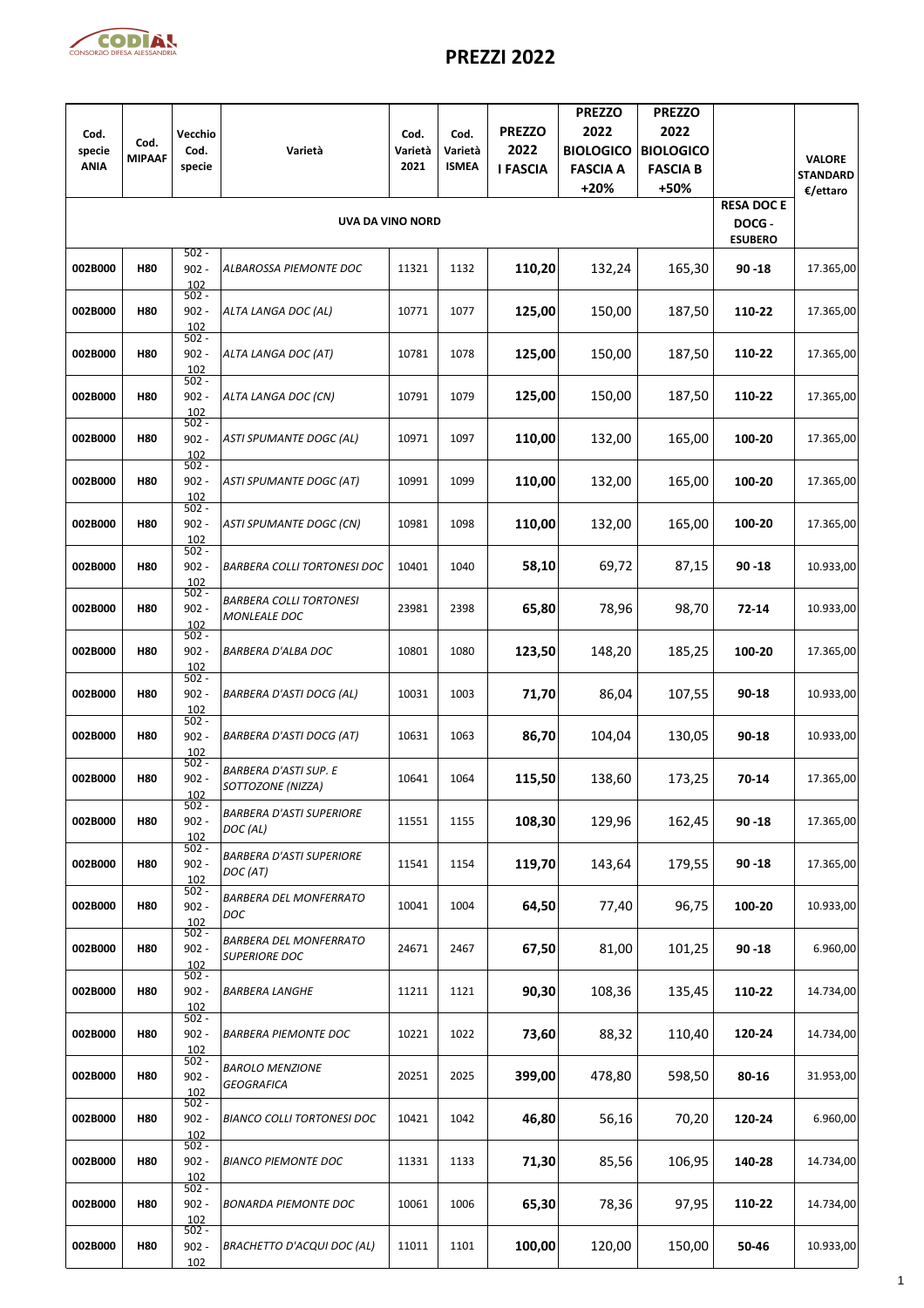| Cod.<br>specie<br><b>ANIA</b> | Cod.<br><b>MIPAAF</b> | Vecchio<br>Cod.<br>specie | Varietà                                           | Cod.<br>Varietà<br>2021 | Cod.<br>Varietà<br><b>ISMEA</b> | <b>PREZZO</b><br>2022<br><b>I FASCIA</b> | <b>PREZZO</b><br>2022<br><b>BIOLOGICO</b><br><b>FASCIA A</b><br>$+20%$ | <b>PREZZO</b><br>2022<br><b>BIOLOGICO</b><br><b>FASCIA B</b><br>+50% |                                              | <b>VALORE</b><br><b>STANDARD</b><br>€/ettaro |
|-------------------------------|-----------------------|---------------------------|---------------------------------------------------|-------------------------|---------------------------------|------------------------------------------|------------------------------------------------------------------------|----------------------------------------------------------------------|----------------------------------------------|----------------------------------------------|
|                               |                       |                           | <b>UVA DA VINO NORD</b>                           |                         |                                 |                                          |                                                                        |                                                                      | <b>RESA DOCE</b><br>DOCG -<br><b>ESUBERO</b> |                                              |
| 002B000                       | <b>H80</b>            | $502 -$<br>$902 -$<br>102 | <b>BRACHETTO D'ACQUI DOC (AT)</b>                 | 10651                   | 1065                            | 100,00                                   | 120,00                                                                 | 150,00                                                               | 50-46                                        | 10.933,00                                    |
| 002B000                       | <b>H80</b>            | $502 -$<br>$902 -$<br>102 | <b>BRACHETTO D'ACQUI O ACQUI</b><br>PASSITO DOC   | 21091                   | 2109                            | 324,00                                   | 388,80                                                                 | 486,00                                                               | 80-16                                        | 23.509,00                                    |
| 002B000                       | <b>H80</b>            | $502 -$<br>$902 -$<br>102 | <b>BRACHETTO PIEMONTE DOC</b>                     | 10231                   | 1023                            | 80,00                                    | 96,00                                                                  | 120,00                                                               | 65-43                                        | 10.933,00                                    |
| 002B000                       | <b>H80</b>            | $502 -$<br>$902 -$<br>102 | <b>BRACHETTO PIEMONTE PASSITO</b><br><b>DOC</b>   | 11051                   | 1105                            | 126,70                                   | 152,04                                                                 | 190,05                                                               | 90-18                                        | 17.365,00                                    |
| 002B000                       | <b>H80</b>            | $502 -$<br>$902 -$<br>102 | <b>BRACHETTO PIEMONTE</b><br>SPUMANTE DOC         | 11061                   | 1106                            | 75,00                                    | 90,00                                                                  | 112,50                                                               | 65-43                                        | 14.734,00                                    |
| 002B000                       | <b>H80</b>            | $502 -$<br>$902 -$<br>102 | CABERNET-SAUVIGNON<br>PIEMONTE DOC                | 11341                   | 1134                            | 80,80                                    | 96,96                                                                  | 121,20                                                               | 110-22                                       | 14.734,00                                    |
| 002B000                       | <b>H80</b>            | $502 -$<br>$902 -$<br>102 | <b>CHARDONNAY LANGHE DOC</b>                      | 10871                   | 1087                            | 100,80                                   | 120,96                                                                 | 151,20                                                               | 100-20                                       | 17.365,00                                    |
| 002B000                       | <b>H80</b>            | $502 -$<br>$902 -$<br>102 | <b>CHARDONNAY PIEMONTE DOC</b>                    | 10241                   | 1024                            | 75,00                                    | 90,00                                                                  | 112,50                                                               | 110-22                                       | 14.734,00                                    |
| 002B000                       | <b>H80</b>            | $502 -$<br>$902 -$<br>102 | CHARDONNAY PIEMONTE TIP.<br>SPUMANTE DOC          | 10251                   | 1025                            | 75,00                                    | 90,00                                                                  | 112,50                                                               | 110-22                                       | 14.734,00                                    |
| 002B000                       | <b>H80</b>            | $502 -$<br>$902 -$<br>102 | COLLI DI LUNI BIANCO DOC                          | 24971                   | 2497                            | 96,00                                    | 115,20                                                                 | 144,00                                                               | 110-22                                       | 12.283,00                                    |
| 002B000                       | <b>H80</b>            | $502 -$<br>$902 -$<br>102 | COLLI DI LUNI ROSSO DOC                           | 24961                   | 2496                            | 96,00                                    | 115,20                                                                 | 144,00                                                               | 110-22                                       | 12.283,00                                    |
| 002B000                       | <b>H80</b>            | $502 -$<br>$902 -$<br>102 | <b>CORTESE COLLI TORTONESI DOC</b>                | 10451                   | 1045                            | 53,50                                    | 64,20                                                                  | 80,25                                                                | 100-20                                       | 10.933,00                                    |
| 002B000                       | <b>H80</b>            | $502 -$<br>$902 -$<br>102 | <b>CORTESE DELL'ALTO</b><br><b>MONFERRATO DOC</b> | 10121                   | 1012                            | 60,00                                    | 72,00                                                                  | 90,00                                                                | 100-20                                       | 10.933,00                                    |
| 002B000                       | <b>H80</b>            | $502 -$<br>$902 -$<br>102 | <b>CORTESE GAVI DOC</b>                           | 10461                   | 1046                            | 140,00                                   | 168,00                                                                 | 210,00                                                               | 95-19                                        | 19.680,00                                    |
| 002B000                       | <b>H80</b>            | $502 -$<br>$902 -$<br>102 | <b>CORTESE MONFERRATO</b><br>CASALESE             | 10471                   | 1047                            | 63,00                                    | 75,60                                                                  | 94,50                                                                | 100-20                                       | 10.933,00                                    |
| 002B000                       | <b>H80</b>            | $502 -$<br>$902 -$<br>102 | <b>CORTESE PIEMONTE DOC</b>                       | 10481                   | 1048                            | 57,10                                    | 68,52                                                                  | 85,65                                                                | 130-26                                       | 14.734,00                                    |
| 002B000                       | <b>H80</b>            | $502 -$<br>$902 -$<br>102 | <b>CROATINA COLLI TORTONESI</b><br>DOC            | 21481                   | 2148                            | 80,70                                    | 96,84                                                                  | 121,05                                                               | $90 - 18$                                    | 14.734,00                                    |
| 002B000                       | <b>H80</b>            | $502 -$<br>$902 -$<br>102 | <b>DOGLIANI SUPERIORE</b>                         | 10831                   | 1083                            | 103,60                                   | 124,32                                                                 | 155,40                                                               | 70-14                                        | 17.365,00                                    |
| 002B000                       | <b>H80</b>            | $502 -$<br>$902 -$<br>102 | <b>DOLCETTO ACQUI DOC</b>                         | 10511                   | 1051                            | 60,00                                    | 72,00                                                                  | 90,00                                                                | 80-16                                        | 10.933,00                                    |
| 002B000                       | <b>H80</b>            | $502 -$<br>$902 -$<br>102 | DOLCETTO COLLI TORTONESI<br>DOC                   | 10501                   | 1050                            | 55,30                                    | 66,36                                                                  | 82,95                                                                | 90-18                                        | 10.933,00                                    |
| 002B000                       | <b>H80</b>            | $502 -$<br>$902 -$<br>102 | DOLCETTO D'ALBA (AL-AT-CN)                        | 10131                   | 1013                            | 96,20                                    | 115,44                                                                 | 144,30                                                               | 80-16                                        | 10.933,00                                    |
| 002B000                       | <b>H80</b>            | $502 -$<br>$902 -$<br>102 | <b>DOLCETTO D'ASTI DOC</b>                        | 10661                   | 1066                            | 66,90                                    | 80,28                                                                  | 100,35                                                               | 80-16                                        | 10.933,00                                    |
| 002B000                       | <b>H80</b>            | $502 -$<br>$902 -$<br>102 | DOLCETTO DELLE LANGHE DOC<br>$(AT-AL)$            | 10132                   | 1013                            | 82,10                                    | 98,52                                                                  | 123,15                                                               | 80-16                                        | 10.933,00                                    |
| 002B000                       | <b>H80</b>            | $502 -$<br>$902 -$<br>102 | DOLCETTO DELLE LANGHE DOC<br>(CN)                 | 10881                   | 1088                            | 95,60                                    | 114,72                                                                 | 143,40                                                               | 80-16                                        | 10.933,00                                    |
| 002B000                       | H80                   | $502 -$<br>$902 -$<br>102 | DOLCETTO MONFERRATO DOC<br>(AL)                   | 10521                   | 1052                            | 57,60                                    | 69,12                                                                  | 86,40                                                                | 90-18                                        | 10.933,00                                    |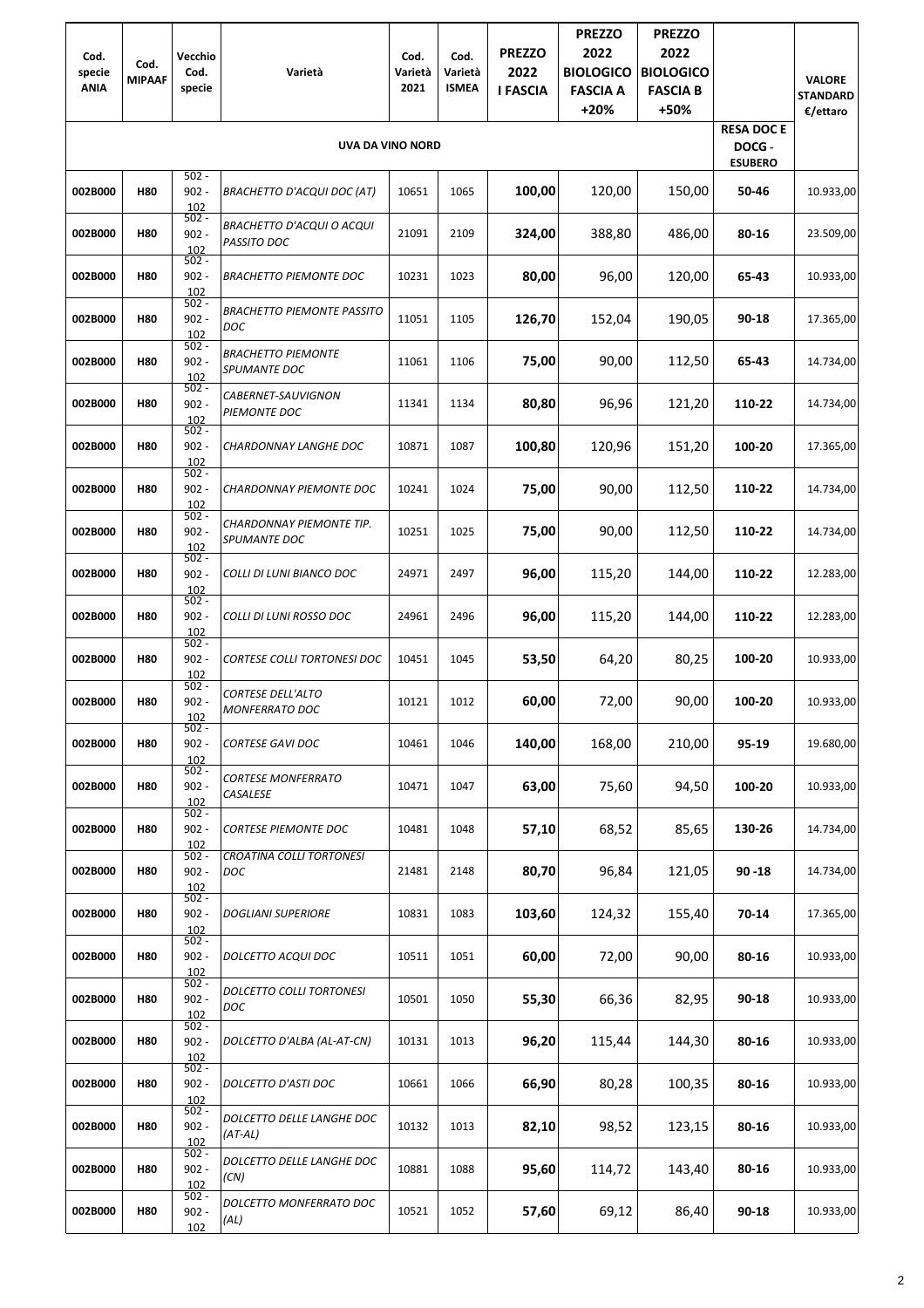| Cod.<br>specie<br><b>ANIA</b> | Cod.<br><b>MIPAAF</b> | Vecchio<br>Cod.<br>specie | Varietà                                         | Cod.<br>Varietà<br>2021 | Cod.<br>Varietà<br><b>ISMEA</b> | <b>PREZZO</b><br>2022<br><b>I FASCIA</b> | <b>PREZZO</b><br>2022<br><b>BIOLOGICO</b><br><b>FASCIA A</b><br>$+20%$ | <b>PREZZO</b><br>2022<br><b>BIOLOGICO</b><br><b>FASCIA B</b><br>+50% |                                               | <b>VALORE</b><br><b>STANDARD</b><br>€/ettaro |
|-------------------------------|-----------------------|---------------------------|-------------------------------------------------|-------------------------|---------------------------------|------------------------------------------|------------------------------------------------------------------------|----------------------------------------------------------------------|-----------------------------------------------|----------------------------------------------|
|                               |                       | $502 -$                   | <b>UVA DA VINO NORD</b>                         |                         |                                 |                                          |                                                                        |                                                                      | <b>RESA DOC E</b><br>DOCG -<br><b>ESUBERO</b> |                                              |
| 002B000                       | <b>H80</b>            | $902 -$<br>102<br>$502 -$ | DOLCETTO MONFERRATO DOC<br>(PIEMONTE)           | 10191                   | 1019                            | 60,70                                    | 72,84                                                                  | 91,05                                                                | 90-18                                         | 10.933,00                                    |
| 002B000                       | <b>H80</b>            | $902 -$<br>102<br>$502 -$ | DOLCETTO OVADA DOC                              | 10531                   | 1053                            | 62,60                                    | 75,12                                                                  | 93,90                                                                | 80-16                                         | 10.933,00                                    |
| 002B000                       | <b>H80</b>            | $902 -$<br>102            | DOLCETTO OVADA SUPERIORE<br>DOC                 | 24681                   | 2468                            | 63,50                                    | 76,20                                                                  | 95,25                                                                | $70-14$                                       | 6.960,00                                     |
| 002B000                       | <b>H80</b>            | $502 -$<br>$902 -$<br>102 | DOLCETTO PIEMONTE DOC                           | 11361                   | 1136                            | 74,70                                    | 89,64                                                                  | 112,05                                                               | 110-22                                        | 14.734,00                                    |
| 002B000                       | <b>H80</b>            | $502 -$<br>$902 -$<br>102 | <b>FAVORITA COLLI TORTONESI</b><br>DOC          | 11561                   | 1156                            | 73,80                                    | 88,56                                                                  | 110,70                                                               | 100-20                                        | 10.933,00                                    |
| 002B000                       | <b>H80</b>            | $502 -$<br>$902 -$<br>102 | <b>FAVORITA LANGHE DOC</b>                      | 10891                   | 1089                            | 98,30                                    | 117,96                                                                 | 147,45                                                               | 100-20                                        | 10.933,00                                    |
| 002B000                       | <b>H80</b>            | $502 -$<br>$902 -$<br>102 | FREISA COLLI TORTONESI DOC                      | 23901                   | 2390                            | 52,70                                    | 63,24                                                                  | 79,05                                                                | 90-18                                         | 10.933,00                                    |
| 002B000                       | <b>H80</b>            | $502 -$<br>$902 -$<br>102 | <b>FREISA D'ASTI DOC</b>                        | 10671                   | 1067                            | 82,20                                    | 98,64                                                                  | 123,30                                                               | 80-16                                         | 10.933,00                                    |
| 002B000                       | <b>H80</b>            | $502 -$<br>$902 -$<br>102 | FREISA DELLE LANGHE DOC                         | 10841                   | 1084                            | 87,40                                    | 104,88                                                                 | 131,10                                                               | 80-16                                         | 17.365,00                                    |
| 002B000                       | <b>H80</b>            | $502 -$<br>$902 -$<br>102 | FREISA MONFERRATO DOC                           | 10151                   | 1015                            | 63,50                                    | 76,20                                                                  | 95,25                                                                | 95-19                                         | 10.933,00                                    |
| 002B000                       | <b>H80</b>            | $502 -$<br>$902 -$<br>102 | FREISA PIEMONTE DOC                             | 11371                   | 1137                            | 69,80                                    | 83,76                                                                  | 104,70                                                               | 95-19                                         | 10.933,00                                    |
| 002B000                       | <b>H80</b>            | $502 -$<br>$902 -$<br>102 | <b>GABIANO DOC</b>                              | 10541                   | 1054                            | 55,00                                    | 66,00                                                                  | 82,50                                                                | 80-16                                         | 10.933,00                                    |
| 002B000                       | <b>H80</b>            | $502 -$<br>$902 -$<br>102 | <b>GAVI DI GAVI DOC</b>                         | 10551                   | 1055                            | 158,40                                   | 190,08                                                                 | 237,60                                                               | 95-19                                         | 19.680,00                                    |
| 002B000                       | <b>H80</b>            | $502 -$<br>$902 -$<br>102 | <b>GRIGNOLINO ASTI</b>                          | 10691                   | 1069                            | 77,80                                    | 93,36                                                                  | 116,70                                                               | 80-16                                         | 10.933,00                                    |
| 002B000                       | <b>H80</b>            | $502 -$<br>$902 -$<br>102 | <b>GRIGNOLINO MONFERRATO</b><br>CASALESE        | 10561                   | 1056                            | 67,60                                    | 81,12                                                                  | 101,40                                                               | 75-15                                         | 10.933,00                                    |
| 002B000                       | <b>H80</b>            | $502 -$<br>$902 -$<br>102 | <b>GRIGNOLINO PIEMONTE DOC</b>                  | 10571                   | 1057                            | 62,60                                    | 75,12                                                                  | 93,90                                                                | 95-19                                         | 10.933,00                                    |
| 002B000                       | <b>H80</b>            | $502 -$<br>$902 -$<br>102 | LANGHE BIANCO DOC                               | 10861                   | 1086                            | 94,20                                    | 113,04                                                                 | 141,30                                                               | 110-22                                        | 14.734,00                                    |
| 002B000                       | <b>H80</b>            | $502 -$<br>$902 -$<br>102 | LANGHE ROSSO DOC                                | 10911                   | 1091                            | 90,00                                    | 108,00                                                                 | 135,00                                                               | 100-2                                         | 10.933,00                                    |
| 002B000                       | <b>H80</b>            | $502 -$<br>$902 -$<br>102 | MALVASIA DI CASORZO D.O.C.                      | 10171                   | 1017                            | 82,50                                    | 99,00                                                                  | 123,75                                                               | 110-22                                        | 10.933,00                                    |
| 002B000                       | <b>H80</b>            | $502 -$<br>$902 -$<br>102 | <b>MERLOT PIEMONTE DOC</b>                      | 11381                   | 1138                            | 63,70                                    | 76,44                                                                  | 95,55                                                                | 110-22                                        | 14.734,00                                    |
| 002B000                       | <b>H80</b>            | $502 -$<br>$902 -$<br>102 | MONFERRATO BIANCO DOC                           | 10181                   | 1018                            | 59,20                                    | 71,04                                                                  | 88,80                                                                | 110-22                                        | 14.734,00                                    |
| 002B000                       | <b>H80</b>            | $502 -$<br>$902 -$<br>102 | <b>MONFERRATO ROSSO DOC</b>                     | 10391                   | 1039                            | 62,40                                    | 74,88                                                                  | 93,60                                                                | 110-22                                        | 14.734,00                                    |
| 002B000                       | <b>H80</b>            | 502 -<br>$902 -$<br>102   | <b>MOSCATO COLLI TORTONESI</b><br><b>BIANCO</b> | 10431                   | 1043                            | 49,30                                    | 59,16                                                                  | 73,95                                                                | 90-18                                         | 6.960,00                                     |
| 002B000                       | <b>H80</b>            | $502 -$<br>$902 -$<br>102 | <b>MOSCATO D'ASTI (AL)</b>                      | 10731                   | 1073                            | 110,00                                   | 132,00                                                                 | 165,00                                                               | 100-20                                        | 17.365,00                                    |
| 002B000                       | <b>H80</b>            | $502 -$<br>$902 -$<br>102 | MOSCATO D'ASTI (AT)                             | 10721                   | 1072                            | 110,00                                   | 132,00                                                                 | 165,00                                                               | 100-20                                        | 17.365,00                                    |
| 002B000                       | <b>H80</b>            | $502 -$<br>$902 -$<br>102 | <b>MOSCATO D'ASTI (CN)</b>                      | 10741                   | 1074                            | 110,00                                   | 132,00                                                                 | 165,00                                                               | 100-20                                        | 17.365,00                                    |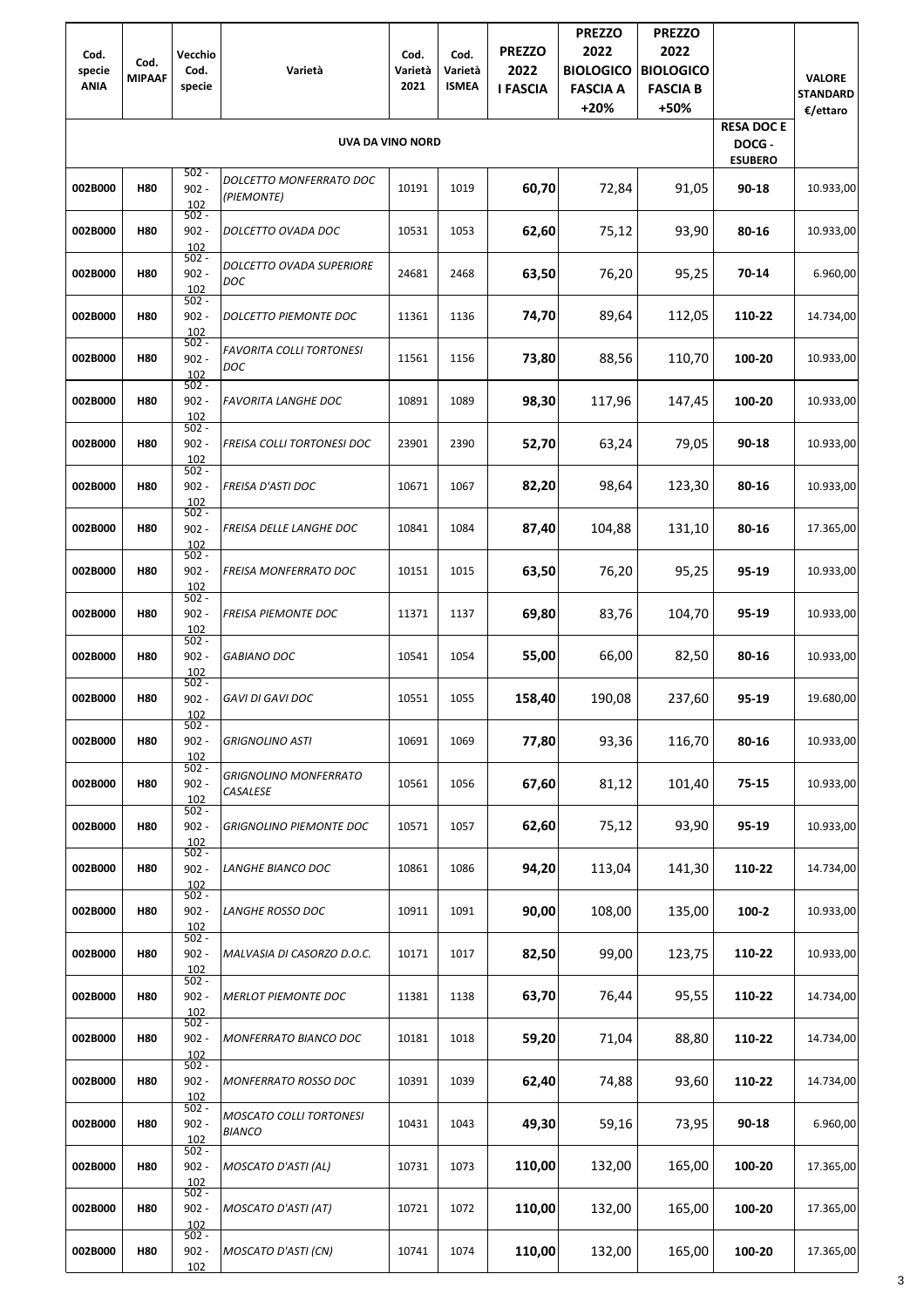| Cod.<br>specie | Cod.          | Vecchio<br>Cod.                      | Varietà                                                      | Cod.<br>Varietà | Cod.<br>Varietà | <b>PREZZO</b><br>2022 | <b>PREZZO</b><br>2022<br><b>BIOLOGICO</b> | <b>PREZZO</b><br>2022<br><b>BIOLOGICO</b> |                          |                                  |
|----------------|---------------|--------------------------------------|--------------------------------------------------------------|-----------------|-----------------|-----------------------|-------------------------------------------|-------------------------------------------|--------------------------|----------------------------------|
| <b>ANIA</b>    | <b>MIPAAF</b> | specie                               |                                                              | 2021            | <b>ISMEA</b>    | <b>I FASCIA</b>       | <b>FASCIA A</b>                           | <b>FASCIA B</b>                           |                          | <b>VALORE</b><br><b>STANDARD</b> |
|                |               |                                      |                                                              |                 |                 |                       | $+20%$                                    | +50%                                      | <b>RESA DOCE</b>         | €/ettaro                         |
|                |               |                                      | <b>UVA DA VINO NORD</b>                                      |                 |                 |                       |                                           |                                           | DOCG -<br><b>ESUBERO</b> |                                  |
| 002B000        | <b>H80</b>    | $502 -$<br>$902 -$<br>102<br>$502 -$ | <b>MOSCATO PASSITO PIEMONTE</b><br>DOC                       | 10201           | 1020            | 140,00                | 168,00                                    | 210,00                                    | 60-48                    | 17.365,00                        |
| 002B000        | <b>H80</b>    | $902 -$<br>102<br>$502 -$            | <b>MOSCATO PASSITO STREVI DOC</b>                            | 10591           | 1059            | 173,30                | 207,96                                    | 259,95                                    | 60-48                    | 19.680,00                        |
| 002B000        | <b>H80</b>    | $902 -$<br>102<br>$502 -$            | <b>MOSCATO PIEMONTE DOC</b>                                  | 10281           | 1028            | 94,10                 | 112,92                                    | 141,15                                    | 115-23                   | 17.365,00                        |
| 002B000        | <b>H80</b>    | $902 -$<br>102<br>$502 -$            | NEBBIOLO DA BARBARESCO                                       | 10211           | 1021            | 250,00                | 300,00                                    | 375,00                                    | 80-16                    | 20.031,00                        |
| 002B000        | <b>H80</b>    | $902 -$<br>102<br>$502 -$            | <b>NEBBIOLO DA BAROLO DOC</b>                                | 10921           | 1092            | 387,10                | 464,52                                    | 580,65                                    | 80-16                    | 31.953,00                        |
| 002B000        | <b>H80</b>    | $902 -$<br>102<br>$502 -$            | NEBBIOLO D'ALBA DOC                                          | 10931           | 1093            | 171,70                | 206,04                                    | 257,55                                    | 90-18                    | 19.680,00                        |
| 002B000        | <b>H80</b>    | $902 -$<br>102<br>$502 -$            | <b>NEBBIOLO LANGHE DOC</b><br><b>NEBBIOLO MONFERRATO DOC</b> | 10901           | 1090            | 159,30                | 191,16                                    | 238,95                                    | 100-20                   | 19.680,00                        |
| 002B000        | <b>H80</b>    | $902 -$<br>102<br>$502 -$            | assimilato a MONFERRATO<br><b>ROSSO</b>                      | 10392           | 1039            | 89,00                 | 106,80                                    | 133,50                                    | 90-18                    | 14.734,00                        |
| 002B000        | <b>H80</b>    | $902 -$<br>102<br>$502 -$            | PIEMONTE SPUMANTE DOC                                        | 10321           | 1032            | 74,10                 | 88,92                                     | 111,15                                    | 110-22                   | 14.734,00                        |
| 002B000        | <b>H80</b>    | $902 -$<br>102<br>$502 -$            | PINOT BIANCO PIEMONTE TIP.<br><b>SPUMANTE</b>                | 10291           | 1029            | 72,70                 | 87,24                                     | 109,05                                    | 110-22                   | 14.734,00                        |
| 002B000        | <b>H80</b>    | $902 -$<br>102<br>$502 -$            | PINOT CHARDONNAY<br>PIEMONTE SPUMANTE                        | 11411           | 1141            | 69,60                 | 83,52                                     | 104,40                                    | 110-22                   | 14.734,00                        |
| 002B000        | <b>H80</b>    | $902 -$<br>102<br>$502 -$            | PINOT GRIGIO PIEMONTE DOC                                    | 11111           | 1111            | 79,00                 | 94,80                                     | 118,50                                    | 110-22                   | 14.734,00                        |
| 002B000        | <b>H80</b>    | $902 -$<br>102<br>$502 -$            | <b>PINOT GRIGIO PIEMONTE</b><br><b>SPUMANTE</b>              | 11391           | 1139            | 71,70                 | 86,04                                     | 107,55                                    | 110-22                   | 14.734,00                        |
| 002B000        | <b>H80</b>    | $902 -$<br>102<br>$502 -$            | PINOT NERO LANGHE DOC                                        | 11261           | 1126            | 91,30                 | 109,56                                    | 136,95                                    | 100-20                   | 10.933,00                        |
| 002B000        | <b>H80</b>    | $902 -$<br>102<br>$502 -$            | PINOT NERO PIEMONTE DOC                                      | 10301           | 1030            | 85,40                 | 102,48                                    | 128,10                                    | 110-22                   | 14.734,00                        |
| 002B000        | <b>H80</b>    | $902 -$<br>102<br>$502 -$            | PINOT NERO PIEMONTE<br><b>SPUMANTE</b>                       | 10311           | 1031            | 71,70                 | 86,04                                     | 107,55                                    | 110-22                   | 14.734,00                        |
| 002B000        | <b>H80</b>    | $902 -$<br>102<br>$502 -$            | <b>ROERO ARNEIS DOCG</b>                                     | 10961           | 1096            | 121,70                | 146,04                                    | 182,55                                    | 100-20                   | 17.365,00                        |
| 002B000        | <b>H80</b>    | $902 -$<br>102<br>$502 -$            | ROSATO PIEMONTE DOC                                          | 11421           | 1142            | 70,60                 | 84,72                                     | 105,90                                    | 130-26                   | 14.734,00                        |
| 002B000        | <b>H80</b>    | $902 -$<br>102<br>$502 -$            | ROSSO COLLI TORTONESI DOC                                    | 10441           | 1044            | 51,60                 | 61,92                                     | 77,40                                     | 120-24                   | 6.960,00                         |
| 002B000        | <b>H80</b>    | $902 -$<br>102<br>$502 -$            | <b>ROSSO COLLI TORTONESI</b><br>MONLEALE DOC                 | 23982           | 2398            | 68,00                 | 81,60                                     | 102,00                                    | 72-14                    | 10.933,00                        |
| 002B000        | <b>H80</b>    | $902 -$<br>102<br>$502 -$            | <b>ROSSO PIEMONTE DOC</b>                                    | 11101           | 1110            | 74,00                 | 88,80                                     | 111,00                                    | 130-26                   | 14.734,00                        |
| 002B000        | <b>H80</b>    | $902 -$<br>102                       | RUBINO DI CANTAVENNA DOC                                     | 10611           | 1061            | 49,30                 | 59,16                                     | 73,95                                     | 100-20                   | 6.960,00                         |
| 002B000        | <b>H80</b>    | $502 -$<br>$902 -$<br>102            | <b>SAUVIGNON PIEMONTE DOC</b>                                | 11431           | 1143            | 78,60                 | 94,32                                     | 117,90                                    | 110-22                   | 14.734,00                        |
| 002B000        | <b>H80</b>    | $502 -$<br>$902 -$<br>102            | SYRAH PIEMONTE DOC                                           | 11441           | 1144            | 62,50                 | 75,00                                     | 93,75                                     | 110-22                   | 14.734,00                        |
| 002B000        | <b>H80</b>    | $502 -$<br>$902 -$<br>102            | TIMORASSO C.TORTONESI DOC                                    | 21491           | 2149            | 196,20                | 235,44                                    | 294,30                                    | 80-16                    | 19.680,00                        |
| 002B000        | <b>H80</b>    | $502 -$<br>$902 -$<br>102            | VERDUNO PELAVERGA DOC                                        | 10951           | 1095            | 81,70                 | 98,04                                     | 122,55                                    | 110-22                   | 17.365,00                        |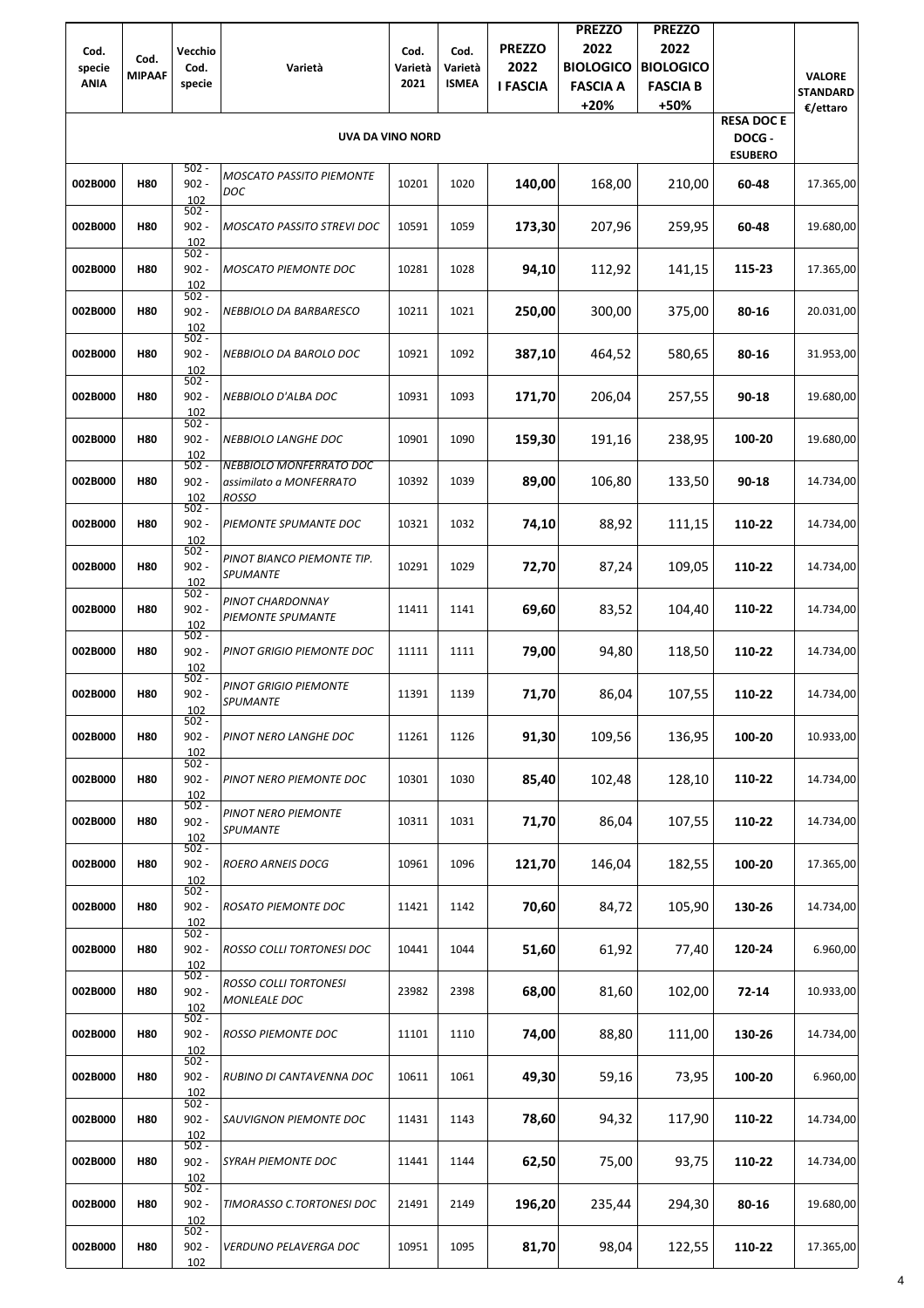| Cod.<br>specie<br><b>ANIA</b> | Cod.<br><b>MIPAAF</b> | Vecchio<br>Cod.<br>specie | Varietà                                         | Cod.<br>Varietà<br>2021 | Cod.<br>Varietà<br><b>ISMEA</b> | <b>PREZZO</b><br>2022<br><b>I FASCIA</b> | <b>PREZZO</b><br>2022<br><b>BIOLOGICO</b><br><b>FASCIA A</b> | <b>PREZZO</b><br>2022<br><b>BIOLOGICO</b><br><b>FASCIA B</b> |                                               | <b>VALORE</b><br><b>STANDARD</b> |
|-------------------------------|-----------------------|---------------------------|-------------------------------------------------|-------------------------|---------------------------------|------------------------------------------|--------------------------------------------------------------|--------------------------------------------------------------|-----------------------------------------------|----------------------------------|
|                               |                       |                           | <b>UVA DA VINO NORD</b>                         |                         |                                 |                                          | $+20%$                                                       | +50%                                                         | <b>RESA DOC E</b><br>DOCG -<br><b>ESUBERO</b> | €/ettaro                         |
| 002B000                       | H73                   | 577                       | <b>CABERNET SAUVIGNON</b>                       | 10411                   | 1041                            | 56,10                                    | 67,32                                                        | 84,15                                                        |                                               | 14.995,00                        |
| 002B000                       | H73                   | 577                       | UVE DA VINO VARIETALE<br><b>MERLOT</b>          | 10581                   | 1058                            | 60,10                                    | 72,12                                                        | 90,15                                                        |                                               | 14.995,00                        |
| 002B000                       | H82                   | 481-525-<br>537           | <b>BIANCA</b>                                   | 19861                   | 1986                            | 34,80                                    | 41,76                                                        | 52,20                                                        |                                               | 14.995,00                        |
| 002B000                       | H82                   | 481-525-<br>537           | <b>ROSSA</b>                                    | 20051                   | 2005                            | 34,10                                    | 40,92                                                        | 51,15                                                        |                                               | 14.995,00                        |
| 002B000                       | <b>H82</b>            | 481-525<br>537            | UVE PER VINO BIANCO TAVOLA<br><b>MAGGIORATA</b> | 21461                   | 2146                            | 46,10                                    | 55,32                                                        | 69,15                                                        |                                               | 14.995,00                        |
| 002B000                       | H82                   | 481-525-<br>537           | UVE PER VINO ROSSO TAVOLA<br><b>MAGGIORATA</b>  | 21471                   | 2147                            | 48,40                                    | 58,08                                                        | 72,60                                                        |                                               | 14.995,00                        |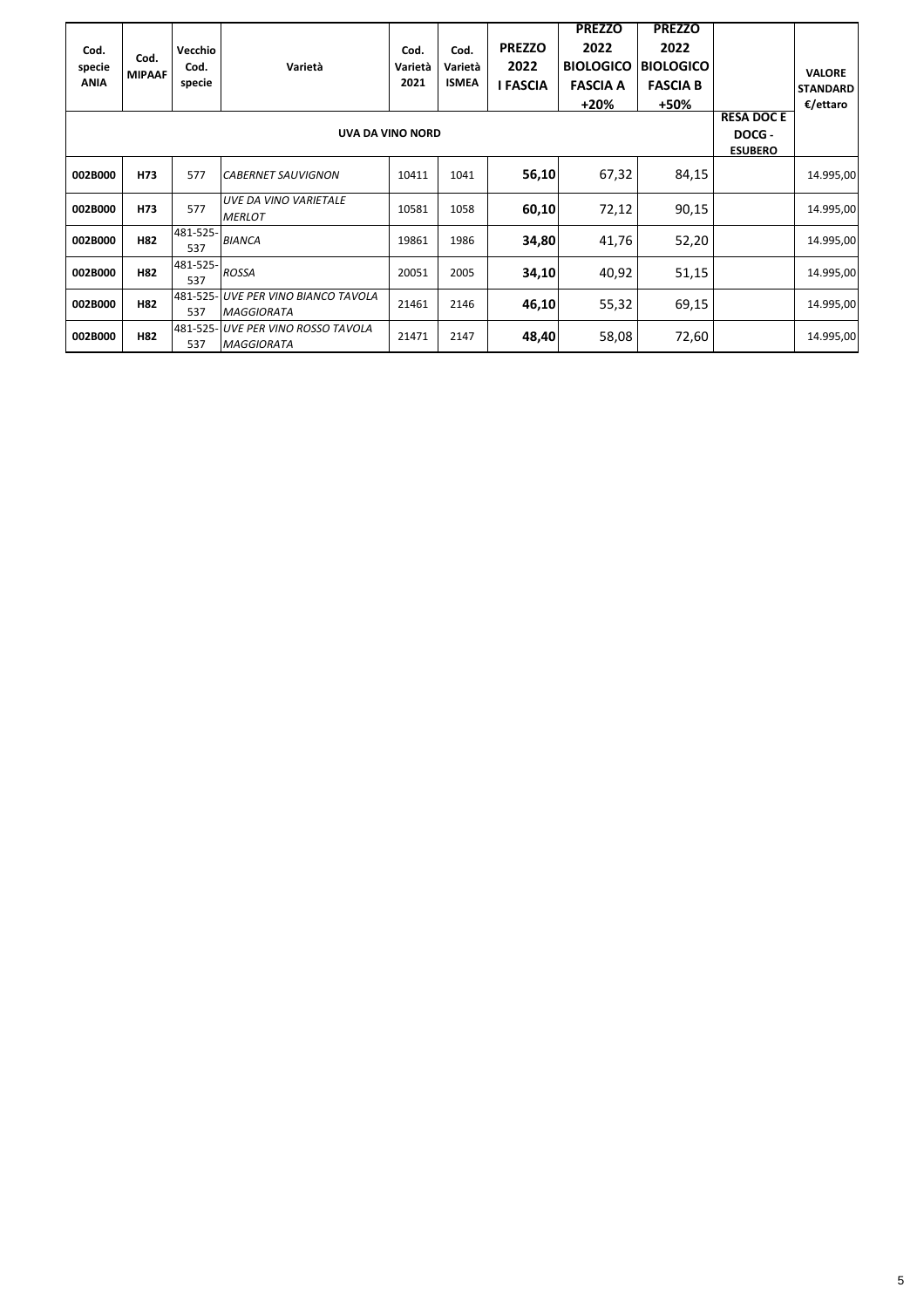|                       |                 |                |                                        |                 |                         |                                 |                         | <b>PREZZO</b>                       | <b>PREZZO</b>                       |                             |
|-----------------------|-----------------|----------------|----------------------------------------|-----------------|-------------------------|---------------------------------|-------------------------|-------------------------------------|-------------------------------------|-----------------------------|
| Cod.                  | Cod.            | Vecchio        |                                        | Cod.            | Cod.                    | <b>PREZZO</b>                   | <b>PREZZO</b>           | 2022                                | 2022                                | <b>VALORE</b>               |
| specie<br><b>ANIA</b> | <b>MIPAAF</b>   | Cod.<br>specie | Varietà                                | Varietà<br>2021 | Varietà<br><b>ISMEA</b> | 2022<br><b>FASCIA A</b>         | 2022<br><b>FASCIA B</b> | <b>BIOLOGICO</b><br><b>FASCIA M</b> | <b>BIOLOGICO</b><br><b>FASCIA N</b> | <b>STANDARD</b><br>€/ettaro |
|                       |                 |                |                                        |                 |                         |                                 |                         | $+20%$                              | +50%                                |                             |
| 100B000               | CO <sub>1</sub> | 600            |                                        |                 |                         | <b>ACTINIDIA A POLPA VERDE</b>  |                         |                                     |                                     |                             |
| 100B000               | CO <sub>1</sub> | 600            | TUTTE LE VARIETA' GENERICO             | 51181           | 5118                    | 85,00                           |                         | 102,00                              | 127,50                              | 32.831,00                   |
| 094B000               | L12             | 645            |                                        |                 |                         | <b>ALBICOCCHE PRECOCI</b>       |                         |                                     |                                     |                             |
| 094B000               | L12             | 645            | ALTRE VARIETA' PRECOCI                 | 00001           | 5457                    | 78,00                           |                         | 93,60                               | 117,00                              | 20.281,00                   |
| 094B000               | L12             | 645            | ALTRE VARIETA' VOLPEDO                 | 00011           | 5457                    | 133,00                          |                         | 159,60                              | 199,50                              | 20.281,00                   |
| 094B000               | L12             | 645            | <b>AURORA</b>                          | 50011           | 5001                    | 93,10                           |                         | 111,72                              | 139,65                              | 20.281,00                   |
| 094B000               | L12             | 645            | <b>AURORA VOLPEDO</b>                  | 50112           | 5001                    | 133,00                          |                         | 159,60                              | 199,50                              | 20.281,00                   |
| 094B000               | L12             | 645            | <b>BIG RED</b>                         | 00005           | 5457                    | 78,00                           |                         | 93,60                               | 117,00                              | 20.281,00                   |
| 094B000               | L12             | 645            | <b>FLAVOR COT</b>                      | 50021           | 5002                    | 80,20                           |                         | 96,24                               | 120,30                              | 20.281,00                   |
| 094B000               | L12             | 645            | <b>LILLI COT</b>                       | 50031           | 5003                    | 75,90                           |                         | 91,08                               | 113,85                              | 20.281,00                   |
| 094B000               | L12             | 645            | LUNAFULL                               | 53741           | 5374                    | 83,60                           |                         | 100,32                              | 125,40                              | 20.281,00                   |
| 094B000               | L12             | 645            | LUNAFULL VOLPEDO                       | 53742           | 5374                    | 133,00                          |                         | 159,60                              | 199,50                              | 20.281,00                   |
| 094B000               | L12             | 645            | <b>MAGIC COT</b>                       | 50041           | 5004                    | 75,90                           |                         | 91,08                               | 113,85                              | 20.281,00                   |
| 094B000               | L12             | 645            | MANGO COT                              | 50161           | 5016                    | 75,90                           |                         | 91,08                               | 113,85                              | 20.281,00                   |
| 094B000               | L12             | 645            | <b>ORANGE RED</b>                      | 54571           | 5457                    | 78,00                           |                         | 93,60                               | 117,00                              | 20.281,00                   |
| 094B000               | L12             | 645            | ORANGE RED VOLPEDO                     | 54572           | 5457                    | 133,00                          |                         | 159,60                              | 199,50                              | 20.281,00                   |
| 094B000               | L12             | 645            | PERLE COT                              | 50051           | 5005                    | 75,90                           |                         | 91,08                               | 113,85                              | 20.281,00                   |
| 094B000               | L12             | 645            | <b>PINK COT</b>                        | 50171           | 5017                    | 79,90                           |                         | 95,88                               | 119,85                              | 20.281,00                   |
| 094B000               | L12             | 645            | PINKCOT VOLPEDO                        | 50172           | 5017                    | 133,00                          |                         | 159,60                              | 199,50                              | 20.281,00                   |
| 094B000               | L12             | 645            | <b>SPRING BLUSH</b>                    | 53731           | 5373                    | 71,70                           |                         | 86,04                               | 107,55                              | 20.281,00                   |
| 094B000               | L12             | 645            | SWEET COT                              | 50181           | 5018                    | 75,90                           |                         | 91,08                               | 113,85                              | 20.281,00                   |
| 094B000               | L12             | 645            | TOM COT                                | 50191           | 5019                    | 75,90                           |                         | 91,08                               | 113,85                              | 20.281,00                   |
| 094B000               | L12             | 645            | <b>TSUNAMI</b>                         | 53711           | 5371                    | 92,40                           |                         | 110,88                              | 138,60                              | 20.281,00                   |
| 094B000               | L12             | 645            | <b>TSUNAMI VOLPEDO</b>                 | 53712           | 5371                    | 133,00                          |                         | 159,60                              | 199,50                              | 20.281,00                   |
| 094B000               | L12             | 645            | <b>WONDER COT</b>                      | 50061           | 5006                    | 98,60                           |                         | 118,32                              | 147,90                              | 20.281,00                   |
| 093B000               | CO <sub>2</sub> | 693            |                                        |                 |                         | <b>ALBICOCCHE MEDIO TARDIVE</b> |                         |                                     |                                     |                             |
| 093B000               | CO <sub>2</sub> | 693            | ALTRE VARIETA' MEDIO<br><b>TARDIVE</b> | 00002           | 5000                    | 79,40                           |                         | 95,28                               | 119,10                              | 25.920,00                   |
| 093B000               | CO <sub>2</sub> | 693            | ALTRE VARIETA' VOLPEDO                 | 00069           | 5000                    | 131,00                          |                         | 157,20                              | 196,50                              | 25.920,00                   |
| 093B000               | CO <sub>2</sub> | 693            | <b>AUGUSTA1</b>                        | 50091           | 5009                    | 82,80                           |                         | 99,36                               | 124,20                              | 25.920,00                   |
| 093B000               | CO <sub>2</sub> | 693            | <b>AUGUSTA 2</b>                       | 50101           | 5010                    | 81,70                           |                         | 98,04                               | 122,55                              | 25.920,00                   |
| 093B000               | CO <sub>2</sub> | 693            | <b>AUGUSTA 3</b>                       | 50111           | 5011                    | 80,00                           |                         | 96,00                               | 120,00                              | 25.920,00                   |
| 093B000               | CO <sub>2</sub> | 693            | <b>BERGERON</b>                        | 00007           | 5000                    | 79,40                           |                         | 95,28                               | 119,10                              | 25.920,00                   |
| 093B000               | CO <sub>2</sub> | 693            | <b>DELICE COT</b>                      | 055071          | 5507                    | 78,40                           |                         | 94,08                               | 117,60                              | 25.920,00                   |
| 093B000               | CO <sub>2</sub> | 693            | DELICE COT VOLPEDO                     | 055072          | 5507                    | 131,00                          |                         | 157,20                              | 196,50                              | 25.920,00                   |
| 093B000               | CO <sub>2</sub> | 693            | <b>FARALIA</b>                         | 55031           | 5503                    | 87,70                           |                         | 105,24                              | 131,55                              | 25.920,00                   |
| 093B000               | CO <sub>2</sub> | 693            | FARBALY                                | 50121           | 5012                    | 87,90                           |                         | 105,48                              | 131,85                              | 25.920,00                   |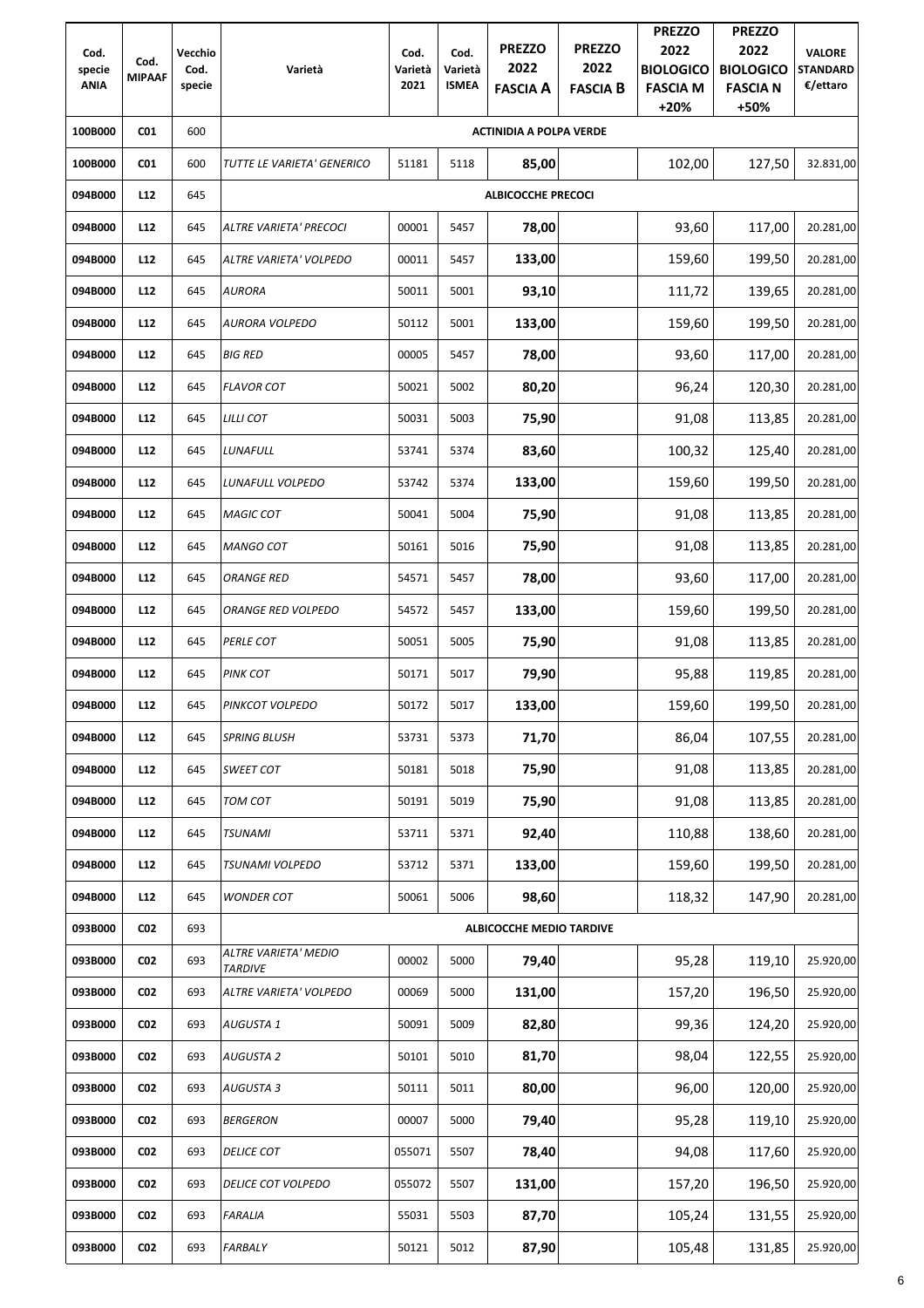| Cod.                  | Cod.            | Vecchio        |                             | Cod.            | Cod.                    | <b>PREZZO</b>                   | <b>PREZZO</b>           | <b>PREZZO</b><br>2022                         | <b>PREZZO</b><br>2022                       | <b>VALORE</b>               |
|-----------------------|-----------------|----------------|-----------------------------|-----------------|-------------------------|---------------------------------|-------------------------|-----------------------------------------------|---------------------------------------------|-----------------------------|
| specie<br><b>ANIA</b> | <b>MIPAAF</b>   | Cod.<br>specie | Varietà                     | Varietà<br>2021 | Varietà<br><b>ISMEA</b> | 2022<br><b>FASCIA A</b>         | 2022<br><b>FASCIA B</b> | <b>BIOLOGICO</b><br><b>FASCIA M</b><br>$+20%$ | <b>BIOLOGICO</b><br><b>FASCIA N</b><br>+50% | <b>STANDARD</b><br>€/ettaro |
| 093B000               | CO <sub>2</sub> | 693            |                             |                 |                         | <b>ALBICOCCHE MEDIO TARDIVE</b> |                         |                                               |                                             |                             |
| 093B000               | CO <sub>2</sub> | 693            | <b>FARBALY VOLPEDO</b>      | 50122           | 5012                    | 131,00                          |                         | 157,20                                        | 196,50                                      | 25.920,00                   |
| 093B000               | CO <sub>2</sub> | 693            | HW 409                      | 00032           | 5000                    | 79,40                           |                         | 95,28                                         | 119,10                                      | 25.920,00                   |
| 093B000               | CO <sub>2</sub> | 693            | HW 409 VOLPEDO              | 00070           | 5000                    | 131,00                          |                         | 157,20                                        | 196,50                                      | 25.920,00                   |
| 093B000               | CO <sub>2</sub> | 693            | <b>KYOTO</b>                | 00034           | 5000                    | 70,40                           |                         | 84,48                                         | 105,60                                      | 25.920,00                   |
| 093B000               | CO <sub>2</sub> | 693            | <b>KYOTO VOLPEDO</b>        | 55082           | 5508                    | 131,00                          |                         | 157,20                                        | 196,50                                      | 25.920,00                   |
| 093B000               | CO <sub>2</sub> | 693            | LADY COT                    | 54201           | 5420                    | 73,70                           |                         | 88,44                                         | 110,55                                      | 25.920,00                   |
| 093B000               | <b>CO2</b>      | 693            | <b>LEECOT</b>               | 00066           | 5000                    | 79,40                           |                         | 95,28                                         | 119,10                                      | 25.920,00                   |
| 093B000               | <b>CO2</b>      | 693            | <b>ORANGE RUBIS</b>         | 54401           | 5440                    | 77,20                           |                         | 92,64                                         | 115,80                                      | 25.920,00                   |
| 093B000               | CO <sub>2</sub> | 693            | <b>ORANGE RUBIS VOLPEDO</b> | 54402           | 5440                    | 131,00                          |                         | 157,20                                        | 196,50                                      | 25.920,00                   |
| 093B000               | <b>CO2</b>      | 693            | PISANA                      | 00044           | 5000                    | 79,40                           |                         | 95,28                                         | 119,10                                      | 25.920,00                   |
| 093B000               | CO <sub>2</sub> | 693            | <b>PORTICI 6</b>            | 00047           | 5000                    | 70,40                           |                         | 84,48                                         | 105,60                                      | 25.920,00                   |
| 093B000               | CO <sub>2</sub> | 693            | PORTICI 6 VOLPEDO           | 00071           | 5000                    | 131,00                          |                         | 157,20                                        | 196,50                                      | 25.920,00                   |
| 093B000               | CO <sub>2</sub> | 693            | REALE D'IMOLA               | 00048           | 5000                    | 79,40                           |                         | 95,28                                         | 119,10                                      | 25.920,00                   |
| 093B000               | CO <sub>2</sub> | 693            | <b>SAN CASTRESE</b>         | 00054           | 5000                    | 79,40                           |                         | 95,28                                         | 119,10                                      | 25.920,00                   |
| 093B000               | CO <sub>2</sub> | 693            | <b>SUN GIANT</b>            | 00067           | 5000                    | 79,40                           |                         | 95,28                                         | 119,10                                      | 25.920,00                   |
| 093B000               | CO <sub>2</sub> | 693            | VALLEGGIA                   | 00063           | 5000                    | 79,40                           |                         | 95,28                                         | 119,10                                      | 25.920,00                   |
| 093B000               | <b>CO2</b>      | 693            | <b>VEECOT</b>               | 00064           | 5000                    | 79,40                           |                         | 95,28                                         | 119,10                                      | 25.920,00                   |
| 093B000               | CO <sub>2</sub> | 693            | <b>VITILLO</b>              | 00065           | 5000                    | 79,40                           |                         | 95,28                                         | 119,10                                      | 25.920,00                   |
| 093B000               | CO <sub>2</sub> | 693            | VITILLO VOLPEDO             | 00068           | 5000                    | 131,00                          |                         | 157,20                                        | 196,50                                      | 25.920,00                   |
| 093B000               | <b>CO2</b>      | 693            | ZEBRA                       | 50071           | 5007                    | 78,30                           |                         | 93,96                                         | 117,45                                      | 25.920,00                   |
| 093B000               | <b>CO2</b>      | 693            | ZEBRA VOLPEDO               | 50072           | 5007                    | 131,00                          |                         | 157,20                                        | 196,50                                      | 25.920,00                   |
| 095A000               | C36             | 095            |                             |                 |                         | <b>CAKI</b>                     |                         |                                               |                                             |                             |
| 095A000               | C36             | 095            | TUTTE LE VARIETA'           | 51272           | 5127                    | 50,00                           |                         | 60,00                                         | 75,00                                       | 23.750,00                   |
| 2260000               | D33             | 226            |                             |                 |                         | <b>CASTAGNE</b>                 |                         |                                               |                                             |                             |
| 2260000               | D33             | 226            | TUTTE LE VARIETA'           | 50561           | 5056                    | 261,50                          |                         | 313,80                                        | 392,25                                      | 7.963,00                    |
| 089B000               | C37             | 689            |                             |                 |                         | <b>CILIEGIE</b>                 |                         |                                               |                                             |                             |
| 089B000               | C37             | 689            | <b>ALTRE VARIETA'</b>       | 00035           | 5069                    | 240,60                          |                         | 288,72                                        | 360,90                                      | 34.003,00                   |
| 089B000               | C37             | 689            | <b>BELLA DI GARBAGNA</b>    | 53891           | 5389                    | 300,00                          |                         | 360,00                                        | 450,00                                      | 34.003,00                   |
| 089B000               | C37             | 689            | <b>BIG LORY</b>             | 50951           | 5095                    | 281,20                          |                         | 337,44                                        | 421,80                                      | 34.003,00                   |
| 089B000               | C37             | 689            | <b>BIGARREAU MOREAU</b>     | 00010           | 5069                    | 266,60                          |                         | 319,92                                        | 399,90                                      | 34.003,00                   |
| 089B000               | C37             | 689            | <b>BLACK STAR</b>           | 50871           | 5087                    | 281,20                          |                         | 337,44                                        | 421,80                                      | 34.003,00                   |
| 089B000               | C37             | 689            | <b>BURLAT</b>               | 00014           | 5069                    | 239,90                          |                         | 287,88                                        | 359,85                                      | 34.003,00                   |
| 089B000               | C37             | 689            | <b>CELESTE</b>              | 00018           | 5069                    | 289,90                          |                         | 347,88                                        | 434,85                                      | 34.003,00                   |
| 089B000               | C37             | 689            | <b>DURONI</b>               | 50622           | 5062                    | 277,80                          |                         | 333,36                                        | 416,70                                      | 34.003,00                   |
| 089B000               | C37             | 689            | <b>EARLY LORY</b>           | 50841           | 5084                    | 240,60                          |                         | 288,72                                        | 360,90                                      | 34.003,00                   |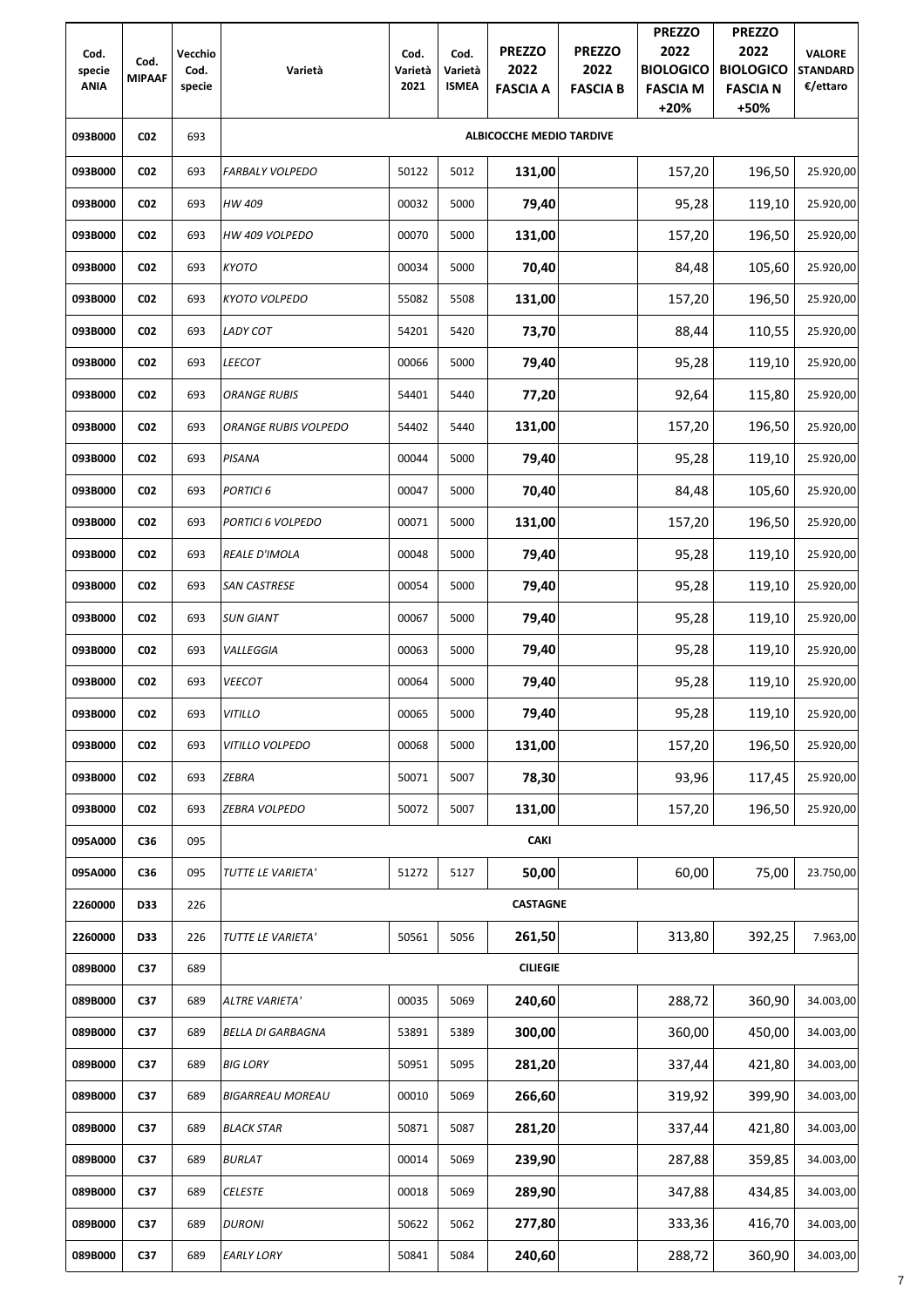| Cod.<br>specie<br><b>ANIA</b> | Cod.<br><b>MIPAAF</b> | Vecchio<br>Cod.<br>specie | Varietà                                    | Cod.<br>Varietà<br>2021 | Cod.<br>Varietà<br><b>ISMEA</b> | <b>PREZZO</b><br>2022<br><b>FASCIA A</b> | <b>PREZZO</b><br>2022<br><b>FASCIA B</b> | <b>PREZZO</b><br>2022<br><b>BIOLOGICO</b><br><b>FASCIA M</b><br>$+20%$ | <b>PREZZO</b><br>2022<br><b>BIOLOGICO</b><br><b>FASCIA N</b><br>+50% | <b>VALORE</b><br><b>STANDARD</b><br>€/ettaro |
|-------------------------------|-----------------------|---------------------------|--------------------------------------------|-------------------------|---------------------------------|------------------------------------------|------------------------------------------|------------------------------------------------------------------------|----------------------------------------------------------------------|----------------------------------------------|
| 089B000                       | C37                   | 689                       |                                            |                         |                                 | <b>CILIEGIE</b>                          |                                          |                                                                        |                                                                      |                                              |
| 089B000                       | C37                   | 689                       | <b>FERROVIA</b>                            | 50631                   | 5063                            | 273,60                                   |                                          | 328,32                                                                 | 410,40                                                               | 34.003,00                                    |
| 089B000                       | C37                   | 689                       | <b>GIORGIA</b>                             | 00036                   | 5069                            | 267,60                                   |                                          | 321,12                                                                 | 401,40                                                               | 34.003,00                                    |
| 089B000                       | C37                   | 689                       | <b>GRIGIONE</b>                            | 00037                   | 5069                            | 240,60                                   |                                          | 288,72                                                                 | 360,90                                                               | 34.003,00                                    |
| 089B000                       | C37                   | 689                       | <b>ISABELLA</b>                            | 00040                   | 5069                            | 240,60                                   |                                          | 288,72                                                                 | 360,90                                                               | 34.003,00                                    |
| 089B000                       | C37                   | 689                       | <b>LORY BLOOM</b>                          | 00045                   | 5069                            | 240,60                                   |                                          | 288,72                                                                 | 360,90                                                               | 34.003,00                                    |
| 089B000                       | C37                   | 689                       | <b>LORY STRONG</b>                         | 00046                   | 5069                            | 240,60                                   |                                          | 288,72                                                                 | 360,90                                                               | 34.003,00                                    |
| 089B000                       | C37                   | 689                       | <b>NEW STAR</b>                            | 50921                   | 5092                            | 281,20                                   |                                          | 337,44                                                                 | 421,80                                                               | 34.003,00                                    |
| 089B000                       | C37                   | 689                       | <b>STELLA</b>                              | 00068                   | 5069                            | 240,60                                   |                                          | 288,72                                                                 | 360,90                                                               | 34.003,00                                    |
| 089B000                       | C37                   | 689                       | <b>SUMMIT</b>                              | 00070                   | 5069                            | 240,60                                   |                                          | 288,72                                                                 | 360,90                                                               | 34.003,00                                    |
| 089B000                       | C37                   | 689                       | <b>SWEET</b>                               | 55271                   | 5527                            | 263,30                                   |                                          | 315,96                                                                 | 394,95                                                               | 34.003,00                                    |
| 089B000                       | C37                   | 689                       | VAN                                        | 00080                   | 5069                            | 256,60                                   |                                          | 307,92                                                                 | 384,90                                                               | 34.003,00                                    |
| 077A000                       | C44                   | 077                       |                                            |                         |                                 | <b>FICHI</b>                             |                                          |                                                                        |                                                                      |                                              |
| 077A000                       | C44                   | 077                       | TUTTE LE VARIETA'                          | 51101                   | 5110                            | 120,60                                   |                                          | 144,72                                                                 | 180,90                                                               | 31.908,00                                    |
| 1160000                       | <b>C52</b>            | 116                       |                                            |                         |                                 | <b>LAMPONI</b>                           |                                          |                                                                        |                                                                      |                                              |
| 1160000                       | <b>C52</b>            | 116                       | TUTTE LE VARIETA'                          | 51231                   | 5123                            | 614,00                                   |                                          | 736,80                                                                 | 921,00                                                               | 133.491,00                                   |
| 083B000                       | CO <sub>4</sub>       | 683                       |                                            |                         |                                 | <b>MELE</b>                              |                                          |                                                                        |                                                                      |                                              |
| 083B000                       | <b>CO4</b>            | 683                       | <b>ALTRE VARIETA'</b>                      | 51551                   | 5155                            | 48,80                                    |                                          | 58,56                                                                  | 73,20                                                                | 35.532,00                                    |
| 083B000                       | <b>CO4</b>            | 683                       | ALTRE VARIETA' DI GOLDEN<br><b>VOLPEDO</b> | 00001                   | 5156                            | 57,00                                    |                                          | 68,40                                                                  | 85,50                                                                | 35.532,00                                    |
| 083B000                       | <b>C04</b>            | 683                       | ALTRE VARIETA' DI STARK                    | 51801                   | 5180                            | 50,80                                    |                                          | 60,96                                                                  | 76,20                                                                | 35.532,00                                    |
| 083B000                       | <b>C04</b>            | 683                       | ALTRE VARIETA' EMERGENTI                   | 51351                   | 5135                            | 68,30                                    |                                          | 81,96                                                                  | 102,45                                                               | 35.532,00                                    |
| 083B000                       | <b>C04</b>            | 683                       | ALTRE VARIETA' MEDIO<br><b>TARDIVE</b>     | 51361                   | 5136                            | 43,40                                    |                                          | 52,08                                                                  | 65,10                                                                | 35.532,00                                    |
| 083B000                       | <b>CO4</b>            | 683                       | ALTRE VARIETA' PRECOCI                     | 51371                   | 5137                            | 38,50                                    |                                          | 46,20                                                                  | 57,75                                                                | 35.532,00                                    |
| 083B000                       | <b>CO4</b>            | 683                       | <b>BREABURN</b>                            | 51421                   | 5142                            | 34,60                                    |                                          | 41,52                                                                  | 51,90                                                                | 35.532,00                                    |
| 083B000                       | <b>C04</b>            | 683                       | <b>FUJI</b>                                | 51501                   | 5150                            | 70,70                                    |                                          | 84,84                                                                  | 106,05                                                               | 35.532,00                                    |
| 083B000                       | <b>C04</b>            | 683                       | GALA                                       | 51529                   | 5152                            | 63,90                                    |                                          | 76,68                                                                  | 95,85                                                                | 35.532,00                                    |
| 083B000                       | <b>CO4</b>            | 683                       | <b>GOLDEN</b>                              | 00007                   | 5156                            | 39,80                                    |                                          | 47,76                                                                  | 59,70                                                                | 35.532,00                                    |
| 083B000                       | <b>CO4</b>            | 683                       | <b>MONDIAL GALA</b>                        | 52102                   | 5210                            | 54,40                                    |                                          | 65,28                                                                  | 81,60                                                                | 35.532,00                                    |
| 083B000                       | <b>CO4</b>            | 683                       | NIPLING STAYMAN                            | 00283                   | 5185                            | 48,80                                    |                                          | 58,56                                                                  | 73,20                                                                | 35.532,00                                    |
| 083B000                       | <b>CO4</b>            | 683                       | OPAL                                       | 51351                   | 5135                            | 65,70                                    |                                          | 78,84                                                                  | 98,55                                                                | 35.532,00                                    |
| 083B000                       | <b>CO4</b>            | 683                       | <b>OPALE</b>                               | 00271                   | 5156                            | 38,80                                    |                                          | 46,56                                                                  | 58,20                                                                | 35.532,00                                    |
| 083B000                       | CO <sub>4</sub>       | 683                       | RENETTA                                    | 51772                   | 5177                            | 64,60                                    |                                          | 77,52                                                                  | 96,90                                                                | 35.532,00                                    |
| 083B000                       | CO <sub>4</sub>       | 683                       | ROYAL GALA                                 | 52112                   | 5211                            | 54,40                                    |                                          | 65,28                                                                  | 81,60                                                                | 35.532,00                                    |
| 083B000                       | CO <sub>4</sub>       | 683                       | <b>SUMMARED</b>                            | 51871                   | 5187                            | 39,20                                    |                                          | 47,04                                                                  | 58,80                                                                | 35.532,00                                    |
| 083B000                       | CO <sub>4</sub>       | 683                       | <b>WINESAP 2.4.4.4</b>                     | 51861                   | 5186                            | 45,50                                    |                                          | 54,60                                                                  | 68,25                                                                | 35.532,00                                    |
| 083B000                       | CO <sub>4</sub>       | 683                       | <b>GALA VOLPEDO</b>                        | 51522                   | 5152                            | 62,00                                    |                                          | 74,40                                                                  | 93,00                                                                | 35.532,00                                    |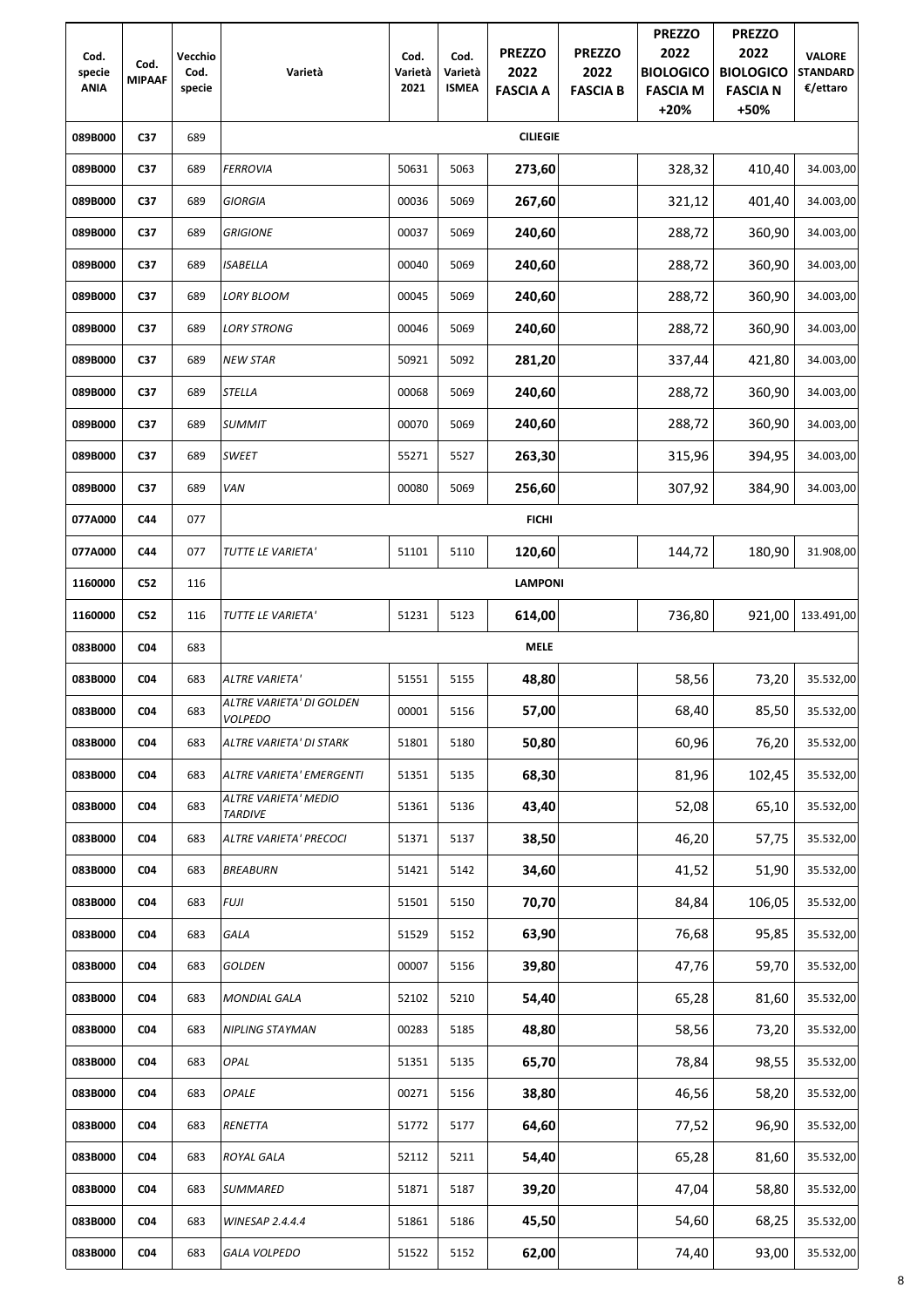| Cod.<br>specie<br><b>ANIA</b> | Cod.<br><b>MIPAAF</b> | Vecchio<br>Cod.<br>specie | Varietà                                         | Cod.<br>Varietà<br>2021 | Cod.<br>Varietà<br><b>ISMEA</b> | <b>PREZZO</b><br>2022<br><b>FASCIA A</b> | <b>PREZZO</b><br>2022<br><b>FASCIA B</b> | <b>PREZZO</b><br>2022<br><b>BIOLOGICO</b><br><b>FASCIA M</b><br>$+20%$ | <b>PREZZO</b><br>2022<br><b>BIOLOGICO</b><br><b>FASCIA N</b><br>+50% | <b>VALORE</b><br><b>STANDARD</b><br>€/ettaro |
|-------------------------------|-----------------------|---------------------------|-------------------------------------------------|-------------------------|---------------------------------|------------------------------------------|------------------------------------------|------------------------------------------------------------------------|----------------------------------------------------------------------|----------------------------------------------|
| 083B000                       | <b>C04</b>            | 683                       |                                                 |                         |                                 | <b>MELE</b>                              |                                          |                                                                        |                                                                      |                                              |
| 083B000                       | <b>C04</b>            | 683                       | <b>GOLDEN VOLPEDO</b>                           | 51562                   | 5156                            | 57,00                                    |                                          | 68,40                                                                  | 85,50                                                                | 35.532,00                                    |
| 083B000                       | CO <sub>4</sub>       | 683                       | ROYAL GALA VOLPEDO                              | 52111                   | 5211                            | 62,00                                    |                                          | 74,40                                                                  | 93,00                                                                | 35.532,00                                    |
| 083B000                       | <b>C04</b>            | 683                       | <b>STARK DELICIUS</b>                           | 51807                   | 5180                            | 27,00                                    |                                          | 32,40                                                                  | 40,50                                                                | 35.532,00                                    |
| 083B000                       | <b>C04</b>            | 683                       | <b>STARK VOLPEDO</b>                            | 51802                   | 5180                            | 65,00                                    |                                          | 78,00                                                                  | 97,50                                                                | 35.532,00                                    |
| 083B000                       | <b>C04</b>            | 683                       | <b>STORY INORED</b>                             | 54991                   | 5499                            | 53,00                                    |                                          | 63,60                                                                  | 79,50                                                                | 35.532,00                                    |
| 5500000                       | C51                   | 550                       |                                                 |                         |                                 | <b>MIRTILLI</b>                          |                                          |                                                                        |                                                                      |                                              |
| 5500000                       | C51                   | 550                       | TUTTE LE VARIETA                                | 52162                   | 5216                            | 469,50                                   |                                          | 563,40                                                                 | 704,25                                                               | 63.429,00                                    |
| 5510000                       | C66                   | 551                       |                                                 |                         |                                 | <b>MORE</b>                              |                                          |                                                                        |                                                                      |                                              |
| 5510000                       | C66                   | 551                       | TUTTE LE VARIETA`                               | 52171                   | 5217                            | 475,30                                   |                                          | 570,36                                                                 | 712,95                                                               | 92.025,00                                    |
| 987B000                       | <b>CO6</b>            | 387                       |                                                 |                         |                                 | <b>NETTARINE PRECOCI</b>                 |                                          |                                                                        |                                                                      |                                              |
| 987B000                       | <b>CO6</b>            | 387                       | TUTTE LE VARIETA`                               | 00003                   | 5218                            | 72,40                                    |                                          | 86,88                                                                  | 108,60                                                               | 29.534,00                                    |
| 887B000                       | C <sub>05</sub>       | 587                       |                                                 |                         |                                 | <b>NETTARINE MEDIO TARDIVE</b>           |                                          |                                                                        |                                                                      |                                              |
| 887B000                       | <b>CO5</b>            | 587                       | TUTTE LE VARIETA' MEDIE                         | 00004                   | 5219                            | 63,40                                    |                                          | 76,08                                                                  | 95,10                                                                | 28.075,00                                    |
| 887B000                       | C <sub>05</sub>       | 587                       | TUTTE LE VARIETA' TARDIVE                       | 00080                   | 5220                            | 63,20                                    |                                          | 75,84                                                                  | 94,80                                                                | 28.075,00                                    |
| 0790000                       | D38                   | 079                       |                                                 |                         |                                 | <b>NOCI</b>                              |                                          |                                                                        |                                                                      |                                              |
| 0790000                       | <b>D38</b>            | 079                       | A FILIERA CONTROLLATA                           | 54021                   | 5402                            | 350,00                                   |                                          | 420,00                                                                 | 525,00                                                               | 10.942,00                                    |
| 0790000                       | <b>D38</b>            | 079                       | TUTTE LE VARIETÀ                                | 52321                   | 5232                            | 244,00                                   |                                          | 292,80                                                                 | 366,00                                                               | 10.942,00                                    |
| 0800000                       | <b>C59</b>            | 080                       |                                                 |                         |                                 | <b>NOCCIOLE</b>                          |                                          |                                                                        |                                                                      |                                              |
| 0800000                       | C59                   | 080                       | <b>ALTRE VARIETA'</b>                           | 52301                   | 5230                            | 260,00                                   |                                          | 312,00                                                                 | 390,00                                                               | 7.575,00                                     |
| 0800000                       | C59                   | 080                       | NOCCIOLA PIEMONTE IGP                           | 52311                   | 5231                            | 355,00                                   |                                          | 426,00                                                                 | 532,50                                                               | 7.575,00                                     |
| 0800000                       | C59                   | 080                       | TONDA GENTILE TRILOBATA                         | 55201                   | 5520                            | 350,00                                   |                                          | 420,00                                                                 | 525,00                                                               | 7.575,00                                     |
| 051B000                       | C <sub>08</sub>       | 651                       |                                                 |                         |                                 | <b>PERE PRECOCI</b>                      |                                          |                                                                        |                                                                      |                                              |
| 051B000                       | <b>CO8</b>            | 651                       | ALTRE VARIETA ` PERE PRECOCI                    | 00002                   | 5275                            | 81,10                                    |                                          | 97,32                                                                  | 121,65                                                               | 27.550,00                                    |
| 051B000                       | C <sub>08</sub>       | 651                       | <b>BUTIRRA GIFFARD</b>                          | 52671                   | 5267                            | 77,20                                    |                                          | 92,64                                                                  | 115,80                                                               | 27.550,00                                    |
| 051B000                       | <b>CO8</b>            | 651                       | <b>BUTIRRA MORETTINI -</b><br><b>MORETTINI</b>  | 52611                   | 5261                            | 79,20                                    |                                          | 95,04                                                                  | 118,80                                                               | 27.550,00                                    |
| 051B000                       | <b>CO8</b>            | 651                       | <b>CARMEN</b>                                   | 52741                   | 5274                            | 89,50                                    |                                          | 107,40                                                                 | 134,25                                                               | 27.550,00                                    |
| 051B000                       | <b>CO8</b>            | 651                       | COSCIA - COSCIA TARDIVA                         | 52681                   | 5268                            | 77,20                                    |                                          | 92,64                                                                  | 115,80                                                               | 27.550,00                                    |
| 051B000                       | <b>CO8</b>            | 651                       | <b>DOTTOR GUYOT - GUYOT -</b><br><b>GUYOT D</b> | 52691                   | 5269                            | 77,20                                    |                                          | 92,64                                                                  | 115,80                                                               | 27.550,00                                    |
| 051B000                       | <b>CO8</b>            | 651                       | MIRANDINO ROSSO - BELLA DI<br>GIU               | 52731                   | 5273                            | 77,20                                    |                                          | 92,64                                                                  | 115,80                                                               | 27.550,00                                    |
| 051B000                       | <b>CO8</b>            | 651                       | SANTA MARIA - SANTA MARIA<br><b>MORE</b>        | 52641                   | 5264                            | 67,60                                    |                                          | 81,12                                                                  | 101,40                                                               | 27.550,00                                    |
| 051B000                       | <b>CO8</b>            | 651                       | SPADONA DI CASTELMADAMA                         | 52651                   | 5265                            | 77,20                                    |                                          | 92,64                                                                  | 115,80                                                               | 27.550,00                                    |
| 051B000                       | C <sub>08</sub>       | 651                       | <b>TOSCA</b>                                    | 52661                   | 5266                            | 77,20                                    |                                          | 92,64                                                                  | 115,80                                                               | 27.550,00                                    |
| 051B000                       | C <sub>08</sub>       | 651                       | TUTTE LE VARIETA' VOLPEDO                       | 52752                   | 5275                            | 82,00                                    |                                          | 98,40                                                                  | 123,00                                                               | 27.550,00                                    |
| 085B000                       | <b>CO7</b>            | 685                       |                                                 |                         |                                 | PERE MEDIO TARDIVE                       |                                          |                                                                        |                                                                      |                                              |
| 085B000                       | <b>CO7</b>            | 685                       | <b>ABATE FETEL</b>                              | 52481                   | 5248                            | 100,10                                   |                                          | 120,12                                                                 | 150,15                                                               | 39.836,00                                    |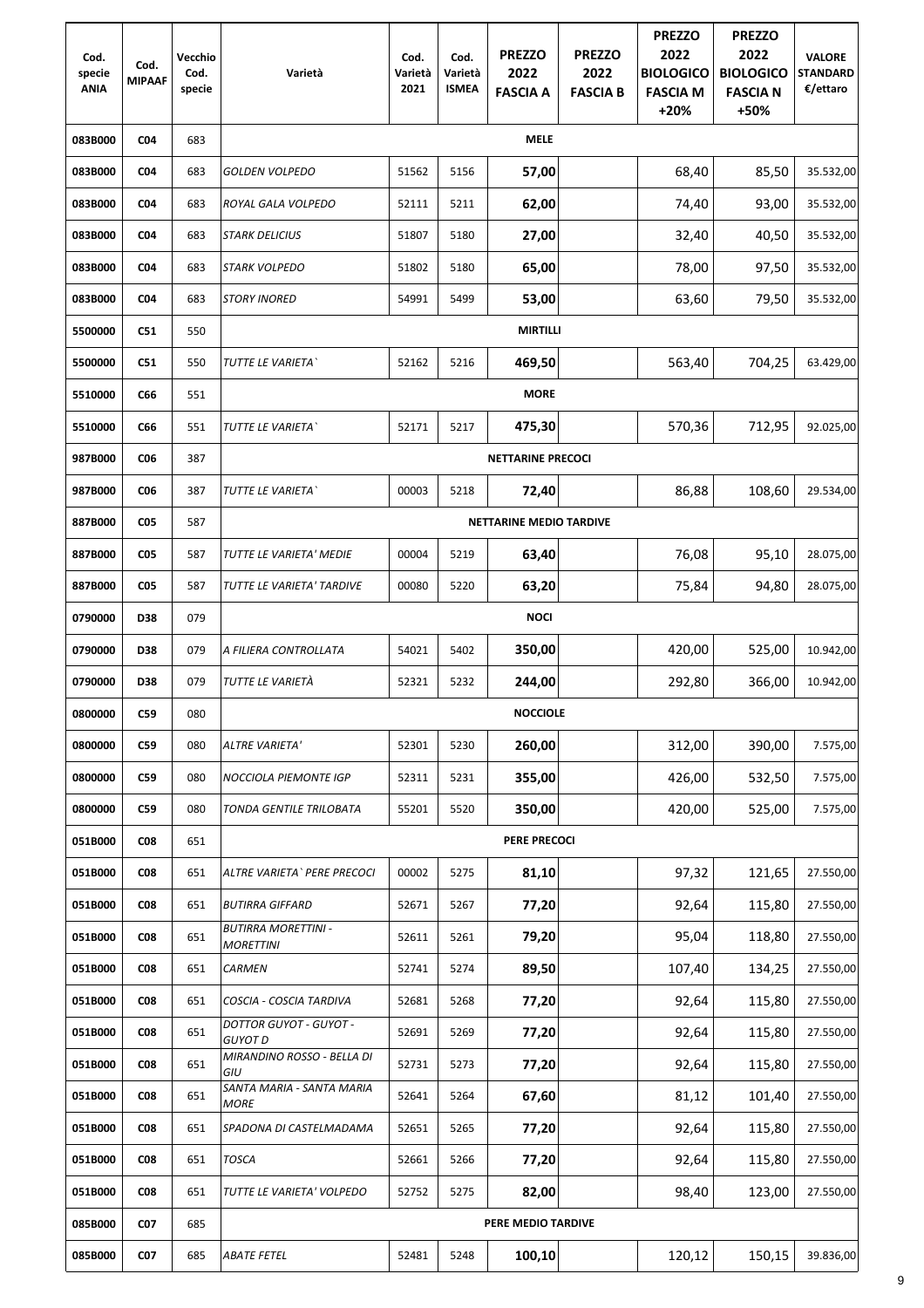| Cod.<br>specie<br><b>ANIA</b> | Cod.<br><b>MIPAAF</b> | <b>Vecchio</b><br>Cod.<br>specie | Varietà                                     | Cod.<br>Varietà<br>2021 | Cod.<br>Varietà<br><b>ISMEA</b> | <b>PREZZO</b><br>2022<br><b>FASCIA A</b> | <b>PREZZO</b><br>2022<br><b>FASCIA B</b> | <b>PREZZO</b><br>2022<br><b>BIOLOGICO</b><br><b>FASCIA M</b><br>$+20%$ | <b>PREZZO</b><br>2022<br><b>BIOLOGICO</b><br><b>FASCIA N</b><br>+50% | <b>VALORE</b><br><b>STANDARD</b><br>€/ettaro |
|-------------------------------|-----------------------|----------------------------------|---------------------------------------------|-------------------------|---------------------------------|------------------------------------------|------------------------------------------|------------------------------------------------------------------------|----------------------------------------------------------------------|----------------------------------------------|
| 085B000                       | CO <sub>7</sub>       | 685                              |                                             |                         |                                 | <b>PERE MEDIO TARDIVE</b>                |                                          |                                                                        |                                                                      |                                              |
| 085B000                       | CO <sub>7</sub>       | 685                              | <b>ALTRE VARIETA'</b>                       | 52471                   | 5247                            | 86,20                                    |                                          | 103,44                                                                 | 129,30                                                               | 39.836,00                                    |
| 085B000                       | CO <sub>7</sub>       | 685                              | ALTRE VARIETA` PERE MEDIO<br><b>TARDIVE</b> | 00004                   | 5260                            | 82,80                                    |                                          | 99,36                                                                  | 124,20                                                               | 39.836,00                                    |
| 085B000                       | <b>CO7</b>            | 685                              | <b>CONFERENCE</b>                           | 52561                   | 5256                            | 72,70                                    |                                          | 87,24                                                                  | 109,05                                                               | 39.836,00                                    |
| 085B000                       | CO <sub>7</sub>       | 685                              | <b>COTOGNE - PERE</b>                       | 52521                   | 5252                            | 97,50                                    |                                          | 117,00                                                                 | 146,25                                                               | 39.836,00                                    |
| 085B000                       | CO <sub>7</sub>       | 685                              | <b>DECANA D'INVERNO</b>                     | 52501                   | 5250                            | 107,20                                   |                                          | 128,64                                                                 | 160,80                                                               | 39.836,00                                    |
| 085B000                       | CO <sub>7</sub>       | 685                              | DECANA DEL COMIZIO -<br>DOYEME DU           | 52491                   | 5249                            | 104,60                                   |                                          | 125,52                                                                 | 156,90                                                               | 39.836,00                                    |
| 085B000                       | <b>C07</b>            | 685                              | KAISER ALEXANDER - KAISER -<br>IM           | 52541                   | 5254                            | 79,00                                    |                                          | 94,80                                                                  | 118,50                                                               | 39.836,00                                    |
| 085B000                       | <b>CO7</b>            | 685                              | <b>MADERNASSA</b>                           | 52531                   | 5253                            | 97,50                                    |                                          | 117,00                                                                 | 146,25                                                               | 39.836,00                                    |
| 085B000                       | <b>C07</b>            | 685                              | MAX RED BARTLETT - WILLIAM<br><b>ROS</b>    | 54081                   | 5408                            | 59,50                                    |                                          | 71,40                                                                  | 89,25                                                                | 39.836,00                                    |
| 085B000                       | CO <sub>7</sub>       | 685                              | PASSA CRASSANA -<br>PASSACRASSANA           | 52571                   | 5257                            | 82,80                                    |                                          | 99,36                                                                  | 124,20                                                               | 39.836,00                                    |
| 085B000                       | CO <sub>7</sub>       | 685                              | WILLIAM B.C. - WILLIAM - WILLI              | 52721                   | 5272                            | 65,40                                    |                                          | 78,48                                                                  | 98,10                                                                | 39.836,00                                    |
| 871B000                       | C10                   | 671                              |                                             |                         |                                 | <b>PESCHE PRECOCI</b>                    |                                          |                                                                        |                                                                      |                                              |
| 871B000                       | C10                   | 671                              | ALTRE VARIETA' BIANCHE                      | 52861                   | 5286                            | 58,80                                    |                                          | 70,56                                                                  | 88,20                                                                | 25.181,00                                    |
| 871B000                       | C10                   | 671                              | ALTRE VARIETA' BIANCHE<br><b>VOLPEDO</b>    | 54172                   | 5417                            | 125,00                                   |                                          | 150,00                                                                 | 187,50                                                               | 25.181,00                                    |
| 871B000                       | C10                   | 671                              | ALTRE VARIETA' GIALLE                       | 52831                   | 5283                            | 76,60                                    |                                          | 91,92                                                                  | 114,90                                                               | 25.181,00                                    |
| 871B000                       | C10                   | 671                              | ALTRE VARIETA' GIALLE<br><b>VOLPEDO</b>     | 54171                   | 5417                            | 125,00                                   |                                          | 150,00                                                                 | 187,50                                                               | 25.181,00                                    |
| 871B000                       | C10                   | 671                              | CARDINAL                                    | 00012                   | 5283                            | 76,60                                    |                                          | 91,92                                                                  | 114,90                                                               | 25.181,00                                    |
| 871B000                       | C10                   | 671                              | CARDINAL VOLPEDO                            | 00107                   | 5417                            | 125,00                                   |                                          | 150,00                                                                 | 187,50                                                               | 25.181,00                                    |
| 871B000                       | C10                   | 671                              | <b>DIXIRED</b>                              | 00020                   | 5283                            | 76,60                                    |                                          | 91,92                                                                  | 114,90                                                               | 25.181,00                                    |
| 871B000                       | C10                   | 671                              | <b>DIXIRED VOLPEDO</b>                      | 00108                   | 5417                            | 125,00                                   |                                          | 150,00                                                                 | 187,50                                                               | 25.181,00                                    |
| 871B000                       | C10                   | 671                              | <b>EARLY RED</b>                            | 00026                   | 5283                            | 76,60                                    |                                          | 91,92                                                                  | 114,90                                                               | 25.181,00                                    |
| 871B000                       | C10                   | 671                              | EARLY RED VOLPEDO                           | 00109                   | 5417                            | 125,00                                   |                                          | 150,00                                                                 | 187,50                                                               | 25.181,00                                    |
| 871B000                       | C10                   | 671                              | EARLY RED HAVEN VOLPEDO                     | 00110                   | 5417                            | 125,00                                   |                                          | 150,00                                                                 | 187,50                                                               | 25.181,00                                    |
| 871B000                       | C10                   | 671                              | <b>EARLY REDHAVEN</b>                       | 00027                   | 5283                            | 76,60                                    |                                          | 91,92                                                                  | 114,90                                                               | 25.181,00                                    |
| 871B000                       | C10                   | 671                              | <b>FAVORITA 1</b>                           | 00028                   | 5283                            | 76,60                                    |                                          | 91,92                                                                  | 114,90                                                               | 25.181,00                                    |
| 871B000                       | C10                   | 671                              | FAVORITA 1 VOLPEDO                          | 00111                   | 5417                            | 125,00                                   |                                          | 150,00                                                                 | 187,50                                                               | 25.181,00                                    |
| 871B000                       | C10                   | 671                              | <b>FAVORITA 2</b>                           | 00029                   | 5283                            | 76,60                                    |                                          | 91,92                                                                  | 114,90                                                               | 25.181,00                                    |
| 871B000                       | C10                   | 671                              | <b>FAVORITA 2 VOLPEDO</b>                   | 00112                   | 5417                            | 125,00                                   |                                          | 150,00                                                                 | 187,50                                                               | 25.181,00                                    |
| 871B000                       | C10                   | 671                              | <b>FERTILIA 1</b>                           | 00031                   | 5283                            | 76,60                                    |                                          | 91,92                                                                  | 114,90                                                               | 25.181,00                                    |
| 871B000                       | C10                   | 671                              | FERTILIA 1 VOLPEDO                          | 00113                   | 5417                            | 125,00                                   |                                          | 150,00                                                                 | 187,50                                                               | 25.181,00                                    |
| 871B000                       | C10                   | 671                              | <b>FERTILIA 2</b>                           | 00032                   | 5283                            | 76,60                                    |                                          | 91,92                                                                  | 114,90                                                               | 25.181,00                                    |
| 871B000                       | C10                   | 671                              | <b>FERTILIA 2 VOLPEDO</b>                   | 00114                   | 5417                            | 125,00                                   |                                          | 150,00                                                                 | 187,50                                                               | 25.181,00                                    |
| 871B000                       | C10                   | 671                              | <b>FLAVORCREST</b>                          | 00034                   | 5283                            | 76,60                                    |                                          | 91,92                                                                  | 114,90                                                               | 25.181,00                                    |
| 871B000                       | C10                   | 671                              | <b>FLAVORCREST VOLPEDO</b>                  | 00115                   | 5417                            | 125,00                                   |                                          | 150,00                                                                 | 187,50                                                               | 25.181,00                                    |
| 871B000                       | C10                   | 671                              | <b>HERMIONE B. VOLPEDO</b>                  | 00116                   | 5417                            | 125,00                                   |                                          | 150,00                                                                 | 187,50                                                               | 25.181,00                                    |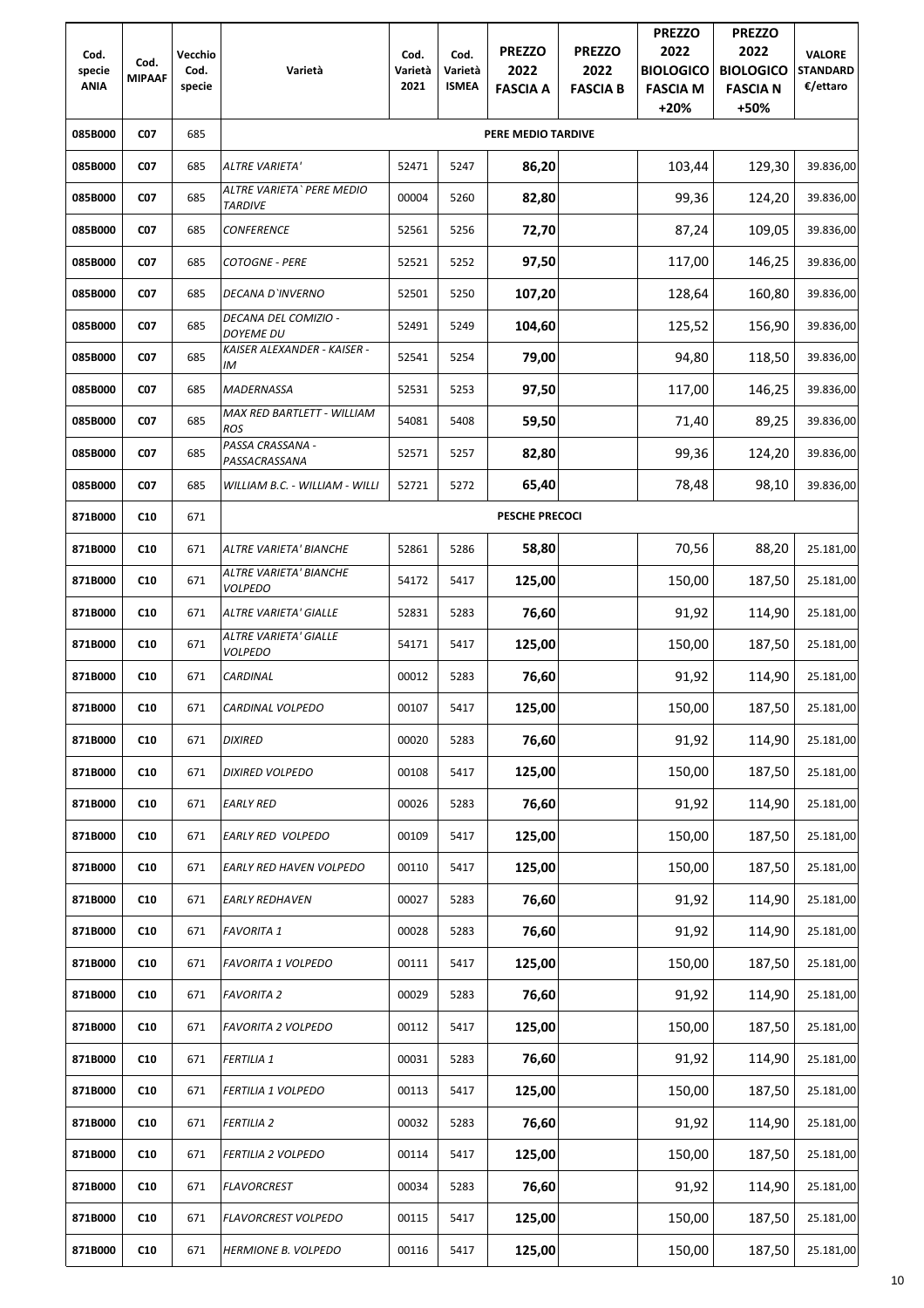|                       |               |                |                                             |                 |                         |                       |                 | <b>PREZZO</b>             | <b>PREZZO</b>           |                             |
|-----------------------|---------------|----------------|---------------------------------------------|-----------------|-------------------------|-----------------------|-----------------|---------------------------|-------------------------|-----------------------------|
| Cod.                  | Cod.          | Vecchio        |                                             | Cod.            | Cod.                    | <b>PREZZO</b>         | <b>PREZZO</b>   | 2022                      | 2022                    | <b>VALORE</b>               |
| specie<br><b>ANIA</b> | <b>MIPAAF</b> | Cod.<br>specie | Varietà                                     | Varietà<br>2021 | Varietà<br><b>ISMEA</b> | 2022                  | 2022            | <b>BIOLOGICO</b>          | <b>BIOLOGICO</b>        | <b>STANDARD</b><br>€/ettaro |
|                       |               |                |                                             |                 |                         | <b>FASCIA A</b>       | <b>FASCIA B</b> | <b>FASCIA M</b><br>$+20%$ | <b>FASCIA N</b><br>+50% |                             |
| 871B000               | C10           | 671            |                                             |                 |                         | <b>PESCHE PRECOCI</b> |                 |                           |                         |                             |
| 871B000               | C10           | 671            | <b>JUNE GOLD</b>                            | 00038           | 5283                    | 76,60                 |                 | 91,92                     | 114,90                  | 25.181,00                   |
| 871B000               | C10           | 671            | JUNE GOLD VOLPEDO                           | 00117           | 5417                    | 125,00                |                 | 150,00                    | 187,50                  | 25.181,00                   |
| 871B000               | C10           | 671            | <b>MARIA CRISTINA</b>                       | 00092           | 5286                    | 58,80                 |                 | 70,56                     | 88,20                   | 25.181,00                   |
| 871B000               | C10           | 671            | <b>MARIA CRISTINA VOLPEDO</b>               | 00118           | 5417                    | 125,00                |                 | 150,00                    | 187,50                  | 25.181,00                   |
| 871B000               | C10           | 671            | <b>MARIA LUISA</b>                          | 00042           | 5283                    | 76,60                 |                 | 91,92                     | 114,90                  | 25.181,00                   |
| 871B000               | C10           | 671            | <b>MARIA LUISA VOLPEDO</b>                  | 00119           | 5417                    | 125,00                |                 | 150,00                    | 187,50                  | 25.181,00                   |
| 871B000               | C10           | 671            | <b>MAYCREST</b>                             | 00043           | 5283                    | 76,60                 |                 | 91,92                     | 114,90                  | 25.181,00                   |
| 871B000               | C10           | 671            | <b>MAYCREST VOLPEDO</b>                     | 00120           | 5417                    | 125,00                |                 | 150,00                    | 187,50                  | 25.181,00                   |
| 871B000               | C10           | 671            | MERILL GEM FREE VOLPEDO                     | 00121           | 5417                    | 125,00                |                 | 150,00                    | 187,50                  | 25.181,00                   |
| 871B000               | C10           | 671            | <b>MERRILL GEM FREE 1</b>                   | 00046           | 5283                    | 76,60                 |                 | 91,92                     | 114,90                  | 25.181,00                   |
| 871B000               | C10           | 671            | PLATICARPA BIANCA PRECOCE                   | 52391           | 5239                    | 79,20                 |                 | 95,04                     | 118,80                  | 25.181,00                   |
| 871B000               | C10           | 671            | PLATICARPA BIANCA PRECOCE<br><b>VOLPEDO</b> | 52392           | 5239                    | 125,00                |                 | 150,00                    | 187,50                  | 25.181,00                   |
| 871B000               | C10           | 671            | <b>REGINA</b>                               | 00050           | 5283                    | 76,60                 |                 | 91,92                     | 114,90                  | 25.181,00                   |
| 871B000               | C10           | 671            | REGINA VOLPEDO                              | 00123           | 5417                    | 125,00                |                 | 150,00                    | 187,50                  | 25.181,00                   |
| 871B000               | C10           | 671            | <b>ROYAL GEM</b>                            | 00055           | 5283                    | 76,60                 |                 | 91,92                     | 114,90                  | 25.181,00                   |
| 871B000               | C10           | 671            | ROYAL GEM VOLPEDO                           | 00124           | 5417                    | 125,00                |                 | 150,00                    | 187,50                  | 25.181,00                   |
| 871B000               | C10           | 671            | <b>ROYAL GLORY</b>                          | 00056           | 5283                    | 76,60                 |                 | 91,92                     | 114,90                  | 25.181,00                   |
| 871B000               | C10           | 671            | ROYAL GLORY VOLPEDO                         | 00125           | 5417                    | 125,00                |                 | 150,00                    | 187,50                  | 25.181,00                   |
| 871B000               | C10           | 671            | <b>RUBY RED</b>                             | 00058           | 5283                    | 76,60                 |                 | 91,92                     | 114,90                  | 25.181,00                   |
| 871B000               | C10           | 671            | <b>RUBY RICH VOLPEDO</b>                    | 00126           | 5417                    | 125,00                |                 | 150,00                    | 187,50                  | 25.181,00                   |
| 871B000               | C10           | 671            | <b>RUBYRED VOLPEDO</b>                      | 00127           | 5417                    | 125,00                |                 | 150,00                    | 187,50                  | 25.181,00                   |
| 871B000               | C10           | 671            | SAGITTARIA                                  | 00060           | 5283                    | 76,60                 |                 | 91,92                     | 114,90                  | 25.181,00                   |
| 871B000               | C10           | 671            | <b>SENTRY</b>                               | 00062           | 5283                    | 76,60                 |                 | 91,92                     | 114,90                  | 25.181,00                   |
| 871B000               | C10           | 671            | SENTRY VOLPEDO                              | 00128           | 5417                    | 125,00                |                 | 150,00                    | 187,50                  | 25.181,00                   |
| 871B000               | C10           | 671            | <b>SPRING CREST</b>                         | 00063           | 5283                    | 76,60                 |                 | 91,92                     | 114,90                  | 25.181,00                   |
| 871B000               | C10           | 671            | <b>SPRING LADY</b>                          | 00064           | 5283                    | 76,60                 |                 | 91,92                     | 114,90                  | 25.181,00                   |
| 871B000               | C10           | 671            | <b>SPRINGBELLE</b>                          | 00065           | 5283                    | 76,60                 |                 | 91,92                     | 114,90                  | 25.181,00                   |
| 871B000               | C10           | 671            | SPRINGBELLE VOLPEDO                         | 00129           | 5417                    | 125,00                |                 | 150,00                    | 187,50                  | 25.181,00                   |
| 871B000               | C10           | 671            | SPRINGCREST VOLPEDO                         | 00130           | 5417                    | 125,00                |                 | 150,00                    | 187,50                  | 25.181,00                   |
| 871B000               | C10           | 671            | SPRINGLADY VOLPEDO                          | 00131           | 5417                    | 125,00                |                 | 150,00                    | 187,50                  | 25.181,00                   |
| 871B000               | C10           | 671            | <b>STARK EARLY GLO</b>                      | 00066           | 5283                    | 76,60                 |                 | 91,92                     | 114,90                  | 25.181,00                   |
| 871B000               | C10           | 671            | STARK EARLYGLO VOLPEDO                      | 00132           | 5417                    | 125,00                |                 | 150,00                    | 187,50                  | 25.181,00                   |
| 871B000               | C10           | 671            | <b>SUGAR TIME</b>                           | 00067           | 5283                    | 76,60                 |                 | 91,92                     | 114,90                  | 25.181,00                   |
| 871B000               | C10           | 671            | <b>SUNHAVEN</b>                             | 00068           | 5283                    | 76,60                 |                 | 91,92                     | 114,90                  | 25.181,00                   |
| 871B000               | C10           | 671            | SUNHAVEN VOLPEDO                            | 00133           | 5417                    | 125,00                |                 | 150,00                    | 187,50                  | 25.181,00                   |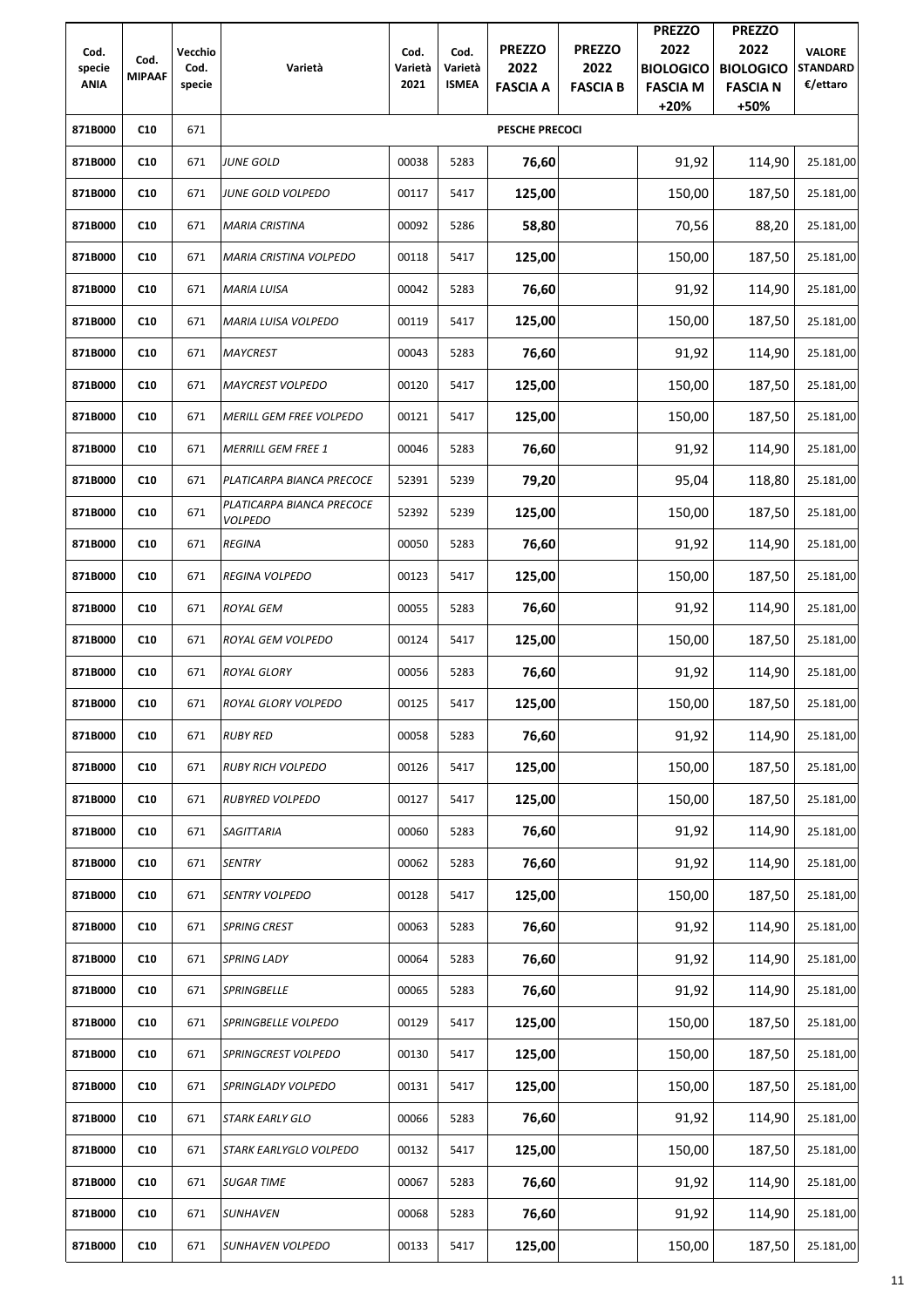|                |                 |                 |                                                  |                 |                 |                       |                       | <b>PREZZO</b>            | <b>PREZZO</b>            |                                  |
|----------------|-----------------|-----------------|--------------------------------------------------|-----------------|-----------------|-----------------------|-----------------------|--------------------------|--------------------------|----------------------------------|
| Cod.<br>specie | Cod.            | Vecchio<br>Cod. | Varietà                                          | Cod.<br>Varietà | Cod.<br>Varietà | <b>PREZZO</b><br>2022 | <b>PREZZO</b><br>2022 | 2022<br><b>BIOLOGICO</b> | 2022<br><b>BIOLOGICO</b> | <b>VALORE</b><br><b>STANDARD</b> |
| <b>ANIA</b>    | <b>MIPAAF</b>   | specie          |                                                  | 2021            | <b>ISMEA</b>    | <b>FASCIA A</b>       | <b>FASCIA B</b>       | <b>FASCIA M</b>          | <b>FASCIA N</b>          | €/ettaro                         |
|                |                 |                 |                                                  |                 |                 |                       |                       | $+20%$                   | +50%                     |                                  |
| 871B000        | C10             | 671             |                                                  |                 |                 | <b>PESCHE PRECOCI</b> |                       |                          |                          |                                  |
| 871B000        | C10             | 671             | <b>ZEE DIAMOND</b>                               | 00071           | 5283            | 76,60                 |                       | 91,92                    | 114,90                   | 25.181,00                        |
| 087B000        | C <sub>09</sub> | 687             |                                                  |                 |                 | PESCHE MEDIO TARDIVE  |                       |                          |                          |                                  |
| 087B000        | C <sub>09</sub> | 687             | ALIBLANCA                                        | 00221           | 5288            | 70,10                 |                       | 84,12                    | 105,15                   | 28.390,00                        |
| 087B000        | C <sub>09</sub> | 687             | ALTRE VARIETA' MEDIE BIANCHE                     | 52871           | 5287            | 70,10                 |                       | 84,12                    | 105,15                   | 28.390,00                        |
| 087B000        | C <sub>09</sub> | 687             | ALTRE VARIETA' MEDIE BIANCHE<br><b>VOLPEDO</b>   | 52872           | 5287            | 122,00                |                       | 146,40                   | 183,00                   | 28.390,00                        |
| 087B000        | C <sub>09</sub> | 687             | ALTRE VARIETA' MEDIE GIALLE                      | 52841           | 5284            | 56,50                 |                       | 67,80                    | 84,75                    | 28.390,00                        |
| 087B000        | C <sub>09</sub> | 687             | ALTRE VARIETA' MEDIE GIALLE<br><b>VOLPEDO</b>    | 52842           | 5284            | 122,00                |                       | 146,40                   | 183,00                   | 28.390,00                        |
| 087B000        | C <sub>09</sub> | 687             | ALTRE VARIETA' TARDIVE<br><b>BIANCHE</b>         | 00222           | 5288            | 70,10                 |                       | 84,12                    | 105,15                   | 28.390,00                        |
| 087B000        | <b>CO9</b>      | 687             | ALTRE VARIETA' TARDIVE<br><b>BIANCHE VOLPEDO</b> | 52882           | 5288            | 122,00                |                       | 146,40                   | 183,00                   | 28.390,00                        |
| 087B000        | C <sub>09</sub> | 687             | ALTRE VARIETA' TARDIVE GIALLE                    | 00140           | 5285            | 56,70                 |                       | 68,04                    | 85,05                    | 28.390,00                        |
| 087B000        | C <sub>09</sub> | 687             | ALTRE VARIETA' TARDIVE GIALLE<br><b>VOLPEDO</b>  | 52852           | 5285            | 122,00                |                       | 146,40                   | 183,00                   | 28.390,00                        |
| 087B000        | C <sub>09</sub> | 687             | <b>CRESTHAVEN</b>                                | 00083           | 5284            | 56,50                 |                       | 67,80                    | 84,75                    | 28.390,00                        |
| 087B000        | C <sub>09</sub> | 687             | CRESTHAVEN VOLPEDO                               | 00035           | 5280            | 122,00                |                       | 146,40                   | 183,00                   | 28.390,00                        |
| 087B000        | C <sub>09</sub> | 687             | <b>DOUCER</b>                                    | 00231           | 5288            | 70,10                 |                       | 84,12                    | 105,15                   | 28.390,00                        |
| 087B000        | <b>CO9</b>      | 687             | DUCHESSA D'ESTE                                  | 00232           | 5288            | 70,10                 |                       | 84,12                    | 105,15                   | 28.390,00                        |
| 087B000        | C <sub>09</sub> | 687             | DUCHESSA D'ESTE VOLPEDO                          | 00037           | 5280            | 122,00                |                       | 146,40                   | 183,00                   | 28.390,00                        |
| 087B000        | <b>CO9</b>      | 687             | ELEGANT LADY                                     | 00088           | 5284            | 56,50                 |                       | 67,80                    | 84,75                    | 28.390,00                        |
| 087B000        | <b>CO9</b>      | 687             | ELEGANT LADY VOLPEDO                             | 00038           | 5280            | 122,00                |                       | 146,40                   | 183,00                   | 28.390,00                        |
| 087B000        | C <sub>09</sub> | 687             | <b>FAYETTE</b>                                   | 00152           | 5285            | 56,70                 |                       | 68,04                    | 85,05                    | 28.390,00                        |
| 087B000        | <b>CO9</b>      | 687             | <b>FAYETTE VOLPEDO</b>                           | 00039           | 5280            | 122,00                |                       | 146,40                   | 183,00                   | 28.390,00                        |
| 087B000        | <b>CO9</b>      | 687             | <b>FLAMINIA</b>                                  | 00155           | 5285            | 56,70                 |                       | 68,04                    | 85,05                    | 28.390,00                        |
| 087B000        | <b>CO9</b>      | 687             | <b>FLAMINIA VOLPEDO</b>                          | 00040           | 5280            | 122,00                |                       | 146,40                   | 183,00                   | 28.390,00                        |
| 087B000        | <b>CO9</b>      | 687             | <b>FRANCA</b>                                    | 00091           | 5284            | 56,50                 |                       | 67,80                    | 84,75                    | 28.390,00                        |
| 087B000        | <b>CO9</b>      | 687             | FRANCA VOLPEDO                                   | 00041           | 5280            | 122,00                |                       | 146,40                   | 183,00                   | 28.390,00                        |
| 087B000        | C <sub>09</sub> | 687             | <b>GLOHAVEN</b>                                  | 00093           | 5284            | 56,50                 |                       | 67,80                    | 84,75                    | 28.390,00                        |
| 087B000        | <b>CO9</b>      | 687             | <b>GLOHAVEN VOLPEDO</b>                          | 00042           | 5280            | 122,00                |                       | 146,40                   | 183,00                   | 28.390,00                        |
| 087B000        | C <sub>09</sub> | 687             | HALE                                             | 00157           | 5285            | 56,70                 |                       | 68,04                    | 85,05                    | 28.390,00                        |
| 087B000        | <b>CO9</b>      | 687             | <b>HALE VOLPEDO</b>                              | 00043           | 5280            | 122,00                |                       | 146,40                   | 183,00                   | 28.390,00                        |
| 087B000        | C <sub>09</sub> | 687             | <b>LIMONINI</b>                                  | 00098           | 5284            | 56,50                 |                       | 67,80                    | 84,75                    | 28.390,00                        |
| 087B000        | <b>CO9</b>      | 687             | LIMONINI VOLPEDO                                 | 00046           | 5280            | 122,00                |                       | 146,40                   | 183,00                   | 28.390,00                        |
| 087B000        | C <sub>09</sub> | 687             | <b>LISBETH</b>                                   | 00099           | 5284            | 56,50                 |                       | 67,80                    | 84,75                    | 28.390,00                        |
| 087B000        | CO <sub>9</sub> | 687             | LISBETH VOLPEDO                                  | 00047           | 5280            | 122,00                |                       | 146,40                   | 183,00                   | 28.390,00                        |
| 087B000        | <b>CO9</b>      | 687             | LITTORIO VOLPEDO                                 | 00048           | 5280            | 122,00                |                       | 146,40                   | 183,00                   | 28.390,00                        |
| 087B000        | <b>CO9</b>      | 687             | <b>MARIA BIANCA</b>                              | 00204           | 5287            | 67,40                 |                       | 80,88                    | 101,10                   | 28.390,00                        |
| 087B000        | <b>CO9</b>      | 687             | MARIA BIANCA VOLPEDO                             | 00050           | 5280            | 122,00                |                       | 146,40                   | 183,00                   | 28.390,00                        |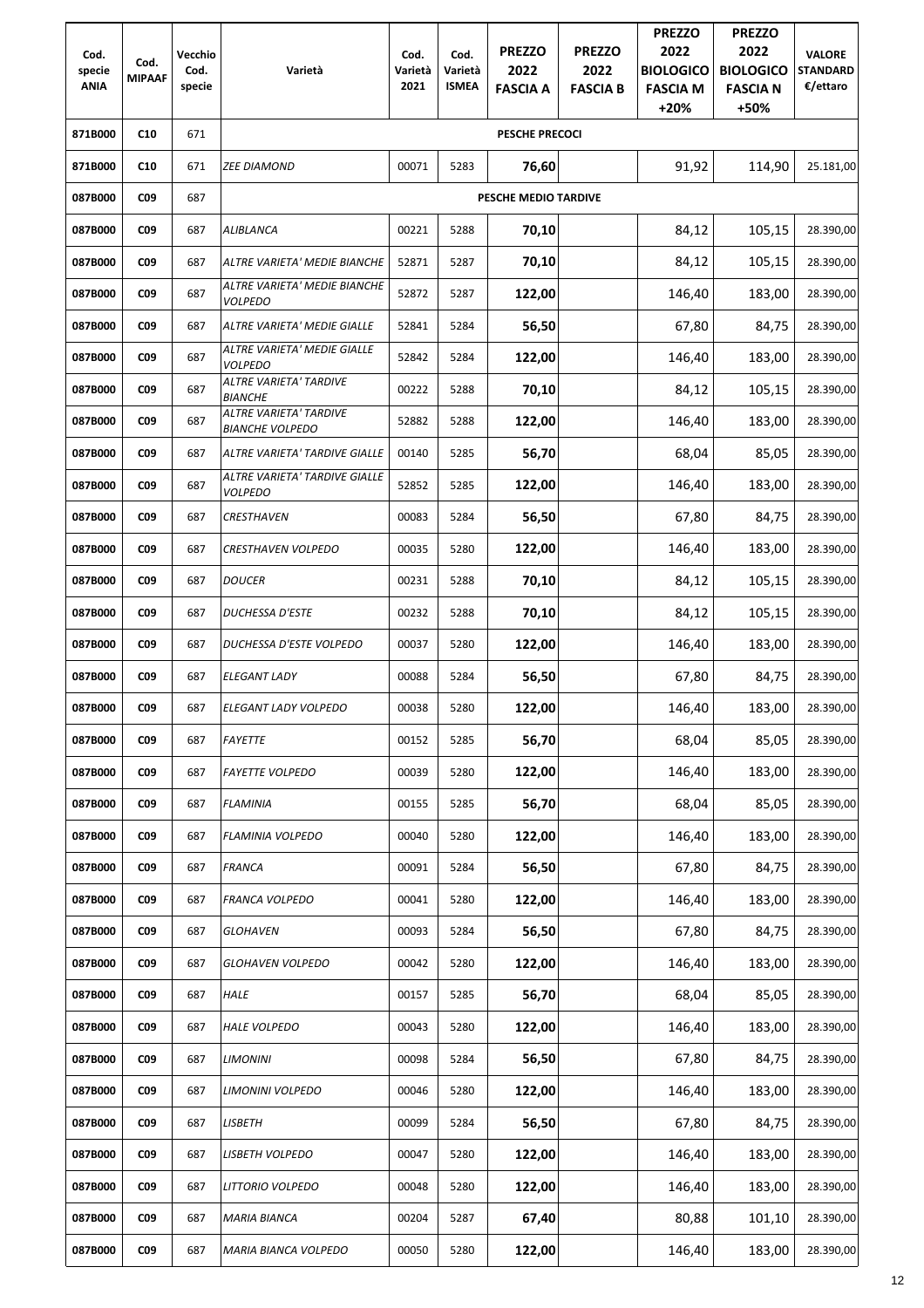| Cod.<br>specie<br><b>ANIA</b> | Cod.<br><b>MIPAAF</b> | Vecchio<br>Cod.<br>specie | Varietà                          | Cod.<br>Varietà<br>2021 | Cod.<br>Varietà<br><b>ISMEA</b> | <b>PREZZO</b><br>2022<br><b>FASCIA A</b> | <b>PREZZO</b><br>2022<br><b>FASCIA B</b> | <b>PREZZO</b><br>2022<br><b>BIOLOGICO</b><br><b>FASCIA M</b><br>$+20%$ | <b>PREZZO</b><br>2022<br><b>BIOLOGICO</b><br><b>FASCIA N</b><br>+50% | <b>VALORE</b><br><b>STANDARD</b><br>€/ettaro |
|-------------------------------|-----------------------|---------------------------|----------------------------------|-------------------------|---------------------------------|------------------------------------------|------------------------------------------|------------------------------------------------------------------------|----------------------------------------------------------------------|----------------------------------------------|
| 087B000                       | <b>CO9</b>            | 687                       |                                  |                         |                                 | PESCHE MEDIO TARDIVE                     |                                          |                                                                        |                                                                      |                                              |
| 087B000                       | CO <sub>9</sub>       | 687                       | <b>MARIA DELIZIA</b>             | 00239                   | 5288                            | 67,40                                    |                                          | 80,88                                                                  | 101,10                                                               | 28.390,00                                    |
| 087B000                       | <b>CO9</b>            | 687                       | MARIA DELIZIA VOLPEDO            | 00051                   | 5280                            | 122,00                                   |                                          | 146,40                                                                 | 183,00                                                               | 28.390,00                                    |
| 087B000                       | CO <sub>9</sub>       | 687                       | <b>MARIA MARTA</b>               | 00100                   | 5284                            | 56,50                                    |                                          | 67,80                                                                  | 84,75                                                                | 28.390,00                                    |
| 087B000                       | CO <sub>9</sub>       | 687                       | <b>MARIA MARTA VOLPEDO</b>       | 00052                   | 5280                            | 122,00                                   |                                          | 146,40                                                                 | 183,00                                                               | 28.390,00                                    |
| 087B000                       | <b>CO9</b>            | 687                       | <b>MARIA ROSA</b>                | 00206                   | 5287                            | 67,40                                    |                                          | 80,88                                                                  | 101,10                                                               | 28.390,00                                    |
| 087B000                       | CO <sub>9</sub>       | 687                       | <b>MARIA ROSA VOLPEDO</b>        | 00053                   | 5280                            | 122,00                                   |                                          | 146,40                                                                 | 183,00                                                               | 28.390,00                                    |
| 087B000                       | <b>CO9</b>            | 687                       | <b>MERRILL JULY LADY VOLPEDO</b> | 00055                   | 5280                            | 122,00                                   |                                          | 146,40                                                                 | 183,00                                                               | 28.390,00                                    |
| 087B000                       | CO <sub>9</sub>       | 687                       | <b>MERRILL JUNE LADY</b>         | 00103                   | 5284                            | 56,50                                    |                                          | 67,80                                                                  | 84,75                                                                | 28.390,00                                    |
| 087B000                       | CO <sub>9</sub>       | 687                       | <b>MICHELINI</b>                 | 00240                   | 5288                            | 67,40                                    |                                          | 80,88                                                                  | 101,10                                                               | 28.390,00                                    |
| 087B000                       | CO <sub>9</sub>       | 687                       | <b>MICHELINI VOLPEDO</b>         | 00056                   | 5280                            | 122,00                                   |                                          | 146,40                                                                 | 183,00                                                               | 28.390,00                                    |
| 087B000                       | C <sub>09</sub>       | 687                       | <b>PRODIGIOSA</b>                | 00105                   | 5284                            | 56,50                                    |                                          | 67,80                                                                  | 84,75                                                                | 28.390,00                                    |
| 087B000                       | CO <sub>9</sub>       | 687                       | PRODIGIOSA VOLPEDO               | 00057                   | 5280                            | 122,00                                   |                                          | 146,40                                                                 | 183,00                                                               | 28.390,00                                    |
| 087B000                       | <b>CO9</b>            | 687                       | <b>RED HAVEN</b>                 | 00112                   | 5284                            | 56,50                                    |                                          | 67,80                                                                  | 84,75                                                                | 28.390,00                                    |
| 087B000                       | CO <sub>9</sub>       | 687                       | <b>RED HAVEN VOLPEDO</b>         | 00058                   | 5280                            | 122,00                                   |                                          | 146,40                                                                 | 183,00                                                               | 28.390,00                                    |
| 087B000                       | C <sub>09</sub>       | 687                       | <b>RED MOON</b>                  | 00113                   | 5280                            | 67,40                                    |                                          | 80,88                                                                  | 101,10                                                               | 28.390,00                                    |
| 087B000                       | <b>CO9</b>            | 687                       | <b>RED MOON VOLPEDO</b>          | 00059                   | 5280                            | 122,00                                   |                                          | 146,40                                                                 | 183,00                                                               | 28.390,00                                    |
| 087B000                       | CO <sub>9</sub>       | 687                       | <b>RED TOP</b>                   | 00115                   | 5284                            | 56,50                                    |                                          | 67,80                                                                  | 84,75                                                                | 28.390,00                                    |
| 087B000                       | <b>CO9</b>            | 687                       | <b>RED TOP VOLPEDO</b>           | 00060                   | 5280                            | 122,00                                   |                                          | 146,40                                                                 | 183,00                                                               | 28.390,00                                    |
| 087B000                       | CO <sub>9</sub>       | 687                       | <b>RED VALLEY MG VOLPEDO</b>     | 00061                   | 5280                            | 122,00                                   |                                          | 146,40                                                                 | 183,00                                                               | 28.390,00                                    |
| 087B000                       | <b>CO9</b>            | 687                       | <b>RICH LADY</b>                 | 00117                   | 5284                            | 56,50                                    |                                          | 67,80                                                                  | 84,75                                                                | 28.390,00                                    |
| 087B000                       | CO <sub>9</sub>       | 687                       | <b>RICH LADY VOLPEDO</b>         | 00062                   | 5280                            | 122,00                                   |                                          | 146,40                                                                 | 183,00                                                               | 28.390,00                                    |
| 087B000                       | CO <sub>9</sub>       | 687                       | ROBERTA BAROLO                   | 00175                   | 5285                            | 56,70                                    |                                          | 68,04                                                                  | 85,05                                                                | 28.390,00                                    |
| 087B000                       | <b>CO9</b>            | 687                       | ROBERTA BAROLO VOLPEDO           | 00063                   | 5280                            | 122,00                                   |                                          | 146,40                                                                 | 183,00                                                               | 28.390,00                                    |
| 087B000                       | C <sub>09</sub>       | 687                       | <b>ROME STAR</b>                 | 00118                   | 5284                            | 56,50                                    |                                          | 67,80                                                                  | 84,75                                                                | 28.390,00                                    |
| 087B000                       | CO <sub>9</sub>       | 687                       | ROME STAR VOLPEDO                | 00064                   | 5280                            | 122,00                                   |                                          | 146,40                                                                 | 183,00                                                               | 28.390,00                                    |
| 087B000                       | <b>CO9</b>            | 687                       | <b>ROSA DEL WEST</b>             | 00212                   | 5287                            | 67,40                                    |                                          | 80,88                                                                  | 101,10                                                               | 28.390,00                                    |
| 087B000                       | CO <sub>9</sub>       | 687                       | ROSA DEL WEST VOLPEDO            | 00065                   | 5280                            | 122,00                                   |                                          | 146,40                                                                 | 183,00                                                               | 28.390,00                                    |
| 087B000                       | CO <sub>9</sub>       | 687                       | <b>ROYAL LEE</b>                 | 00119                   | 5284                            | 56,50                                    |                                          | 67,80                                                                  | 84,75                                                                | 28.390,00                                    |
| 087B000                       | C <sub>09</sub>       | 687                       | ROYAL MAJESTIC                   | 00253                   | 5284                            | 67,40                                    |                                          | 80,88                                                                  | 101,10                                                               | 28.390,00                                    |
| 087B000                       | CO <sub>9</sub>       | 687                       | <b>ROYAL SUMMER</b>              | 00123                   | 5284                            | 56,50                                    |                                          | 67,80                                                                  | 84,75                                                                | 28.390,00                                    |
| 087B000                       | <b>CO9</b>            | 687                       | ROYAL SUMMER VOLPEDO             | 00069                   | 5280                            | 122,00                                   |                                          | 146,40                                                                 | 183,00                                                               | 28.390,00                                    |
| 087B000                       | <b>CO9</b>            | 687                       | <b>ROYAL TIME</b>                | 00124                   | 5284                            | 56,50                                    |                                          | 67,80                                                                  | 84,75                                                                | 28.390,00                                    |
| 087B000                       | <b>CO9</b>            | 687                       | <b>SUMMER RICH</b>               | 00131                   | 5284                            | 56,50                                    |                                          | 67,80                                                                  | 84,75                                                                | 28.390,00                                    |
| 087B000                       | <b>CO9</b>            | 687                       | <b>SUMMER RICH VOLPEDO</b>       | 00071                   | 5280                            | 122,00                                   |                                          | 146,40                                                                 | 183,00                                                               | 28.390,00                                    |
| 087B000                       | <b>CO9</b>            | 687                       | <b>SUNCREST</b>                  | 00132                   | 5284                            | 56,50                                    |                                          | 67,80                                                                  | 84,75                                                                | 28.390,00                                    |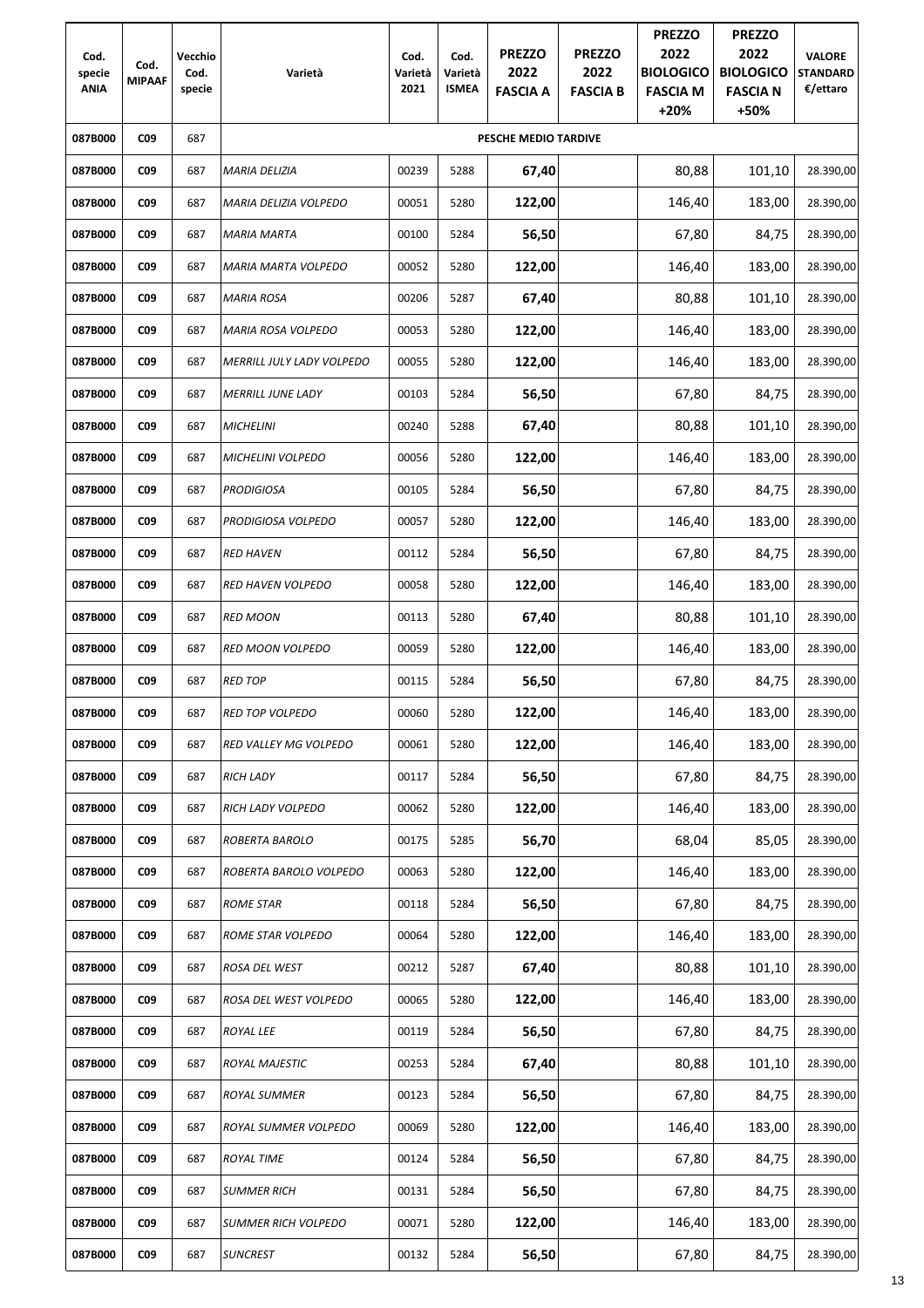| Cod.<br>specie<br><b>ANIA</b> | Cod.<br><b>MIPAAF</b> | Vecchio<br>Cod.<br>specie | Varietà                                | Cod.<br>Varietà<br>2021 | Cod.<br>Varietà<br><b>ISMEA</b> | <b>PREZZO</b><br>2022<br><b>FASCIA A</b> | <b>PREZZO</b><br>2022<br><b>FASCIA B</b> | <b>PREZZO</b><br>2022<br><b>BIOLOGICO</b><br><b>FASCIA M</b><br>$+20%$ | <b>PREZZO</b><br>2022<br><b>BIOLOGICO</b><br><b>FASCIA N</b><br>+50% | <b>VALORE</b><br><b>STANDARD</b><br>€/ettaro |
|-------------------------------|-----------------------|---------------------------|----------------------------------------|-------------------------|---------------------------------|------------------------------------------|------------------------------------------|------------------------------------------------------------------------|----------------------------------------------------------------------|----------------------------------------------|
| 087B000                       | <b>CO9</b>            | 687                       |                                        |                         |                                 | PESCHE MEDIO TARDIVE                     |                                          |                                                                        |                                                                      |                                              |
| 087B000                       | C <sub>09</sub>       | 687                       | <b>SUNCREST VOLPEDO</b>                | 00072                   | 5280                            | 122,00                                   |                                          | 146,40                                                                 | 183,00                                                               | 28.390,00                                    |
| 087B000                       | CO <sub>9</sub>       | 687                       | <b>SWEET DREAM</b>                     | 00133                   | 5284                            | 56,50                                    |                                          | 67,80                                                                  | 84,75                                                                | 28.390,00                                    |
| 087B000                       | <b>CO9</b>            | 687                       | <b>SYMPHONIE</b>                       | 00134                   | 5284                            | 56,50                                    |                                          | 67,80                                                                  | 84,75                                                                | 28.390,00                                    |
| 087B000                       | C <sub>09</sub>       | 687                       | <b>SYMPHONIE VOLPEDO</b>               | 00073                   | 5280                            | 122,00                                   |                                          | 146,40                                                                 | 183,00                                                               | 28.390,00                                    |
| 087B000                       | <b>CO9</b>            | 687                       | <b>TENDRESSE</b>                       | 00216                   | 5287                            | 67,40                                    |                                          | 80,88                                                                  | 101,10                                                               | 28.390,00                                    |
| 087B000                       | <b>CO9</b>            | 687                       | TENDRESSE VOLPEDO                      | 00074                   | 5280                            | 122,00                                   |                                          | 146,40                                                                 | 183,00                                                               | 28.390,00                                    |
| 087B000                       | <b>CO9</b>            | 687                       | <b>VISTA RICH</b>                      | 00139                   | 5284                            | 56,50                                    |                                          | 67,80                                                                  | 84,75                                                                | 28.390,00                                    |
| 087B000                       | CO <sub>9</sub>       | 687                       | VISTARIC MG VOLPEDO                    | 00076                   | 5280                            | 122,00                                   |                                          | 146,40                                                                 | 183,00                                                               | 28.390,00                                    |
| 087B000                       | C <sub>09</sub>       | 687                       | <b>VOLEPEDO GENERICO</b>               | 00077                   | 5280                            | 122,00                                   |                                          | 146,40                                                                 | 183,00                                                               | 28.390,00                                    |
| 087B000                       | <b>CO9</b>            | 687                       | <b>ZEE LADY</b>                        | 00191                   | 5285                            | 56,70                                    |                                          | 68,04                                                                  | 85,05                                                                | 28.390,00                                    |
| 087B000                       | <b>CO9</b>            | 687                       | <b>ZEE LADY VOLPEDO</b>                | 00079                   | 5280                            | 122,00                                   |                                          | 146,40                                                                 | 183,00                                                               | 28.390,00                                    |
| 0680000                       | C62                   | 068                       |                                        |                         |                                 | <b>RIBES</b>                             |                                          |                                                                        |                                                                      |                                              |
| 0680000                       | C62                   | 068                       | <b>JOHANNISBEEREN</b>                  | 52921                   | 5292                            | 432,60                                   |                                          | 519,12                                                                 | 648,90                                                               | 94.424,00                                    |
| 911B000                       | C17                   | 611                       |                                        |                         |                                 | <b>SUSINE PRECOCI</b>                    |                                          |                                                                        |                                                                      |                                              |
| 911B000                       | C17                   | 611                       | ALTRE VARIETA' PRECOCI                 | 00001                   | 5298                            | 86,00                                    |                                          | 103,20                                                                 | 129,00                                                               | 29.134,00                                    |
| 911B000                       | C17                   | 611                       | <b>FLORENTIA</b>                       | 52971                   | 5297                            | 84,00                                    |                                          | 100,80                                                                 | 126,00                                                               | 29.134,00                                    |
| 911B000                       | C17                   | 611                       | <b>MORETTINI 355</b>                   | 52941                   | 5294                            | 86,00                                    |                                          | 103,20                                                                 | 129,00                                                               | 29.134,00                                    |
| 911B000                       | C17                   | 611                       | <b>RUTH GERSTETTER</b>                 | 52961                   | 5296                            | 89,80                                    |                                          | 107,76                                                                 | 134,70                                                               | 29.134,00                                    |
| 911B000                       | C17                   | 611                       | SORRISO DI PRIMAVERA                   | 52951                   | 5295                            | 52,90                                    |                                          | 63,48                                                                  | 79,35                                                                | 29.134,00                                    |
| 091B000                       | C16                   | 691                       |                                        |                         |                                 | <b>SUSINE MEDIO TARDIVE</b>              |                                          |                                                                        |                                                                      |                                              |
| 091B000                       | C16                   | 691                       | ALTRE VARIETA' MEDIO<br><b>TARDIVE</b> | 53171                   | 5317                            | 59,30                                    |                                          | 71,16                                                                  | 88,95                                                                | 34.395,00                                    |
| 091B000                       | C16                   | 691                       | ANNA SPATH                             | 53001                   | 5300                            | 46,70                                    |                                          | 56,04                                                                  | 70,05                                                                | 34.395,00                                    |
| 091B000                       | C16                   | 691                       | <b>BLACK DIAMOND</b>                   | 53051                   | 5305                            | 58,30                                    |                                          | 69,96                                                                  | 87,45                                                                | 34.395,00                                    |
| 091B000                       | C16                   | 691                       | <b>BLACK GOLD</b>                      | 53061                   | 5306                            | 71,60                                    |                                          | 85,92                                                                  | 107,40                                                               | 34.395,00                                    |
| 091B000                       | C16                   | 691                       | <b>BLACK STAR</b>                      | 53071                   | 5307                            | 58,60                                    |                                          | 70,32                                                                  | 87,90                                                                | 34.395,00                                    |
| 091B000                       | C16                   | 691                       | <b>BLUFREE</b>                         | 53081                   | 5308                            | 71,60                                    |                                          | 85,92                                                                  | 107,40                                                               | 34.395,00                                    |
| 091B000                       | C16                   | 691                       | CALIFORNIA BLUE                        | 53091                   | 5309                            | 71,60                                    |                                          | 85,92                                                                  | 107,40                                                               | 34.395,00                                    |
| 091B000                       | C16                   | 691                       | <b>FLAVOR KING</b>                     | 53181                   | 5318                            | 110,00                                   |                                          | 132,00                                                                 | 165,00                                                               | 34.395,00                                    |
| 091B000                       | C16                   | 691                       | <b>GOCCIA D'ORO O SHIRO</b>            | 53101                   | 5310                            | 62,50                                    |                                          | 75,00                                                                  | 93,75                                                                | 34.395,00                                    |
| 091B000                       | C16                   | 691                       | <b>GRAND PRIX</b>                      | 53111                   | 5311                            | 72,60                                    |                                          | 87,12                                                                  | 108,90                                                               | 34.395,00                                    |
| 091B000                       | C16                   | 691                       | <b>ITALIA</b>                          | 53121                   | 5312                            | 71,60                                    |                                          | 85,92                                                                  | 107,40                                                               | 34.395,00                                    |
| 091B000                       | C16                   | 691                       | <b>PRESIDENT</b>                       | 53131                   | 5313                            | 55,70                                    |                                          | 66,84                                                                  | 83,55                                                                | 34.395,00                                    |
| 091B000                       | C16                   | 691                       | <b>REGINA CLAUDIA</b>                  | 53141                   | 5314                            | 147,70                                   |                                          | 177,24                                                                 | 221,55                                                               | 34.395,00                                    |
| 091B000                       | C16                   | 691                       | SANTA ROSA                             | 53151                   | 5315                            | 71,60                                    |                                          | 85,92                                                                  | 107,40                                                               | 34.395,00                                    |
| 091B000                       | C16                   | 691                       | <b>STANLEY</b>                         | 53161                   | 5316                            | 59,20                                    |                                          | 71,04                                                                  | 88,80                                                                | 34.395,00                                    |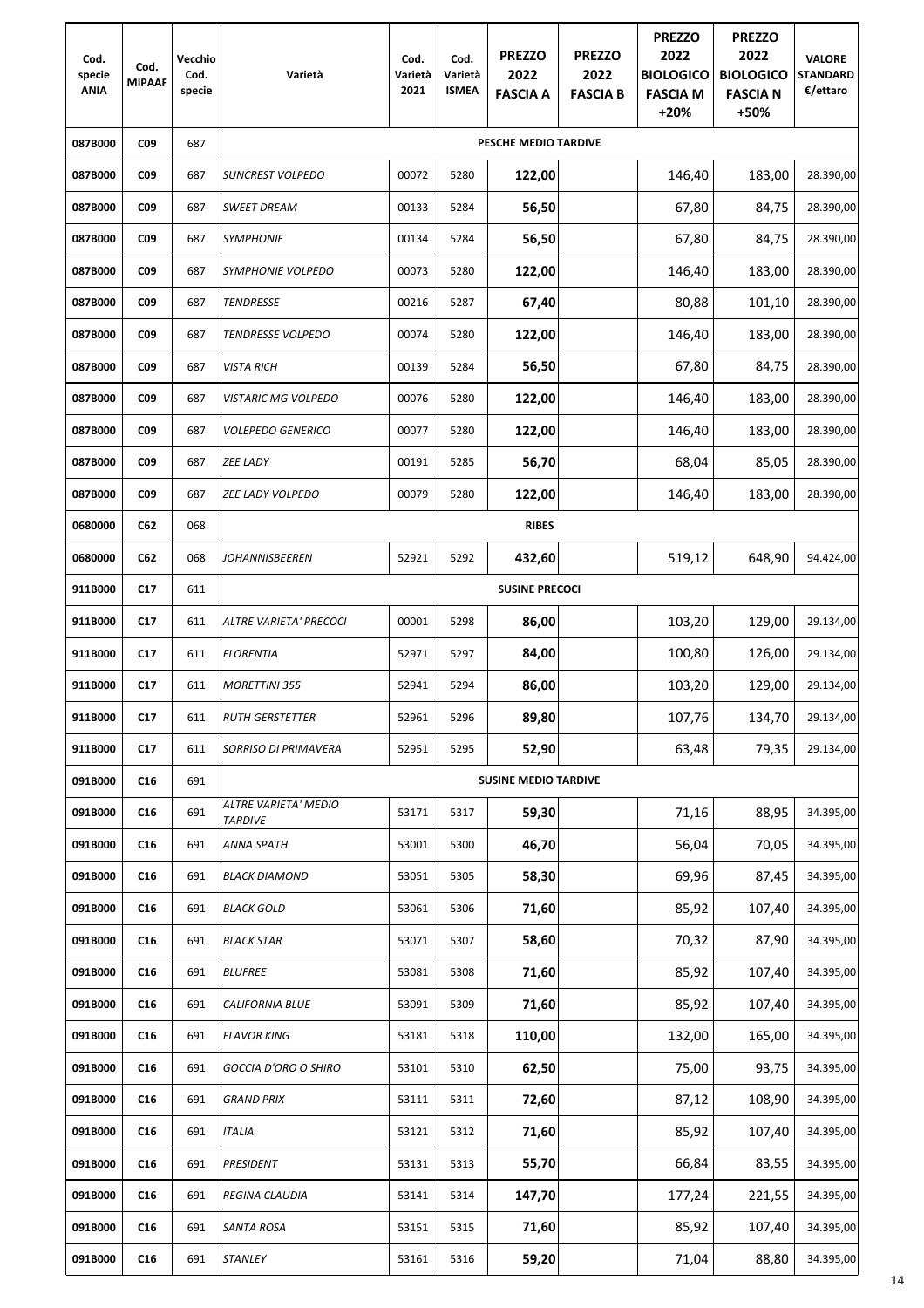| Cod.<br>specie | Cod.<br><b>MIPAAF</b> | Vecchio<br>Cod. | Varietà                   | Cod.<br>Varietà | Cod.<br>Varietà | <b>PREZZO</b><br>2022       | <b>PREZZO</b><br>2022 | <b>PREZZO</b><br>2022<br><b>BIOLOGICO</b> | <b>PREZZO</b><br>2022<br><b>BIOLOGICO</b> | <b>VALORE</b><br><b>STANDARD</b> |
|----------------|-----------------------|-----------------|---------------------------|-----------------|-----------------|-----------------------------|-----------------------|-------------------------------------------|-------------------------------------------|----------------------------------|
| <b>ANIA</b>    |                       | specie          |                           | 2021            | <b>ISMEA</b>    | <b>FASCIA A</b>             | <b>FASCIA B</b>       | <b>FASCIA M</b><br>$+20%$                 | <b>FASCIA N</b><br>+50%                   | €/ettaro                         |
| 091B000        | C16                   | 691             |                           |                 |                 | <b>SUSINE MEDIO TARDIVE</b> |                       |                                           |                                           |                                  |
| 091B000        | C16                   | 691             | <b>SUPERIOR ANGELENO</b>  | 53821           | 5382            | 52,40                       |                       | 62,88                                     | 78,60                                     | 34.395,00                        |
| 091B000        | C <sub>16</sub>       | 691             | T.C. SUN                  | 53011           | 5301            | 75,60                       |                       | 90,72                                     | 113,40                                    | 34.395,00                        |
| 091B000        | C16                   | 691             | TC4                       | 53021           | 5302            | 59,30                       |                       | 71,16                                     | 88,95                                     | 34.395,00                        |
| 091B000        | C16                   | 691             | TUTTE LE VARIETA' VOLPEDO | 53172           | 5317            | 90,00                       |                       | 108,00                                    | 135,00                                    | 34.395,00                        |
| 0030000        | C19                   | 003             |                           |                 |                 | <b>UVA DA TAVOLA</b>        |                       |                                           |                                           |                                  |
| 0030000        | C19                   | 003             | <b>ALFONSO LAVALLE'</b>   | 53321           | 5332            | 82,80                       |                       | 99,36                                     | 124,20                                    | 35.823,00                        |
| 0030000        | C19                   | 003             | <b>ITALIA</b>             | 53311           | 5331            | 70,50                       |                       | 84,60                                     | 105,75                                    | 35.823,00                        |
| 0030000        | C19                   | 003             | MOSCATO D'ADDA            | 53371           | 5337            | 78,80                       |                       | 94,56                                     | 118,20                                    | 35.823,00                        |
| 0030000        | C19                   | 003             | MOSCATO D'ALESSANDRIA     | 53401           | 5340            | 78,80                       |                       | 94,56                                     | 118,20                                    | 35.823,00                        |
| 0030000        | C19                   | 003             | <b>MOSCATO D'AMBURGO</b>  | 53471           | 5347            | 138,10                      |                       | 165,72                                    | 207,15                                    | 35.823,00                        |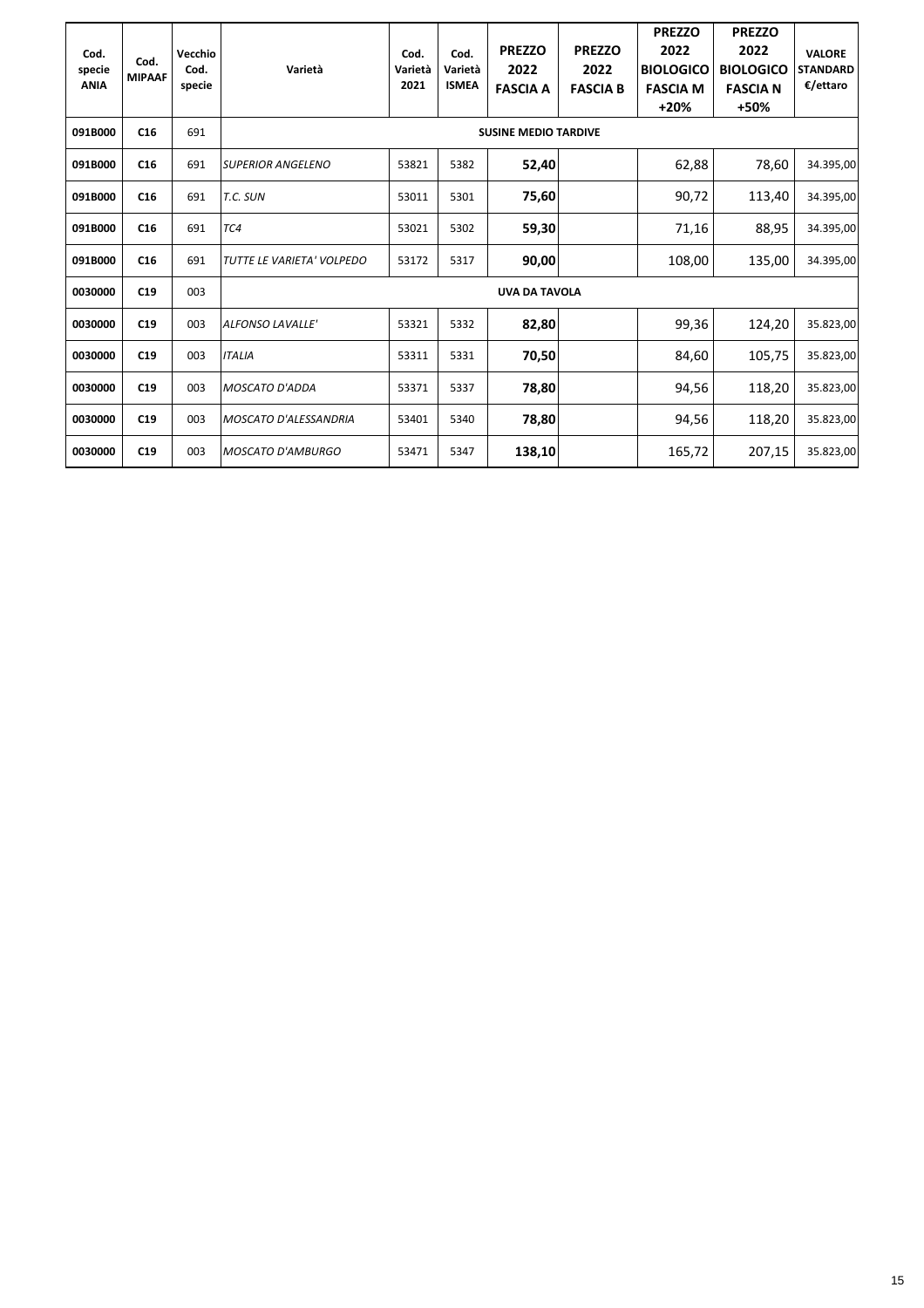| Cod.<br>specie | Cod.            | Vecchio<br>Cod. | Varietà                     | Cod.<br>Varietà | Cod.<br>Varietà | <b>PREZZO</b><br>2022             | <b>PREZZO</b><br>2022 | <b>PREZZO</b><br>2022<br><b>BIOLOGICO</b> | <b>PREZZO</b><br>2022<br><b>BIOLOGICO</b> | <b>VALORE</b><br><b>STANDARD</b> |
|----------------|-----------------|-----------------|-----------------------------|-----------------|-----------------|-----------------------------------|-----------------------|-------------------------------------------|-------------------------------------------|----------------------------------|
| <b>ANIA</b>    | <b>MIPAAF</b>   | specie          |                             | 2021            | <b>ISMEA</b>    | <b>FASCIA A</b>                   | <b>FASCIA B</b>       | <b>FASCIA M</b><br>$+20%$                 | <b>FASCIA N</b><br>+50%                   | €/ettaro                         |
| 0730000        | <b>D01</b>      | 073             |                             |                 |                 | <b>AGLIO</b>                      |                       |                                           |                                           |                                  |
| 0730000        | <b>D01</b>      | 073             | TUTTE LE VARIETA'           | 40051           | 4005            | 212,70                            |                       | 255,24                                    | 319,05                                    | 18.440,00                        |
| 1110000        | <b>C80</b>      | 111             |                             |                 |                 | <b>ANICE</b>                      |                       |                                           |                                           |                                  |
| 1110000        | <b>C80</b>      | 111             | <b>IN SEMI</b>              | 70021           | 7002            | 392,80                            |                       | 471,36                                    | 589,20                                    | 6.775,00                         |
| 1450000        | <b>D53</b>      | 145             |                             |                 |                 | <b>ARACHIDE</b>                   |                       |                                           |                                           |                                  |
| 1450000        | <b>D53</b>      | 145             | TUTTE LE VARIETA'           | 00861           | 86              | 115,00                            |                       | 138,00                                    | 172,50                                    | 4.433,00                         |
| 2520000        | <b>D58</b>      | 141             |                             |                 |                 | <b>ARBOREE DA BIOMASSA</b>        |                       |                                           |                                           |                                  |
| 2520000        | <b>D58</b>      | 141             | TUTTE LE VARIETA'           | 63401           | 6340            | 4,70                              |                       | 5,64                                      | 7,05                                      |                                  |
| 0530000        | <b>D03</b>      | 053             |                             |                 |                 | <b>ASPARAGO</b>                   |                       |                                           |                                           |                                  |
| 0530000        | <b>D03</b>      | 053             | TUTTE LE VARIETA`           | 40061           | 4006            | 250,60                            |                       | 300,72                                    | 375,90                                    | 33.067,00                        |
| 4010000        | C43             | 401             |                             |                 |                 | <b>AVENA</b>                      |                       |                                           |                                           |                                  |
| 4010000        | C43             | 401             | TUTTE LE VARIETA'           | 00051           | 5               | 17,50                             |                       | 21,00                                     | 26,25                                     | 919,00                           |
| 3110000        | L17             | 664             |                             |                 |                 | <b>AVENA DA BIOMASSA</b>          |                       |                                           |                                           |                                  |
| 3110000        | L17             | 664             | TUTTE LE VARIETA'           | 01441           | 144             | 2,90                              |                       | 3,48                                      | 4,35                                      | 780,00                           |
| 108A000        | <b>C82</b>      | 108             |                             |                 |                 | <b>BASILICO</b>                   |                       |                                           |                                           |                                  |
| 108A000        | <b>C82</b>      | 108             | VARIETA` DA CONSUMO FRESCO  | 40091           | 4009            | 218,90                            |                       | 262,68                                    | 328,35                                    | 71.357,00                        |
| 1180000        | <b>D05</b>      | 118             |                             |                 |                 | <b>BIETOLA DA COSTE</b>           |                       |                                           |                                           |                                  |
| 1180000        | <b>D05</b>      | 118             | TUTTE LE VARIETA`           | 40101           | 4010            | 53,70                             |                       | 64,44                                     | 80,55                                     | 20.135,00                        |
| 0280000        | <b>D04</b>      | 028             |                             |                 |                 | <b>BIETOLA DA ZUCCHERO RADICE</b> |                       |                                           |                                           |                                  |
| 0280000        | <b>D04</b>      | 028             | TUTTE LE VARIETA' DA BIOGAS | 00941           | 94              | 3,60                              |                       | 4,32                                      | 5,40                                      | 3.472,00                         |
| 0280000        | <b>D04</b>      | 028             | TUTTE LE VARIETA ` RADICE   | 00144           | 14              | 4,20                              |                       | 5,04                                      | 6,30                                      | 3.472,00                         |
| 1310000        | L <sub>24</sub> | 131             |                             |                 |                 | <b>CAMOMILLA</b>                  |                       |                                           |                                           |                                  |
| 1310000        | L24             | 131             | <b>ALTRE VARIETA'</b>       | 70071           | 7007            | 120,10                            |                       | 144,12                                    | 180,15                                    | 7.625,00                         |
| 1740000        | M03             | 030             |                             |                 |                 | <b>CANAPA INFIORENSCA</b>         |                       |                                           |                                           |                                  |
| 1740000        | M03             | 030             | <b>USO ESTRATTIVO</b>       | 70711           | 7071            | 24,00                             |                       | 28,80                                     | 36,00                                     |                                  |
| 1350000        | C84             | 135             |                             |                 |                 | <b>CANAPA SEME</b>                |                       |                                           |                                           |                                  |
| 1350000        | <b>C84</b>      | 135             | <b>CANAPA DA SEME</b>       | 35411           | 3541            | 216,40                            |                       | 259,68                                    | 324,60                                    | 3.988,00                         |
| 0540000        | <b>D09</b>      | 054             |                             |                 |                 | <b>CAVOLFIORE</b>                 |                       |                                           |                                           |                                  |
| 0540000        | <b>D09</b>      | 054             | TUTTE LE VARIETA`           | 00009           | 4020            | 58,10                             |                       | 69,72                                     | 87,15                                     | 28.510,00                        |
| 0840000        | <b>D10</b>      | 138             |                             |                 |                 | <b>CAVOLO CAPUCCIO</b>            |                       |                                           |                                           |                                  |
| 0840000        | <b>D10</b>      | 138             | TUTTE LE VARIETA`           | 40224           | 4022            | 63,20                             |                       | 75,84                                     | 94,80                                     | 30.553,00                        |
| 1150000        | D11             | 115             |                             |                 |                 | <b>CAVOLO VERZA</b>               |                       |                                           |                                           |                                  |
| 1150000        | D11             | 115             | TUTTE LE VARIETA`           | 40245           | 4024            | 46,90                             |                       | 56,28                                     | 70,35                                     | 24.652,00                        |
| 0310000        | D12             | 031             |                             |                 |                 | <b>CECI</b>                       |                       |                                           |                                           |                                  |
| 0310000        | D12             | 031             | TUTTE LE VARIETA'           | 40262           | 4026            | 56,00                             |                       | 67,20                                     | 84,00                                     | 2.130,00                         |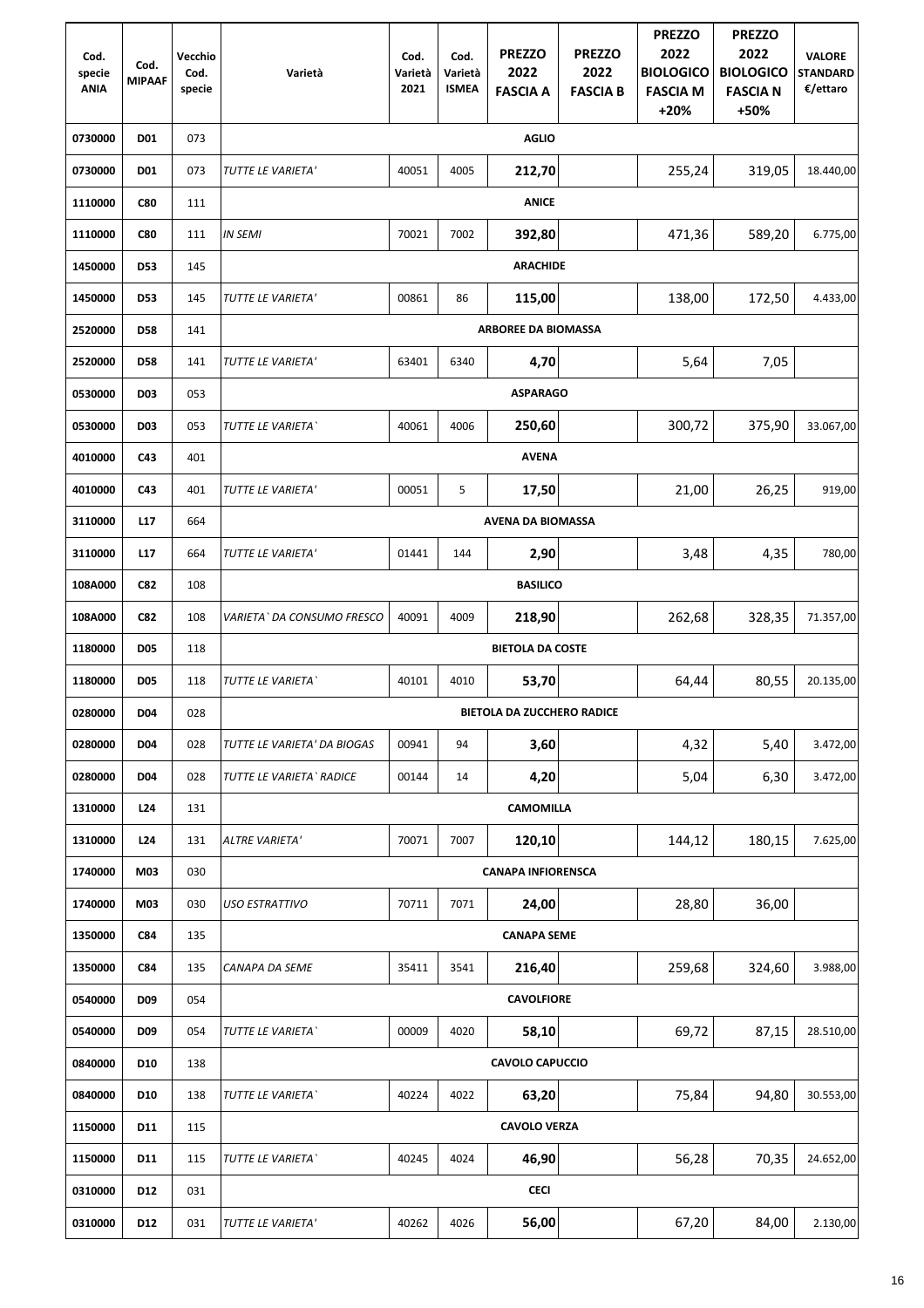| Cod.<br>specie<br><b>ANIA</b> | Cod.<br><b>MIPAAF</b> | Vecchio<br>Cod.<br>specie | Varietà           | Cod.<br>Varietà<br>2021 | Cod.<br>Varietà<br><b>ISMEA</b> | <b>PREZZO</b><br>2022<br><b>FASCIA A</b> | <b>PREZZO</b><br>2022<br><b>FASCIA B</b> | <b>PREZZO</b><br>2022<br><b>BIOLOGICO</b><br><b>FASCIA M</b> | <b>PREZZO</b><br>2022<br><b>BIOLOGICO</b><br><b>FASCIA N</b> | <b>VALORE</b><br><b>STANDARD</b><br>€/ettaro |
|-------------------------------|-----------------------|---------------------------|-------------------|-------------------------|---------------------------------|------------------------------------------|------------------------------------------|--------------------------------------------------------------|--------------------------------------------------------------|----------------------------------------------|
| 0550000                       | C54                   | 055                       |                   |                         |                                 | <b>CIPOLLA</b>                           |                                          | $+20%$                                                       | +50%                                                         |                                              |
| 0550000                       | <b>C54</b>            | 055                       | <b>BIANCA</b>     | 10001                   | 4030                            | 24,20                                    | 21,19                                    | 29,04                                                        | 36,30                                                        | 12.927,00                                    |
| 0550000                       | C54                   | 055                       | <b>BIONDA</b>     | 10003                   | 4030                            | 23,10                                    | 21,19                                    | 27,72                                                        | 34,65                                                        | 12.927,00                                    |
| 0550000                       | C54                   | 055                       | RAMATA            | 10010                   | 4030                            | 26,50                                    | 21,19                                    | 31,80                                                        | 39,75                                                        | 12.927,00                                    |
| 0550000                       | C54                   | 055                       | <b>ROSSA</b>      | 10013                   | 4030                            | 26,20                                    | 21,19                                    | 31,44                                                        | 39,30                                                        | 12.927,00                                    |
| 0560000                       | D14                   | 255                       |                   |                         |                                 | <b>CIPOLLINA</b>                         |                                          |                                                              |                                                              |                                              |
| 0560000                       | D14                   | 255                       | TUTTE LE VARIETA' | 40311                   | 4031                            | 45,90                                    |                                          | 55,08                                                        | 68,85                                                        | 29.541,00                                    |
| 011A000                       | C33                   | 011                       |                   |                         |                                 | <b>COCOMERO</b>                          |                                          |                                                              |                                                              |                                              |
| 011A000                       | C33                   | 011                       | TUTTE LE VARIETA' | 00019                   | 4032                            | 30,00                                    |                                          | 36,00                                                        | 45,00                                                        | 26.367,00                                    |
| 992A000                       | M09                   | 769                       |                   |                         |                                 | <b>COCOMERO MINI</b>                     |                                          |                                                              |                                                              |                                              |
| 992A000                       | M09                   | 769                       | TUTTE LE VARIETA' | 41831                   | 4183                            | 35,00                                    |                                          | 42,00                                                        | 52,50                                                        | 23.489,00                                    |
| 011B000                       | C <sub>33</sub>       | 311                       |                   |                         |                                 | <b>COCOMERO SUGAR BABY</b>               |                                          |                                                              |                                                              |                                              |
| 011B000                       | C33                   | 311                       | TUTTE LE VARIETA' | 41211                   | 4121                            | 30,20                                    |                                          | 36,24                                                        | 45,30                                                        | 26.367,00                                    |
| 0170000                       | C32                   | 017                       |                   |                         |                                 | <b>COLZA</b>                             |                                          |                                                              |                                                              |                                              |
| 0170000                       | C32                   | 017                       | TUTTE LE VARIETA' | 00131                   | 13                              | 37,20                                    |                                          | 44,64                                                        | 55,80                                                        | 1.711,00                                     |
| 3180000                       | L33                   | 678                       |                   |                         |                                 | <b>COLZA DA BIOMASSA</b>                 |                                          |                                                              |                                                              |                                              |
| 3180000                       | L33                   | 678                       | TUTTE LE VARIETA' | 01481                   | 148                             | 2,60                                     |                                          | 3,12                                                         | 3,90                                                         | 905,00                                       |
| 1170000                       | D45                   | 117                       |                   |                         |                                 | <b>COLZA SEME</b>                        |                                          |                                                              |                                                              |                                              |
| 1170000                       | <b>D45</b>            | 117                       | TUTTE LE VARIETA' | 35401                   | 3540                            | 32,20                                    |                                          | 38,64                                                        | 48,30                                                        | 1.860,00                                     |
| 1100000                       | <b>C85</b>            | 230                       |                   |                         |                                 | <b>CORIANDOLO SEME</b>                   |                                          |                                                              |                                                              |                                              |
| 1100000                       | <b>C85</b>            | 230                       | TUTTE LE VARIETA` | 35361                   | 3536                            | 75,00                                    |                                          | 90,00                                                        | 112,50                                                       | 2.275,00                                     |
| 1370000                       | <b>D15</b>            | 137                       |                   |                         |                                 | <b>ERBA MEDICA FIENO</b>                 |                                          |                                                              |                                                              |                                              |
| 1370000                       | D <sub>15</sub>       | 137                       | TUTTE LE VARIETA` | 00571                   | 57                              | 13,00                                    |                                          | 15,60                                                        | 19,50                                                        | 1.861,00                                     |
| 0370000                       | C68                   | 037                       |                   |                         |                                 | <b>ERBA MEDICA SEME</b>                  |                                          |                                                              |                                                              |                                              |
| 0370000                       | <b>C68</b>            | 037                       | TUTTE LE VARIETA` | 35371                   | 3537                            | 200,00                                   |                                          | 240,00                                                       | 300,00                                                       | 2.073,00                                     |
| 9300000                       | C87                   | 930                       |                   |                         |                                 | <b>ERBAI GRAMINACEE</b>                  |                                          |                                                              |                                                              |                                              |
| 9300000                       | C87                   | 930                       | TUTTE LE VARIETA` | 00851                   | 85                              | 12,00                                    |                                          | 14,40                                                        | 18,00                                                        | 1.720,00                                     |
| 9310000                       | <b>C88</b>            | 931                       |                   |                         |                                 | <b>ERBAI LEGUMINOSE</b>                  |                                          |                                                              |                                                              |                                              |
| 9310000                       | <b>C88</b>            | 931                       | <b>VECCIA</b>     | 00601                   | 60                              | 14,00                                    |                                          | 16,80                                                        | 21,00                                                        | 878,00                                       |
| 0220000                       | L39                   | 684                       |                   |                         |                                 | <b>FAGIOLI DA INDUSTRIA</b>              |                                          |                                                              |                                                              |                                              |
| 0220000                       | L39                   | 684                       | TUTTE LE VARIETA' | 40351                   | 4035                            | 51,80                                    |                                          | 62,16                                                        | 77,70                                                        | 3.150,00                                     |
| 4190000                       | L40                   | 686                       |                   |                         |                                 | <b>FAGIOLI SECCHI NANI</b>               |                                          |                                                              |                                                              |                                              |
| 4190000                       | L40                   | 686                       | TUTTE LE VARIETA' | 40361                   | 4036                            | 108,00                                   |                                          | 129,60                                                       | 162,00                                                       | 9.281,00                                     |
| 0210000                       | C45                   | 021                       |                   |                         |                                 | <b>FAGIOLI VERDI</b>                     |                                          |                                                              |                                                              |                                              |
| 0210000                       | C45                   | 021                       | TUTTE LE VARIETA` | 00010                   | 4034                            | 146,80                                   |                                          | 176,16                                                       | 220,20                                                       | 17.693,00                                    |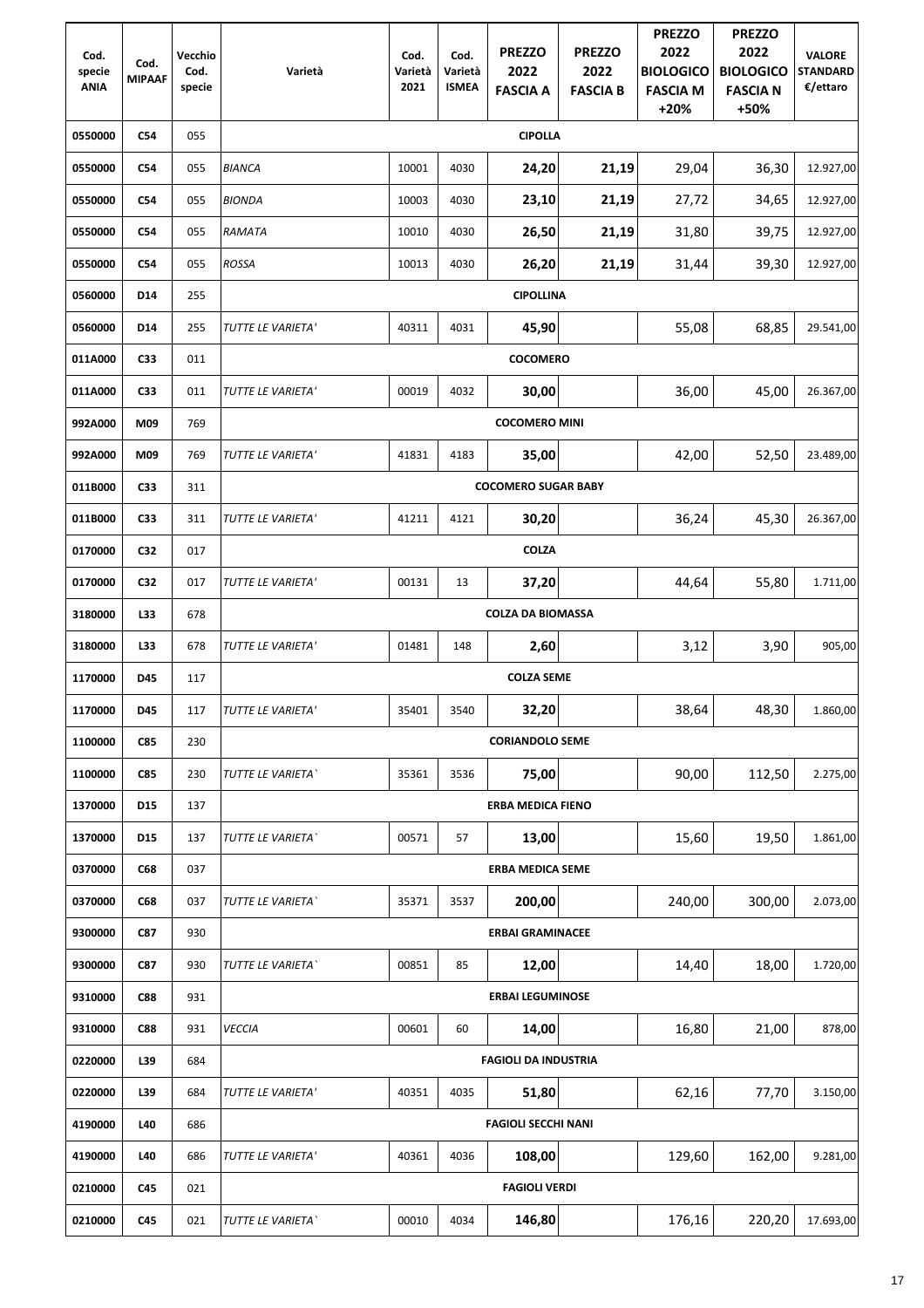| Cod.<br>specie<br><b>ANIA</b> | Cod.<br><b>MIPAAF</b> | Vecchio<br>Cod.<br>specie | Varietà                                            | Cod.<br>Varietà<br>2021 | Cod.<br>Varietà<br><b>ISMEA</b> | <b>PREZZO</b><br>2022<br><b>FASCIA A</b> | <b>PREZZO</b><br>2022<br><b>FASCIA B</b> | <b>PREZZO</b><br>2022<br><b>BIOLOGICO</b><br><b>FASCIA M</b><br>$+20%$ | <b>PREZZO</b><br>2022<br><b>BIOLOGICO</b><br><b>FASCIA N</b><br>+50% | <b>VALORE</b><br><b>STANDARD</b><br>€/ettaro |
|-------------------------------|-----------------------|---------------------------|----------------------------------------------------|-------------------------|---------------------------------|------------------------------------------|------------------------------------------|------------------------------------------------------------------------|----------------------------------------------------------------------|----------------------------------------------|
| 0240000                       | C47                   | 024                       |                                                    |                         |                                 | <b>FAGIOLINI</b>                         |                                          |                                                                        |                                                                      |                                              |
| 0240000                       | C47                   | 024                       | TUTTE LE VARIETA ` DA<br>CONSUMO FRESCO            | 40391                   | 4039                            | 147,40                                   |                                          | 176,88                                                                 | 221,10                                                               | 17.367,00                                    |
| 4210000                       | L42                   | 690                       |                                                    |                         |                                 | <b>FAGIOLINI DA INDUSTRIA</b>            |                                          |                                                                        |                                                                      |                                              |
| 4210000                       | L42                   | 690                       | TUTTE LE VARIETA'                                  | 40411                   | 4041                            | 34,20                                    |                                          | 41,04                                                                  | 51,30                                                                | 4.018,00                                     |
| 7010000                       | D <sub>16</sub>       | 701                       |                                                    |                         |                                 | <b>FARRO</b>                             |                                          |                                                                        |                                                                      |                                              |
| 7010000                       | D <sub>16</sub>       | 701                       | TUTTE LE VARIETA'                                  | 00031                   | 3                               | 23,20                                    |                                          | 27,84                                                                  | 34,80                                                                | 1.123,00                                     |
| 0320000                       | D17                   | 032                       |                                                    |                         |                                 | <b>FAVE</b>                              |                                          |                                                                        |                                                                      |                                              |
| 0320000                       | D17                   | 032                       | TUTTE LE VARIETA'                                  | 40471                   | 4047                            | 68,60                                    |                                          | 82,32                                                                  | 102,90                                                               | 7.691,00                                     |
| 6320000                       | D18                   | 632                       |                                                    |                         |                                 | <b>FAVINO</b>                            |                                          |                                                                        |                                                                      |                                              |
| 6320000                       | D18                   | 632                       | TUTTE LE VARIETA'                                  | 00161                   | 16                              | 25,40                                    | 24,00                                    | 30,48                                                                  | 38,10                                                                | 927,00                                       |
| 3840000                       | L46                   | 384                       |                                                    |                         |                                 | <b>FAVINO DA SEME</b>                    |                                          |                                                                        |                                                                      |                                              |
| 3840000                       | L46                   | 384                       | TUTTE LE VARIETA' DA SEME                          | 35532                   | 3553                            | 25,50                                    |                                          | 30,60                                                                  | 38,25                                                                | 1.038,00                                     |
| 0570000                       | D19                   | 057                       |                                                    |                         |                                 | <b>FINOCCHI</b>                          |                                          |                                                                        |                                                                      |                                              |
| 0570000                       | D <sub>19</sub>       | 057                       | <i>TUTTE LE VARIETA</i>                            | 40493                   | 4049                            | 56,20                                    |                                          | 67,44                                                                  | 84,30                                                                | 22.524,00                                    |
| 990A000                       | H <sub>27</sub>       | 990                       |                                                    |                         |                                 | <b>FIORE DI ZUCCHINA</b>                 |                                          |                                                                        |                                                                      |                                              |
| 990A000                       | H <sub>27</sub>       | 990                       | TUTTE LE VARIETA'                                  | 41161                   | 4116                            | 0,20                                     |                                          | 0,24                                                                   | 0,30                                                                 | 81.427,00                                    |
| 067A000                       | C38                   | 067                       |                                                    |                         |                                 | <b>FRAGOLE</b>                           |                                          |                                                                        |                                                                      |                                              |
| 067A000                       | C38                   | 067                       | <b>FRAGOLINE DI BOSCO</b>                          | 51161                   | 5116                            | 1.219,30                                 |                                          | 1.463,16                                                               | 1.828,95                                                             | 81.488,00                                    |
| 067A000                       | C38                   | 067                       | TUTTE LE VARIETA'                                  | 51141                   | 5114                            | 221,70                                   |                                          | 266,04                                                                 | 332,55                                                               | 81.488,00                                    |
| 067A000                       | C38                   | 067                       | TUTTE LE VARIETA' VOLPEDO                          | 51142                   | 5114                            | 250,00                                   |                                          | 300,00                                                                 | 375,00                                                               | 81.488,00                                    |
| 9010000                       | H <sub>10</sub>       | 901                       |                                                    |                         |                                 | <b>FRUMENTO DURO</b>                     |                                          |                                                                        |                                                                      |                                              |
| 9010000                       | H <sub>10</sub>       | 901                       | TUTTE LE VARIETA'                                  | 00011                   | $\mathbf{1}$                    | 30,70                                    | 26,11                                    | 36,84                                                                  | 46,05                                                                | 1.910,00                                     |
| 1460000                       | H12                   | 022                       |                                                    |                         |                                 | <b>FRUMENTO DURO SEME</b>                |                                          |                                                                        |                                                                      |                                              |
| 1460000                       | H12                   | 022                       | TUTTE LE VARIETÀ DA SEME                           | 35431                   | 3543                            | 24,60                                    |                                          | 29,52                                                                  | 36,90                                                                | 2.400,00                                     |
| 0010000                       | H11                   | 001                       |                                                    |                         |                                 | <b>FRUMENTO TENERO</b>                   |                                          |                                                                        |                                                                      |                                              |
| 0010000                       | H11                   | 001                       | ALTRE VARIETA' BISCOTTIERE                         | 00771                   | 77                              | 23,20                                    | 21,76                                    | 27,84                                                                  | 34,80                                                                | 1.570,00                                     |
| 0010000                       | H11                   | 001                       | ALTRE VARIETA' DI FORZA                            | 00761                   | 76                              | 29,60                                    | 22,79                                    | 35,52                                                                  | 44,40                                                                | 1.570,00                                     |
| 0010000                       | H11                   | 001                       | <b>BISCOTTIERO ALTEO</b>                           | 00773                   | 77                              | 23,20                                    | 21,76                                    | 27,84                                                                  | 34,80                                                                | 1.570,00                                     |
| 0010000                       | H11                   | 001                       | <b>BISCOTTIERO BRAMANTE</b>                        | 00765                   | 77                              | 23,20                                    | 21,76                                    | 27,84                                                                  | 34,80                                                                | 1.570,00                                     |
| 0010000                       | H11                   | 001                       | <b>FORZA BRAMANTE</b>                              | 00762                   | 76                              | 29,60                                    | 22,79                                    | 35,52                                                                  | 44,40                                                                | 1.570,00                                     |
| 0010000                       | H11                   | 001                       | <b>FORZA TAYLOR</b>                                | 00764                   | 76                              | 29,60                                    | 22,79                                    | 35,52                                                                  | 44,40                                                                | 1.570,00                                     |
| 0010000                       | H11                   | 001                       | <b>SAN PASTORE</b>                                 | 01841                   | 184                             | 30,10                                    |                                          | 36,12                                                                  | 45,15                                                                | 1.570,00                                     |
| 0010000                       | H11                   | 001                       | TUTTE LE VARIETA' PANIFICABILI                     | 00021                   | $\overline{2}$                  | 23,50                                    |                                          | 28,20                                                                  | 35,25                                                                | 1.570,00                                     |
| 0010000                       | H11                   | 001                       | TUTTE LE VARIETA' PANIFICABILI<br><b>SUPERIORI</b> | 00022                   | $\overline{2}$                  | 23,80                                    | 23,54                                    | 28,56                                                                  | 35,70                                                                | 1.570,00                                     |
| 9460000                       | L48                   | 304                       |                                                    |                         |                                 |                                          | FRUMENTO TENERO DA BIOMASSA              |                                                                        |                                                                      |                                              |
| 9460000                       | L48                   | 304                       | TUTTE LE VARIETA'                                  | 01511                   | 151                             | 2,80                                     |                                          | 3,36                                                                   | 4,20                                                                 | 1.232,00                                     |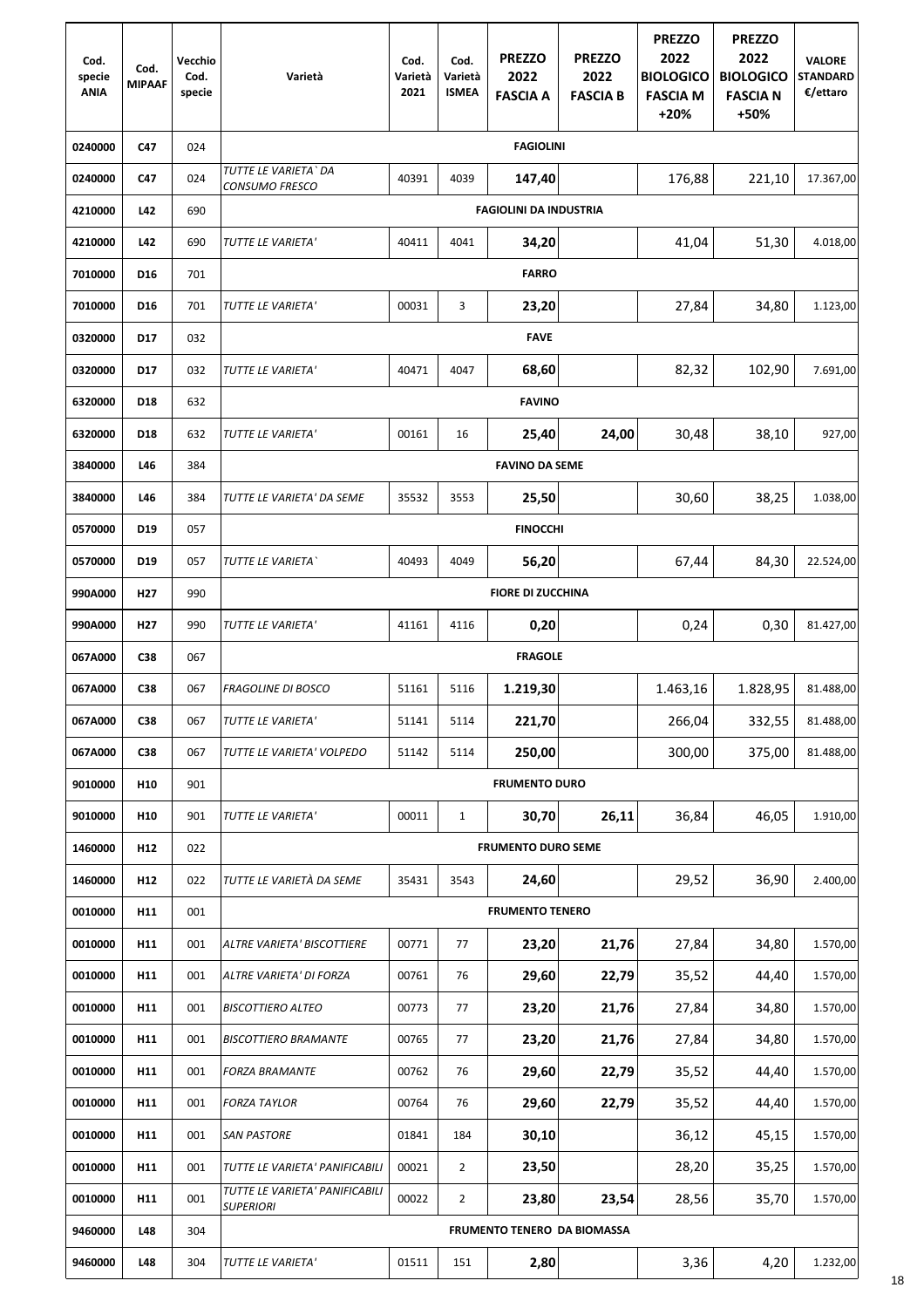|                       |                 |                 |                                        |                 |                         |                                |                 | <b>PREZZO</b>             | <b>PREZZO</b>           |                             |
|-----------------------|-----------------|-----------------|----------------------------------------|-----------------|-------------------------|--------------------------------|-----------------|---------------------------|-------------------------|-----------------------------|
| Cod.                  | Cod.            | Vecchio         |                                        | Cod.            | Cod.                    | <b>PREZZO</b>                  | <b>PREZZO</b>   | 2022                      | 2022                    | <b>VALORE</b>               |
| specie<br><b>ANIA</b> | <b>MIPAAF</b>   | Cod.<br>specie  | Varietà                                | Varietà<br>2021 | Varietà<br><b>ISMEA</b> | 2022                           | 2022            | <b>BIOLOGICO</b>          | <b>BIOLOGICO</b>        | <b>STANDARD</b><br>€/ettaro |
|                       |                 |                 |                                        |                 |                         | <b>FASCIA A</b>                | <b>FASCIA B</b> | <b>FASCIA M</b><br>$+20%$ | <b>FASCIA N</b><br>+50% |                             |
| 1470000               | H <sub>13</sub> | 192             |                                        |                 |                         | <b>FRUMENTO TENERO DA SEME</b> |                 |                           |                         |                             |
| 1470000               | H <sub>13</sub> | 192             | TUTTE LE VARIETA' DA SEME              | 35421           | 3542                    | 24,60                          |                 | 29,52                     | 36,90                   | 1.800,00                    |
| 0660000               | <b>C48</b>      | 066             |                                        |                 |                         | <b>GIRASOLE</b>                |                 |                           |                         |                             |
| 0660000               | C48             | 066             | ALTO CONTENUTO OLEICO                  | 00971           | 97                      | 35,00                          |                 | 42,00                     | 52,50                   | #RIF!                       |
| 0660000               | <b>C48</b>      | 066             | TUTTE LE VARIETA`                      | 00017           | 55                      | 34,60                          |                 | 41,52                     | 51,90                   | 1.771,00                    |
| 1660000               | <b>D48</b>      | 166             |                                        |                 |                         | <b>GIRASOLE DA SEME</b>        |                 |                           |                         |                             |
|                       | D48             |                 |                                        |                 |                         |                                |                 |                           |                         |                             |
| 1660000               |                 | 166             | TUTTE LE VARIETA'                      | 35391           | 3539                    | 90,40                          |                 | 108,48                    | 135,60                  | 3.060,00                    |
| 1010000               | H14             | 101             |                                        |                 |                         | <b>GRANO SARACENO</b>          |                 |                           |                         |                             |
| 1010000               | H14             | 101             | TUTTE LE VARIETA'                      | 00121           | 12                      | 53,50                          |                 | 64,20                     | 80,25                   | 1.713,00                    |
| 0200000               | D21             | 020             |                                        |                 |                         | <b>INSALATE</b>                |                 |                           |                         |                             |
| 0200000               | D <sub>21</sub> | 020             | LATTUGA BATAVIA/CAPPUCCIO              | 40521           | 4052                    | 63,10                          |                 | 75,72                     | 94,65                   | 34.651,00                   |
| 0200000               | D <sub>21</sub> | 020             | PAN DI ZUCCHERO                        | 40511           | 4051                    | 40,00                          |                 | 48,00                     | 60,00                   | 34.651,00                   |
| 0200000               | D <sub>21</sub> | 020             | TUTTE LE VARIETA`                      | 40505           | 4050                    | 46,10                          |                 | 55,32                     | 69,15                   | 34.651,00                   |
| 1400000               | L54             | 140             |                                        |                 |                         | <b>LAVANDA</b>                 |                 |                           |                         |                             |
| 1400000               | L54             | 140             | <b>LAVANDINO</b>                       | 70091           | 7009                    | 1.735,80                       |                 | 2.082,96                  | 2.603,70                | 46.667,00                   |
| 1070000               | H <sub>18</sub> | 107             |                                        |                 |                         | <b>LOIETTO</b>                 |                 |                           |                         |                             |
| 1070000               | H <sub>18</sub> | 107             | TUTTE LE VARIETA'                      | 00181           | 18                      | 14,40                          |                 | 17,28                     | 21,60                   | 1.103,00                    |
| 1480000               | C92             | 148             |                                        |                 |                         | <b>LOIETTO DA SEME</b>         |                 |                           |                         |                             |
| 1480000               | C92             | 148             | TUTTE LE VARIETA'                      | 35471           | 3547                    | 180,00                         |                 | 216,00                    | 270,00                  | 2.940,00                    |
| 0340000               | H <sub>17</sub> | 034             |                                        |                 |                         | <b>LUPINI</b>                  |                 |                           |                         |                             |
| 0340000               | H <sub>17</sub> | 034             | TUTTE LE VARIETÀ DA<br><b>FORAGGIO</b> | 701             | 70                      | 84,20                          |                 | 101,04                    | 126,30                  | 3.693,00                    |
| 3050000               | L58             | 715             |                                        |                 |                         | <b>MAIS DA BIOMASSA</b>        |                 |                           |                         |                             |
| 3050000               | L58             | 715             | TUTTE LE VARIETA'                      | 01551           | 155                     | 4,00                           |                 | 4,80                      | 6,00                    | 2.791,00                    |
| 0050000               | C <sub>03</sub> | 005             |                                        |                 |                         | <b>MAIS DA GRANELLA</b>        |                 |                           |                         |                             |
| 0050000               | CO <sub>3</sub> | 005             | <b>ALTRE VARIETA'</b>                  | 00005           | 21                      | 21,10                          |                 | 25,32                     | 31,65                   | 3.054,00                    |
| 0050000               | C <sub>03</sub> | 005             | <b>BIANCO DA ALIMENTAZIONE</b>         | 00281           | 28                      | 24,60                          |                 | 29,52                     | 36,90                   | 3.054,00                    |
| 0050000               | C <sub>03</sub> | 005             | <b>DA AMILOSIO</b>                     | 00961           | 96                      | 28,10                          |                 | 33,72                     | 42,15                   | 3.054,00                    |
| 0050000               | <b>CO3</b>      | 005             | <b>GRITZ</b>                           | 00251           | 25                      | 28,60                          |                 | 34,32                     | 42,90                   | 3.054,00                    |
| 0050000               | C <sub>03</sub> | 005             | WAXY                                   | 00261           | 26                      | 22,40                          |                 | 26,88                     | 33,60                   | 3.054,00                    |
| M320000               | M32             | Q <sub>32</sub> |                                        |                 |                         | <b>MAIS DA POLENTA</b>         |                 |                           |                         |                             |
| M320000               | M32             | Q <sub>32</sub> | <b>BELGRANO</b>                        | 00231           | 23                      | 23,90                          |                 | 28,68                     | 35,85                   | 5.667,00                    |
| M320000               | M32             | Q32             | <b>MARANO</b>                          | 00241           | 24                      | 50,00                          |                 | 60,00                     | 75,00                   | 5.667,00                    |
| M320000               | M32             | Q <sub>32</sub> | PIGNOLETTO ROSSO                       | 00921           | 92                      | 59,10                          |                 | 70,92                     | 88,65                   | 5.667,00                    |
| 007A000               | D <sub>23</sub> | 007             |                                        |                 |                         | <b>MAIS DA INSILAGGIO</b>      |                 |                           |                         |                             |
| 007A000               | D23             | 007             | TUTTE LE VARIETA'                      | 00001           | 27                      | 3,60                           |                 | 4,32                      | 5,40                    | 2.652,00                    |
|                       |                 |                 |                                        |                 |                         |                                |                 |                           |                         |                             |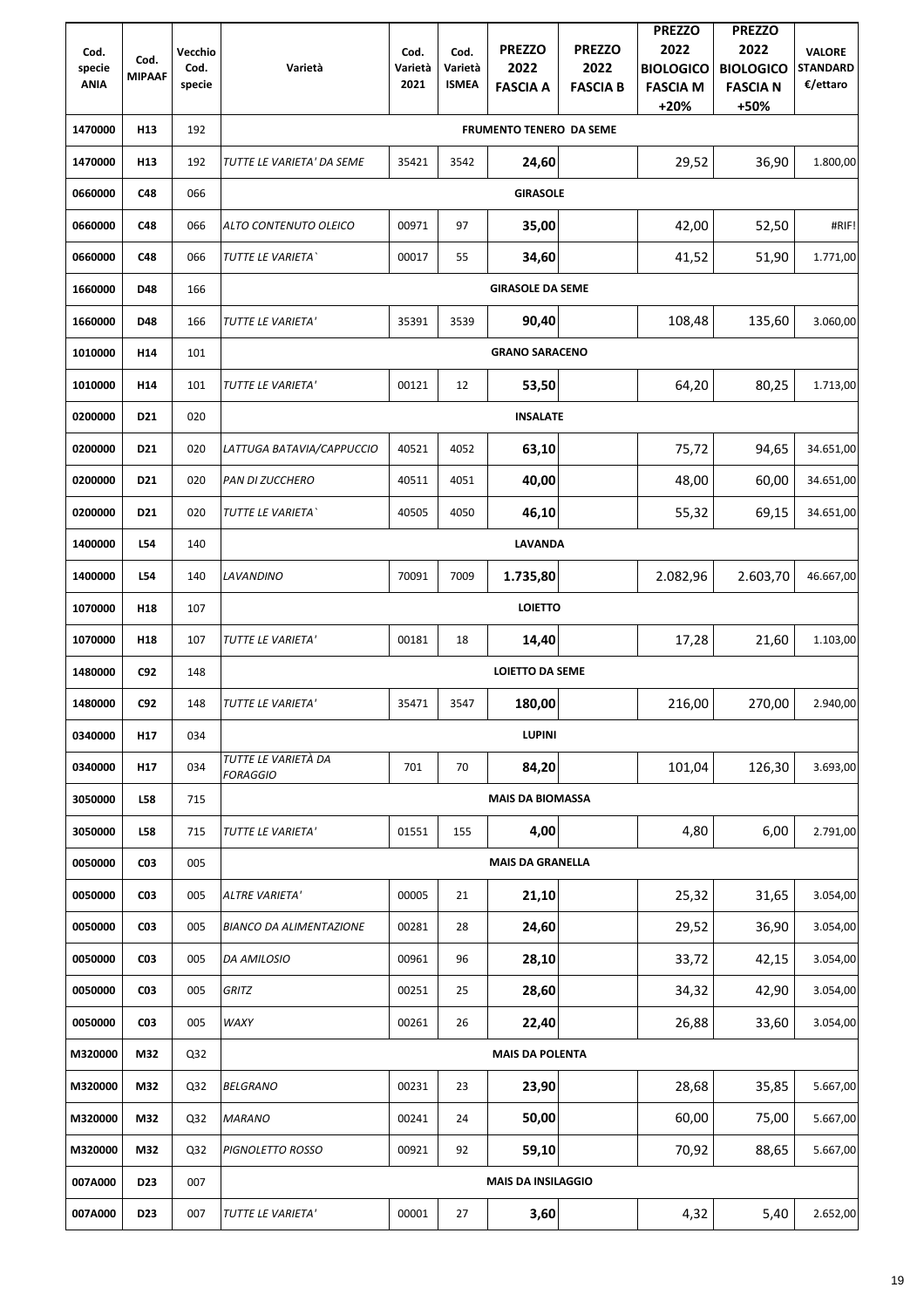|             |                       |         |                                             |         |                |                        |                 | <b>PREZZO</b>    | <b>PREZZO</b>    |                 |
|-------------|-----------------------|---------|---------------------------------------------|---------|----------------|------------------------|-----------------|------------------|------------------|-----------------|
| Cod.        |                       | Vecchio |                                             | Cod.    | Cod.           | <b>PREZZO</b>          | <b>PREZZO</b>   | 2022             | 2022             | <b>VALORE</b>   |
| specie      | Cod.<br><b>MIPAAF</b> | Cod.    | Varietà                                     | Varietà | Varietà        | 2022                   | 2022            | <b>BIOLOGICO</b> | <b>BIOLOGICO</b> | <b>STANDARD</b> |
| <b>ANIA</b> |                       | specie  |                                             | 2021    | <b>ISMEA</b>   | <b>FASCIA A</b>        | <b>FASCIA B</b> | <b>FASCIA M</b>  | <b>FASCIA N</b>  | €/ettaro        |
|             |                       |         |                                             |         |                |                        |                 | $+20%$           | +50%             |                 |
| 1050000     | C39                   | 105     |                                             |         |                | <b>MAIS DA SEME</b>    |                 |                  |                  |                 |
| 1050000     | C39                   | 105     | TUTTE LE VARIETA'                           | 35442   | 3544           | 89,10                  |                 | 106,92           | 133,65           | 4.968,00        |
| 205A000     | D <sub>24</sub>       | 205     |                                             |         |                | <b>MAIS DOLCE</b>      |                 |                  |                  |                 |
| 205A000     | D <sub>24</sub>       | 205     | TUTTE LE VARIETA'                           | 00291   | 29             | 17,60                  |                 | 21,12            | 26,40            | 3.610,00        |
| 058A000     | <b>C58</b>            | 058     |                                             |         |                | <b>MELANZANA</b>       |                 |                  |                  |                 |
| 058A001     | <b>C58</b>            | 059     | TUTTE LE VARIETA'                           | 40558   | 4055           | 43,00                  |                 | 51,60            | 64,50            | 26.479,00       |
| 206A000     | C34                   | 206     |                                             |         |                | <b>MELONE</b>          |                 |                  |                  |                 |
| 206A000     | C34                   | 206     | ALTA QUALITA' BASSA VALLE<br><b>SCRIVIA</b> | 00001   | 4058           | 40,30                  |                 | 48,36            | 60,45            | 28.547,00       |
| 206A000     | C34                   | 206     | TUTTE LE VARIETA'                           | 00071   | 4059           | 58,70                  |                 | 70,44            | 88,05            | 28.547,00       |
| 4370000     | L63                   | 655     |                                             |         |                | <b>MENTA DOLCE</b>     |                 |                  |                  |                 |
| 4370000     | L63                   | 655     | <b>FOGLIE</b>                               | 70031   | 7003           | 682,00                 |                 | 818,40           | 1.023,00         | 31.200,00       |
| 165A000     | <b>D57</b>            | 165     |                                             |         |                | <b>NESTI DI VITE</b>   |                 |                  |                  |                 |
| 165A000     | <b>D57</b>            | 165     | TUTTE LE VARIETA'                           | 60491   | 6049           | 0,04                   |                 | 0,05             | 0,06             | 24.500,00       |
| 081A000     | C <sub>41</sub>       | 081     |                                             |         |                | <b>OLIVE DA OLIO</b>   |                 |                  |                  |                 |
| 081A000     | C41                   | 081     | <b>EXTRA VERGINE</b>                        | 30001   | 3000           | 138,80                 |                 | 166,56           | 208,20           | 5.217,00        |
| 6010000     | C <sub>29</sub>       | 601     |                                             |         |                | <b>ORZO</b>            |                 |                  |                  |                 |
| 6010000     | C <sub>29</sub>       | 601     | TUTTE LE VARIETA'                           | 00072   | $\overline{7}$ | 18,00                  |                 | 21,60            | 27,00            | 1.359,00        |
| 6010000     | C <sub>29</sub>       | 601     | TUTTE LE VARIETA' INSILAGGIO                | 00891   | 89             | 3,40                   |                 | 4,08             | 5,10             | 1.359,00        |
| 3090000     | L69                   | 590     |                                             |         |                | ORZO DA BIOMASSA       |                 |                  |                  |                 |
| 3090000     | L69                   | 590     | TUTTE LE VARIETA'                           | 01571   | 157            | 2,80                   |                 | 3,36             | 4,20             | 1.411,00        |
| 0160000     | <b>D60</b>            | 120     |                                             |         |                | ORZO DA SEME           |                 |                  |                  |                 |
| 0160000     | <b>D60</b>            | 120     | TUTTE LE VARIETA'                           | 35451   | 3545           | 22,50                  |                 | 27,00            | 33,75            | 1.668,00        |
| 3100000     | L09                   | 619     |                                             |         |                | <b>PASTONE DI MAIS</b> |                 |                  |                  |                 |
| 3100000     | L09                   | 619     | TUTTE LE VARIETA'                           | 01252   | 125            | 8,90                   |                 | 10,68            | 13,35            | 2.366,00        |
| 0180000     | C35                   | 018     |                                             |         |                | <b>PATATE</b>          |                 |                  |                  |                 |
| 0180000     | C35                   | 018     | PATATE DI PRIMIZIA                          | 40621   | 4062           | 35,60                  |                 | 42,72            | 53,40            | 13.723,00       |
| 0180000     | C35                   | 018     | TUTTE LE VARIETA'                           | 40601   | 4060           | 23,40                  |                 | 28,08            | 35,10            | 13.723,00       |
| 1590000     | H <sub>24</sub>       | 159     |                                             |         |                | <b>PEPERONCINO</b>     |                 |                  |                  |                 |
| 1590000     | H <sub>24</sub>       | 159     | PEPERONCINO DOLCE                           | 40641   | 4064           | 90,40                  |                 | 108,48           | 135,60           | 23.909,00       |
| 1590000     | H <sub>24</sub>       | 159     | PEPERONCINO PICCANTE                        | 40651   | 4065           | 84,20                  |                 | 101,04           | 126,30           | 23.909,00       |
| 059A000     | C <sub>22</sub>       | 059     |                                             |         |                | <b>PEPERONE</b>        |                 |                  |                  |                 |
| 059A000     | C <sub>22</sub>       | 059     | <b>CORNO DI BUE</b>                         | 40701   | 4070           | 190,60                 |                 | 228,72           | 285,90           | 90.940,00       |
| 059A000     | C <sub>22</sub>       | 059     | <b>CUNEO GIALLO</b>                         | 40671   | 4067           | 189,70                 |                 | 227,64           | 284,55           | 90.940,00       |
| 059A000     | C <sub>22</sub>       | 059     | <b>LUNGHI</b>                               | 40711   | 4071           | 159,20                 |                 | 191,04           | 238,80           | 90.940,00       |
| 059A000     | C <sub>22</sub>       | 059     | <b>QUADRATO D'ASTI E SIMILARI</b>           | 40661   | 4066           | 175,30                 |                 | 210,36           | 262,95           | 90.940,00       |
| 059A000     | C <sub>22</sub>       | 059     | <b>QUADRATO D'ASTI E SIMILARI</b>           | 40661   | 4066           | 175,30                 |                 | 210,36           | 262,95           | 90.940,00       |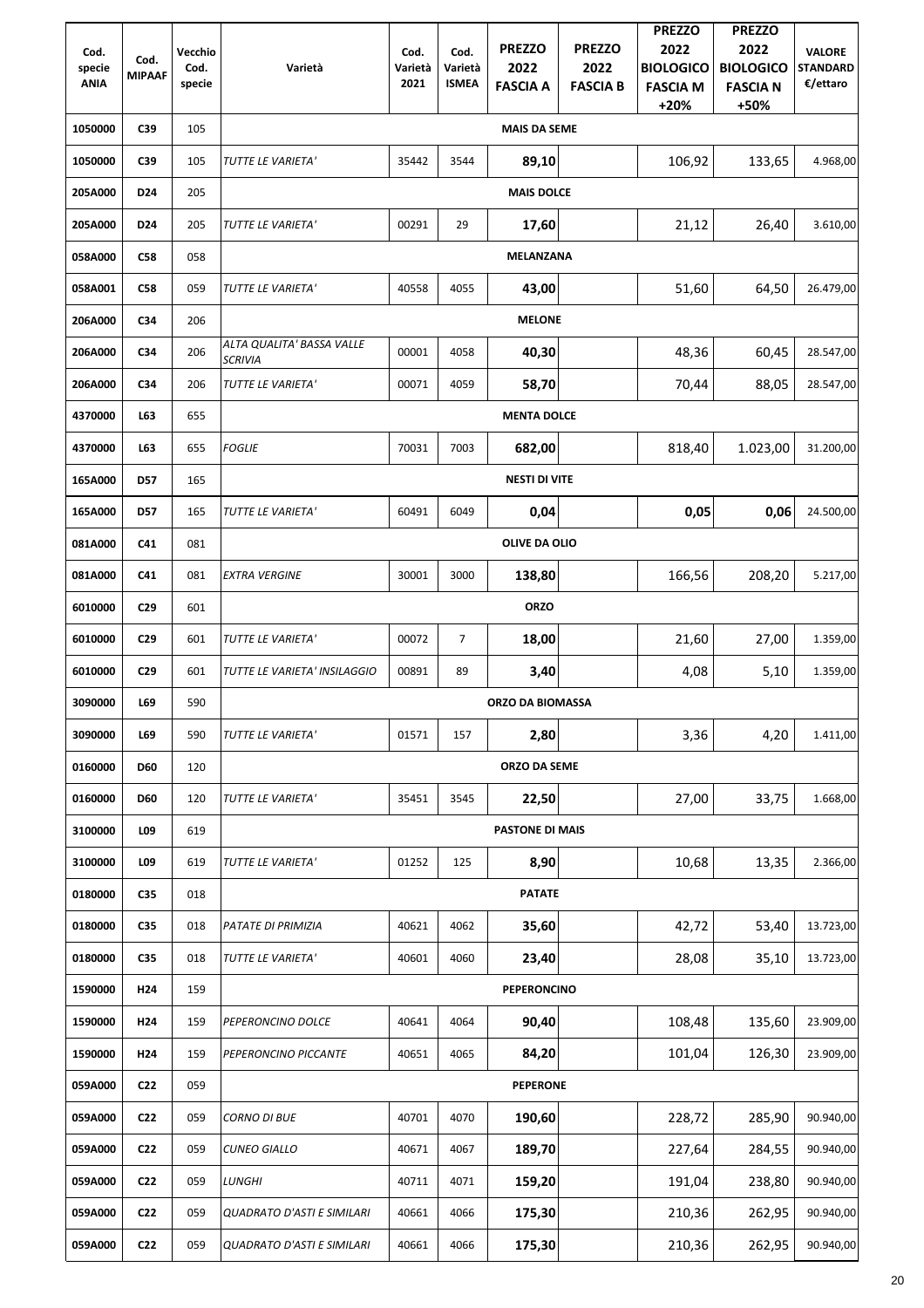| Cod.<br>specie<br><b>ANIA</b> | Cod.<br><b>MIPAAF</b> | Vecchio<br>Cod.<br>specie | Varietà                                 | Cod.<br>Varietà<br>2021 | Cod.<br>Varietà<br><b>ISMEA</b> | <b>PREZZO</b><br>2022<br><b>FASCIA A</b> | <b>PREZZO</b><br>2022<br><b>FASCIA B</b> | <b>PREZZO</b><br>2022<br><b>BIOLOGICO</b><br><b>FASCIA M</b><br>$+20%$ | <b>PREZZO</b><br>2022<br><b>BIOLOGICO</b><br><b>FASCIA N</b><br>+50% | <b>VALORE</b><br><b>STANDARD</b><br>€/ettaro |
|-------------------------------|-----------------------|---------------------------|-----------------------------------------|-------------------------|---------------------------------|------------------------------------------|------------------------------------------|------------------------------------------------------------------------|----------------------------------------------------------------------|----------------------------------------------|
| 059A000                       | C <sub>22</sub>       | 059                       |                                         |                         |                                 | <b>PEPERONE</b>                          |                                          |                                                                        |                                                                      |                                              |
| 059A000                       | C <sub>22</sub>       | 059                       | <b>STRATOS</b>                          | 40681                   | 4068                            | 176,90                                   |                                          | 212,28                                                                 | 265,35                                                               | 90.940,00                                    |
| 059A000                       | C <sub>22</sub>       | 059                       | TUTTE LE VARIETA'                       | 00012                   | 4074                            | 86,00                                    |                                          | 103,20                                                                 | 129,00                                                               | 90.940,00                                    |
| 1360000                       | D41                   | 136                       |                                         |                         |                                 | <b>PIOPPI</b>                            |                                          |                                                                        |                                                                      |                                              |
| 1360000                       | D41                   | 136                       | 01 ANNI                                 | 60671                   | 6067                            | 12,27                                    |                                          | 14,72                                                                  | 18,40                                                                | 15.000,00                                    |
| 1360000                       | D41                   | 136                       | 02 ANNI                                 | 60681                   | 6068                            | 15,97                                    |                                          | 19,16                                                                  | 23,95                                                                | 15.000,00                                    |
| 1360000                       | D41                   | 136                       | 03 ANNI                                 | 60691                   | 6069                            | 19,50                                    |                                          | 23,40                                                                  | 29,25                                                                | 15.000,00                                    |
| 1360000                       | D41                   | 136                       | 04 ANNI                                 | 60701                   | 6070                            | 23,17                                    |                                          | 27,80                                                                  | 34,75                                                                | 15.000,00                                    |
| 1360000                       | D41                   | 136                       | 05 ANNI                                 | 60711                   | 6071                            | 28,83                                    |                                          | 34,60                                                                  | 43,25                                                                | 15.000,00                                    |
| 1360000                       | D41                   | 136                       | 06 ANNI                                 | 60721                   | 6072                            | 32,50                                    |                                          | 39,00                                                                  | 48,75                                                                | 15.000,00                                    |
| 1360000                       | D41                   | 136                       | 07 ANNI                                 | 60731                   | 6073                            | 37,00                                    |                                          | 44,40                                                                  | 55,50                                                                | 15.000,00                                    |
| 1360000                       | D41                   | 136                       | 08 ANNI                                 | 60741                   | 6074                            | 50,00                                    |                                          | 60,00                                                                  | 75,00                                                                | 15.000,00                                    |
| 1360000                       | D41                   | 136                       | 09 ANNI                                 | 60751                   | 6075                            | 57,00                                    |                                          | 68,40                                                                  | 85,50                                                                | 15.000,00                                    |
| 1360000                       | D41                   | 136                       | 10 ANNI                                 | 60761                   | 6076                            | 62,33                                    |                                          | 74,80                                                                  | 93,50                                                                | 15.000,00                                    |
| 1360000                       | D41                   | 136                       | 11 ANNI                                 | 63961                   | 6396                            | 73,00                                    |                                          | 87,60                                                                  | 109,50                                                               | 15.000,00                                    |
| 1360000                       | D41                   | 136                       | 12 ANNI                                 | 63971                   | 6397                            | 90,33                                    |                                          | 108,40                                                                 | 135,50                                                               | 15.000,00                                    |
| 0260000                       | C46                   | 026                       |                                         |                         |                                 | <b>PISELLI FRESCHI</b>                   |                                          |                                                                        |                                                                      |                                              |
| 0260000                       | C46                   | 026                       | <b>BIANCO DI ISOLA</b>                  | 40821                   | 4082                            | 114,80                                   |                                          | 137,76                                                                 | 172,20                                                               | 9.615,00                                     |
| 0260000                       | C46                   | 026                       | FRESCO DA INDUSTRIA IN<br><b>GENERE</b> | 40001                   | 4000                            | 32,20                                    |                                          | 38,64                                                                  | 48,30                                                                | 9.615,00                                     |
| 0260000                       | C46                   | 026                       | <b>NERO</b>                             | 40824                   | 4082                            | 114,80                                   |                                          | 137,76                                                                 | 172,20                                                               | 9.615,00                                     |
| 0260000                       | C46                   | 026                       | <b>UTRILLO</b>                          | 40826                   | 4082                            | 114,80                                   |                                          | 137,76                                                                 | 172,20                                                               | 9.615,00                                     |
| 0260000                       | C46                   | 026                       | <b>VARIETA INDUSTRIA SURGELATI</b>      | 40011                   | 4001                            | 34,40                                    |                                          | 41,28                                                                  | 51,60                                                                | 9.615,00                                     |
| 0270000                       | L72                   | 027                       |                                         |                         |                                 | PISELLI SECCHI                           |                                          |                                                                        |                                                                      |                                              |
| 0270000                       | L72                   | 027                       | TUTTE LE VARIETA'                       | 00201                   | 20                              | 80,90                                    |                                          | 97,08                                                                  | 121,35                                                               | 3.402,00                                     |
| 2270000                       | C <sub>96</sub>       | 227                       |                                         |                         |                                 | PISELLO PROTEICO                         |                                          |                                                                        |                                                                      |                                              |
| 2270000                       | C96                   | 227                       | TUTTE LE VARIETA`                       | 00194                   | 19                              | 25,20                                    |                                          | 30,24                                                                  | 37,80                                                                | 1.241,00                                     |
| 009A000                       | C12                   | 009                       |                                         |                         |                                 | POMODORO CONCENTRATO                     |                                          |                                                                        |                                                                      |                                              |
| 009A000                       | C12                   | 009                       | TUTTE LE VARIETA'                       | 00087                   | 4088                            | 9,35                                     |                                          | 11,22                                                                  | 14,03                                                                | 12.200,00                                    |
| 010A000                       | C13                   | 010                       |                                         |                         |                                 | POMODORO DA TAVOLA                       |                                          |                                                                        |                                                                      |                                              |
| 010A000                       | C13                   | 010                       | <b>ALTRE VARIETA'</b>                   | 00016                   | 4092                            | 62,30                                    |                                          | 74,76                                                                  | 93,45                                                                | 70.647,00                                    |
| 010A000                       | C13                   | 010                       | <b>CILIEGINO</b>                        | 40891                   | 4089                            | 95,00                                    |                                          | 114,00                                                                 | 142,50                                                               | 70.647,00                                    |
| 010A000                       | C13                   | 010                       | ROSSO A GRAPPOLO                        | 00012                   | 4091                            | 68,90                                    |                                          | 82,68                                                                  | 103,35                                                               | 70.647,00                                    |
| 008A000                       | C14                   | 008                       |                                         |                         |                                 | POMODORO PELATO                          |                                          |                                                                        |                                                                      |                                              |
| 008A000                       | C14                   | 008                       | TUTTE LE VARIETA                        | 00015                   | 4085                            | 10,20                                    |                                          | 12,24                                                                  | 15,30                                                                | 14.000,00                                    |
| 0600000                       | D <sub>27</sub>       | 060                       |                                         |                         |                                 | <b>PORRO</b>                             |                                          |                                                                        |                                                                      |                                              |
| 0600000                       | D <sub>27</sub>       | 060                       | TUTTE LE VARIETA'                       | 40951                   | 4095                            | 73,20                                    |                                          | 87,84                                                                  | 109,80                                                               | 31.999,00                                    |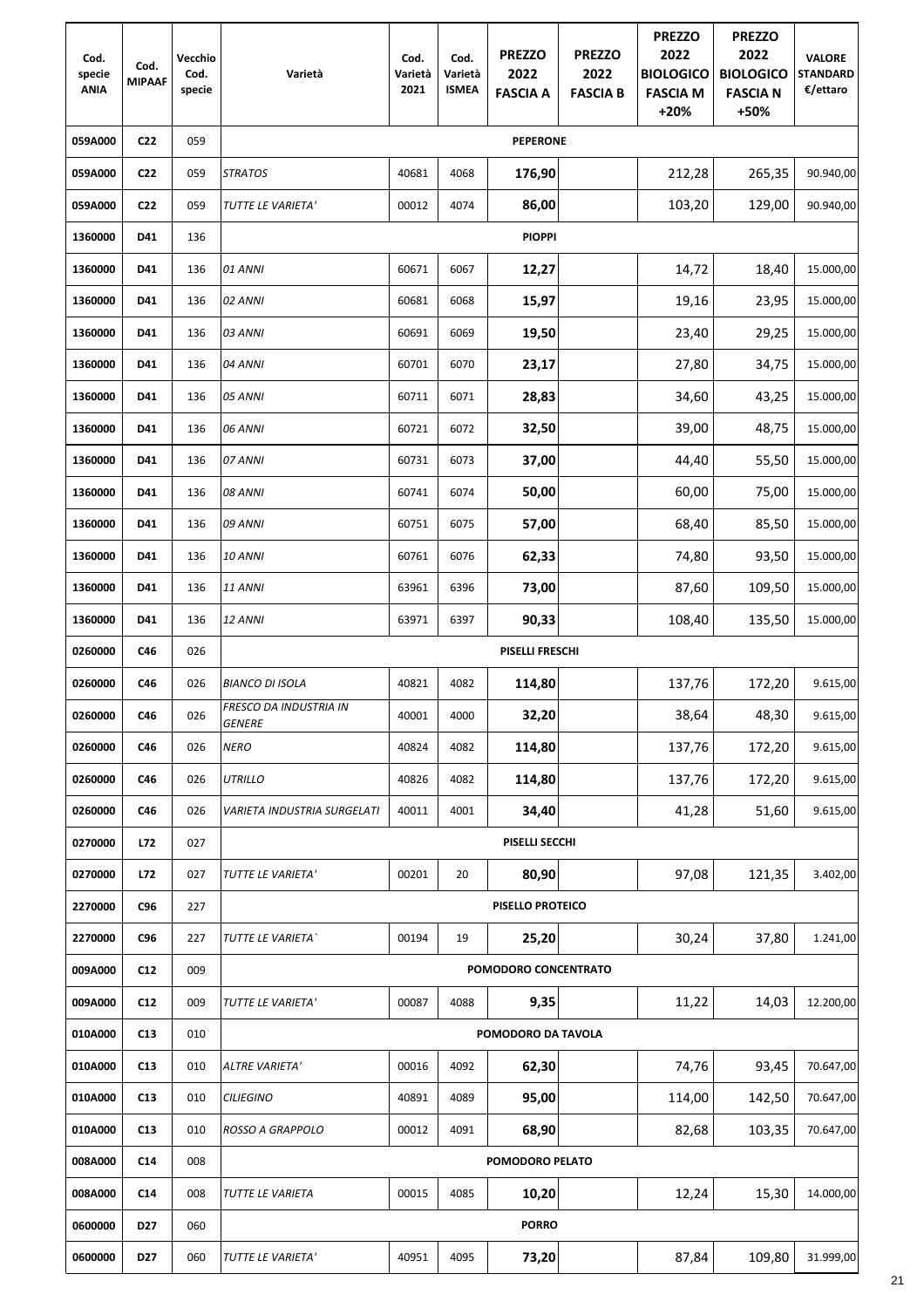|                       |                 |                |                              |                 |                         |                              |                         | <b>PREZZO</b>                       | <b>PREZZO</b>                       |                             |
|-----------------------|-----------------|----------------|------------------------------|-----------------|-------------------------|------------------------------|-------------------------|-------------------------------------|-------------------------------------|-----------------------------|
| Cod.                  | Cod.            | Vecchio        |                              | Cod.            | Cod.                    | <b>PREZZO</b>                | <b>PREZZO</b>           | 2022                                | 2022                                | <b>VALORE</b>               |
| specie<br><b>ANIA</b> | <b>MIPAAF</b>   | Cod.<br>specie | Varietà                      | Varietà<br>2021 | Varietà<br><b>ISMEA</b> | 2022<br><b>FASCIA A</b>      | 2022<br><b>FASCIA B</b> | <b>BIOLOGICO</b><br><b>FASCIA M</b> | <b>BIOLOGICO</b><br><b>FASCIA N</b> | <b>STANDARD</b><br>€/ettaro |
|                       |                 |                |                              |                 |                         |                              |                         | $+20%$                              | +50%                                |                             |
| 1140000               | C99             | 395            |                              |                 |                         | <b>PREZZEMOLO</b>            |                         |                                     |                                     |                             |
| 1140000               | C99             | 395            | TUTTE LE VARIETA'            | 40971           | 4097                    | 66,10                        |                         | 79,32                               | 99,15                               | 74.656,00                   |
| 2320000               | H42             | 976            |                              |                 |                         | <b>PSILLO</b>                |                         |                                     |                                     |                             |
| 2320000               | H42             | 976            | TUTTE LE VARIETA'            | 70281           | 7028                    | 322,10                       |                         | 386,52                              | 483,15                              |                             |
| 0060000               | D94             | 557            |                              |                 |                         | <b>QUINOA</b>                |                         |                                     |                                     |                             |
| 0060000               | D94             | 557            | TUTTE LE VARIETA'            | 70381           | 7038                    | 153,60                       |                         | 184,32                              | 230,40                              | 3.667,00                    |
| 5210000               | D <sub>28</sub> | 520            |                              |                 |                         | <b>RADICCHIO</b>             |                         |                                     |                                     |                             |
| 5210000               | D <sub>28</sub> | 520            | TUTTE LE VARIETA`            | 40986           | 4098                    | 66,80                        |                         | 80,16                               | 100,20                              | 21.317,00                   |
| 1820000               | <b>D64</b>      | 182            |                              |                 |                         | <b>SCALOGNO</b>              |                         |                                     |                                     |                             |
| 1820000               | <b>D64</b>      | 182            | TUTTE LE VARIETA'            | 41081           | 4108                    | 111,90                       |                         | 134,28                              | 167,85                              | 64.810,00                   |
| 1190000               | <b>D30</b>      | 151            |                              |                 |                         | <b>SEDANO</b>                |                         |                                     |                                     |                             |
| 1190000               | <b>D30</b>      | 151            | TUTTE LE VARIETA'            | 41091           | 4109                    | 50,80                        |                         | 60,96                               | 76,20                               | 35.172,00                   |
| 5010000               | <b>D31</b>      | 501            |                              |                 |                         | <b>SEGALE</b>                |                         |                                     |                                     |                             |
| 5010000               | D31             | 501            | TUTTE LE VARIETA'            | 00091           | 9                       | 18,30                        |                         | 21,96                               | 27,45                               | 1.164,00                    |
| 3120000               | L79             | 734            |                              |                 |                         | <b>SEGALE DA BIOMASSA</b>    |                         |                                     |                                     |                             |
| 3120000               | L79             | 734            | TUTTE LE VARIETA'            | 01581           | 158                     | 2,90                         |                         | 3,48                                | 4,35                                | 815,00                      |
| 1830000               | <b>D65</b>      | 183            |                              |                 |                         | <b>SEGALE SEME</b>           |                         |                                     |                                     |                             |
| 1830000               | <b>D65</b>      | 183            | TUTTE LE VARIETA'            | 35461           | 3546                    | 22,10                        |                         | 26,52                               | 33,15                               | 1.067,00                    |
| 0350000               | C <sub>31</sub> | 035            |                              |                 |                         | <b>SOIA</b>                  |                         |                                     |                                     |                             |
| 0350000               | C <sub>31</sub> | 035            | TUTTE LE VARIETA'            | 00531           | 53                      | 42,20                        |                         | 50,64                               | 63,30                               | 2.054,00                    |
| 2080000               | C30             | 208            |                              |                 |                         | <b>SORGO</b>                 |                         |                                     |                                     |                             |
| 2080000               | C30             | 208            | TUTTE LE VARIETA'            | 00311           | 31                      | 20,00                        |                         | 24,00                               | 30,00                               | 2.136,00                    |
| 3030000               | L82             | 982            |                              |                 |                         | <b>SORGO DA BIOMASSA</b>     |                         |                                     |                                     |                             |
| 3030000               | L82             | 982            | TUTTE LE VARIETÀ             | 01601           | 160                     | 3,10                         |                         | 3,72                                | 4,65                                | 2.477,00                    |
| 4080000               | L83             | 939            |                              |                 |                         | <b>SORGO DA INSILAGGIO</b>   |                         |                                     |                                     |                             |
| 4080000               | L83             | 939            | TUTTE LE VARIETÀ             | 001611          | 161                     | 2,00                         |                         | 2,40                                | 3,00                                | 1.258,00                    |
| 0710000               | C56             | 071            |                              |                 |                         | <b>SPINACI</b>               |                         |                                     |                                     |                             |
| 0710000               | C56             | 071            | <b>DA INDUSTRIA</b>          | 40041           | 4004                    | 22,10                        |                         | 26,52                               | 33,15                               | 21.578,00                   |
| 0710000               | C56             | 071            | TUTTE LE VARIETA'            | 40032           | 4003                    | 72,40                        |                         | 86,88                               | 108,60                              | 21.578,00                   |
| 1950000               | H <sub>20</sub> | 195            |                              |                 |                         | <b>TRIFOGLIO</b>             |                         |                                     |                                     |                             |
| 1950000               | H <sub>20</sub> | 195            | TUTTE LE VARIETA             | 00611           | 61                      | 14,50                        |                         | 17,40                               | 21,75                               | 1.438,00                    |
| 3010000               | C49             | 301            |                              |                 |                         | <b>TRITICALE</b>             |                         |                                     |                                     |                             |
| 3010000               | C49             | 301            | TUTTE LE VARIETA'            | 00061           | 6                       | 17,90                        |                         | 21,48                               | 26,85                               | 1.379,00                    |
| 3020000               | L86             | 986            |                              |                 |                         | <b>TRITICALE DA BIOMASSA</b> |                         |                                     |                                     |                             |
| 3020000               | L86             | 986            | TUTTE LE VARIETA'            | 01631           | 163                     | 2,80                         |                         | 3,36                                | 4,20                                | 1.367,00                    |
| 3020000               | L86             | 986            | TUTTE LE VARIETA' INSILAGGIO | 00951           | 95                      | 3,30                         |                         | 3,96                                | 4,95                                | 1.367,00                    |